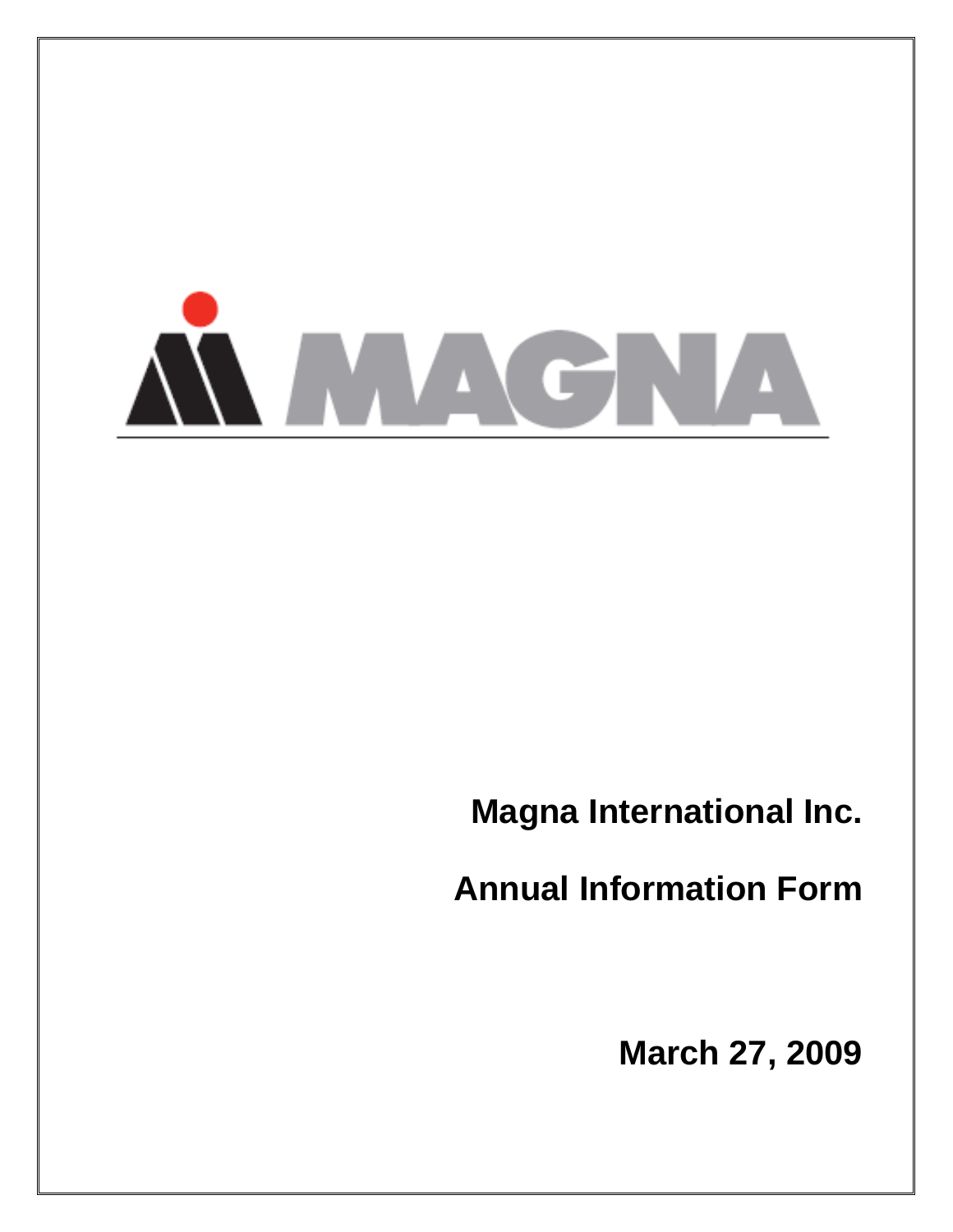# **MAGNA INTERNATIONAL INC.**

# **ANNUAL INFORMATION FORM**

# **TABLE OF CONTENTS**

|                 |                                                            | Page             |
|-----------------|------------------------------------------------------------|------------------|
|                 | <b>FORWARD-LOOKING STATEMENTS</b>                          |                  |
| ITEM 1.         | <b>CORPORATE STRUCTURE</b>                                 | 1                |
| ITEM 2.         | <b>GENERAL DEVELOPMENT OF THE BUSINESS</b>                 | 1                |
|                 | <b>OVERVIEW</b>                                            | $\mathbf 1$      |
|                 | RECENT TRENDS IN THE AUTOMOTIVE INDUSTRY                   | $\frac{5}{7}$    |
|                 | <b>OUR BUSINESS STRATEGY</b>                               |                  |
|                 | OPERATING STRUCTURE AND PRINCIPLES                         | $\boldsymbol{9}$ |
|                 | <b>RECENT DEVELOPMENTS IN OUR BUSINESS</b>                 | 10               |
| ITEM 3.         | DESCRIPTION OF THE BUSINESS                                | 12               |
|                 | <b>PRODUCTS AND SERVICES</b>                               | 12               |
|                 | RESEARCH AND DEVELOPMENT                                   | 23               |
|                 | <b>MANUFACTURING AND ENGINEERING</b>                       | 23               |
|                 | <b>HUMAN RESOURCES</b>                                     | 24               |
|                 | <b>COMPETITION</b>                                         | 26               |
|                 | <b>SALES AND MARKETING</b>                                 | 27               |
|                 | <b>ENVIRONMENTAL MATTERS</b>                               | 27               |
|                 | <b>INTELLECTUAL PROPERTY</b>                               | 29               |
|                 | <b>RISK FACTORS</b>                                        | 30               |
| ITEM 4.         | <b>DIVIDENDS</b>                                           | 37               |
| ITEM 5.         | DESCRIPTION OF CAPITAL STRUCTURE                           | 37               |
| ITEM 6.         | <b>MARKET FOR SECURITIES</b>                               | 40               |
| ITEM 7.         | DIRECTORS AND OFFICERS                                     | 41               |
| ITEM 8.         | <b>CORPORATE CONSTITUTION</b>                              | 46               |
| ITEM 9.         | <b>LEGAL PROCEEDINGS</b>                                   | 48               |
| <b>ITEM 10.</b> | INTEREST OF MANAGEMENT AND OTHERS IN MATERIAL TRANSACTIONS | 50               |
| <b>ITEM 11.</b> | TRANSFER AGENT AND REGISTRAR                               | 50               |
| <b>ITEM 12.</b> | <b>EXPERTS</b>                                             | 50               |
| <b>ITEM 13.</b> | <b>AUDIT COMMITTEE</b>                                     | 50               |
| <b>ITEM 14.</b> | <b>ADDITIONAL INFORMATION</b>                              | 50               |
|                 | SCHEDULE A - PRINCIPAL SUBSIDIARIES                        | $A-1$            |

In this Annual Information Form, when we use the terms "we", "us", "our", "Company" and "Magna", we are referring to Magna International Inc. and its subsidiaries and jointly controlled entities, unless the context otherwise requires.

In this Annual Information Form, references to "\$" or "dollars" are references to U.S. dollars, unless otherwise specified.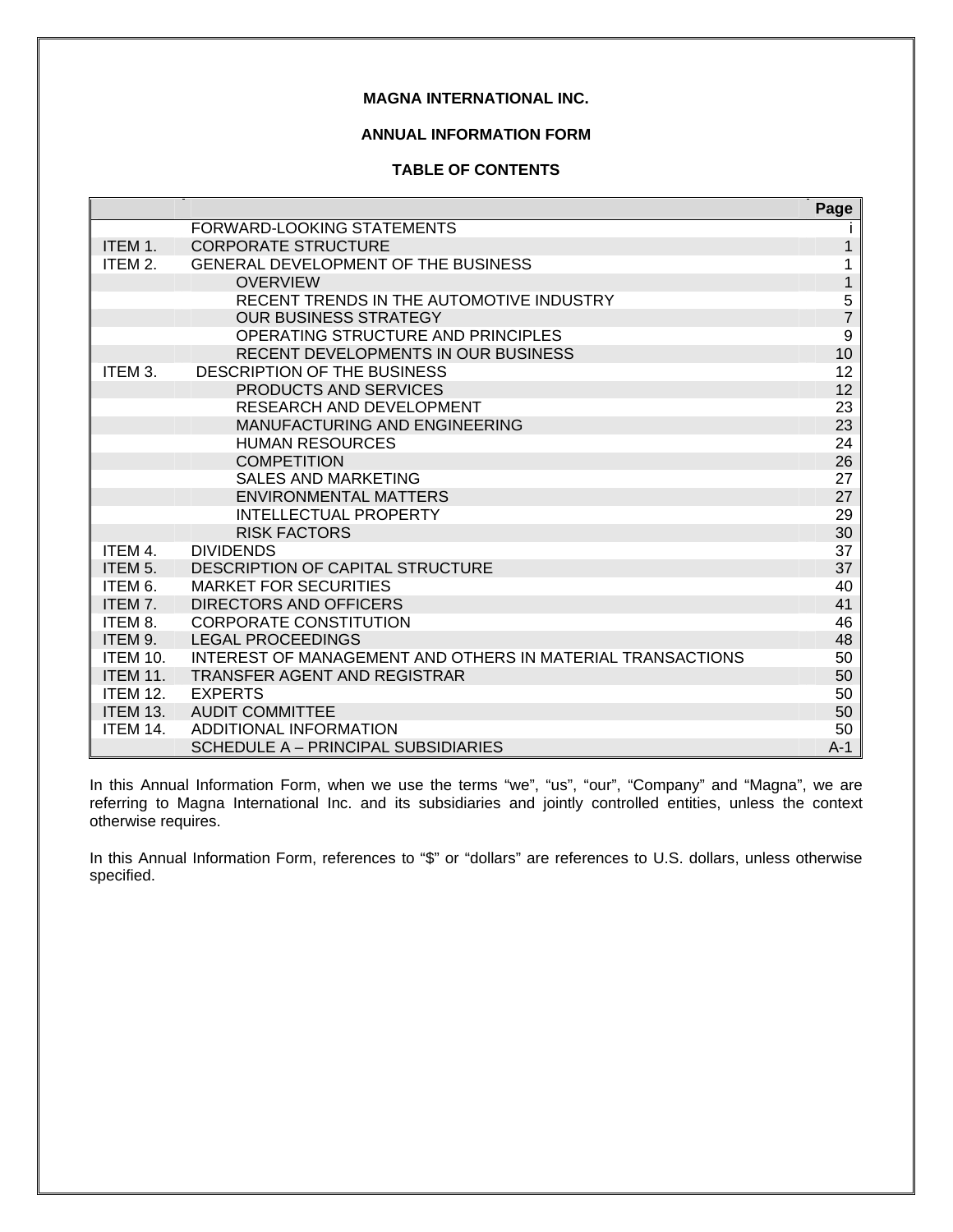## **FORWARD-LOOKING STATEMENTS**

This Annual Information Form may contain statements that, to the extent they are not recitations of historical fact, constitute "forward-looking statements" within the meaning of applicable securities legislation. Forward-looking statements may include financial and other projections, as well as statements regarding our future plans, objectives or economic performance, or the assumptions underlying any of the foregoing. We use words such as "may", "would", "could", "will", "likely", "expect", "anticipate", "believe", "intend", "plan", "forecast", "project", "estimate" and similar expressions to identify forward-looking statements. Any such forward-looking statements are based on assumptions and analyses made by us in light of our experience and our perception of historical trends, current conditions and expected future developments, as well as other factors we believe are appropriate in the circumstances. However, whether actual results and developments will conform to our expectations and predictions is subject to a number of risks, assumptions and uncertainties, including, without limitation:

- the potential for an extended global recession, including its impact on our liquidity and our ability to pay dividends;
- declining production volumes and sales levels;
- the impact of government financial intervention in the automotive industry;
- **F** restructuring of the global automotive industry and the risk of bankruptcy of one or more of our customers;
- the financial distress of some of our suppliers and the risk of their insolvency, bankruptcy or financial restructuring;
- **F** restructuring and/or downsizing costs related to the rationalization of some of our operations;
- **n** impairment charges;
- **shifts in technology;**
- our ability to successfully grow our sales to non-traditional customers;
- a reduction in the production volumes of certain vehicles, such as certain light trucks;
- our dependence on outsourcing by our customers;
- the termination or non-renewal by our customers of any material contracts:
- our ability to shift our manufacturing footprint to take advantage of manufacturing opportunities in emerging markets;
- risks of conducting business in foreign countries, including China, Russia and India;
- disruptions in capital and credit markets;
- **fluctuations in relative currency values;**
- our ability to successfully identify, complete and integrate acquisitions;
- the continued exertion of pricing pressures, and our ability to offset price concessions demanded, by our customers;
- warranty and recall costs;
- exposure to elevated commodities prices, as well as energy prices;
- changes in our mix of earnings between jurisdictions with lower tax rates and those with higher tax rates, as well as our ability to fully benefit tax losses;
- other potential tax exposures;
- egal claims against us;
- unionization activities, work stoppages and labour relations disputes;
- changes in credit ratings assigned to us;
- changes in laws and governmental regulations;
- costs associated with compliance with environmental laws and regulations; and
- **P** potential conflicts of interest involving our indirect controlling shareholder, the Stronach Trust.

In evaluating any forward-looking statements in this Annual Information Form, you should specifically consider the various factors, including those contained under "ITEM 3. DESCRIPTION OF THE BUSINESS – RISK FACTORS", which could cause actual events or results to differ materially from those indicated by our forward-looking statements. Unless otherwise required by applicable securities laws, we do not intend, nor do we undertake any obligation, to update or revise any forward-looking statements contained in this Annual Information Form to reflect subsequent information, events or circumstances or otherwise.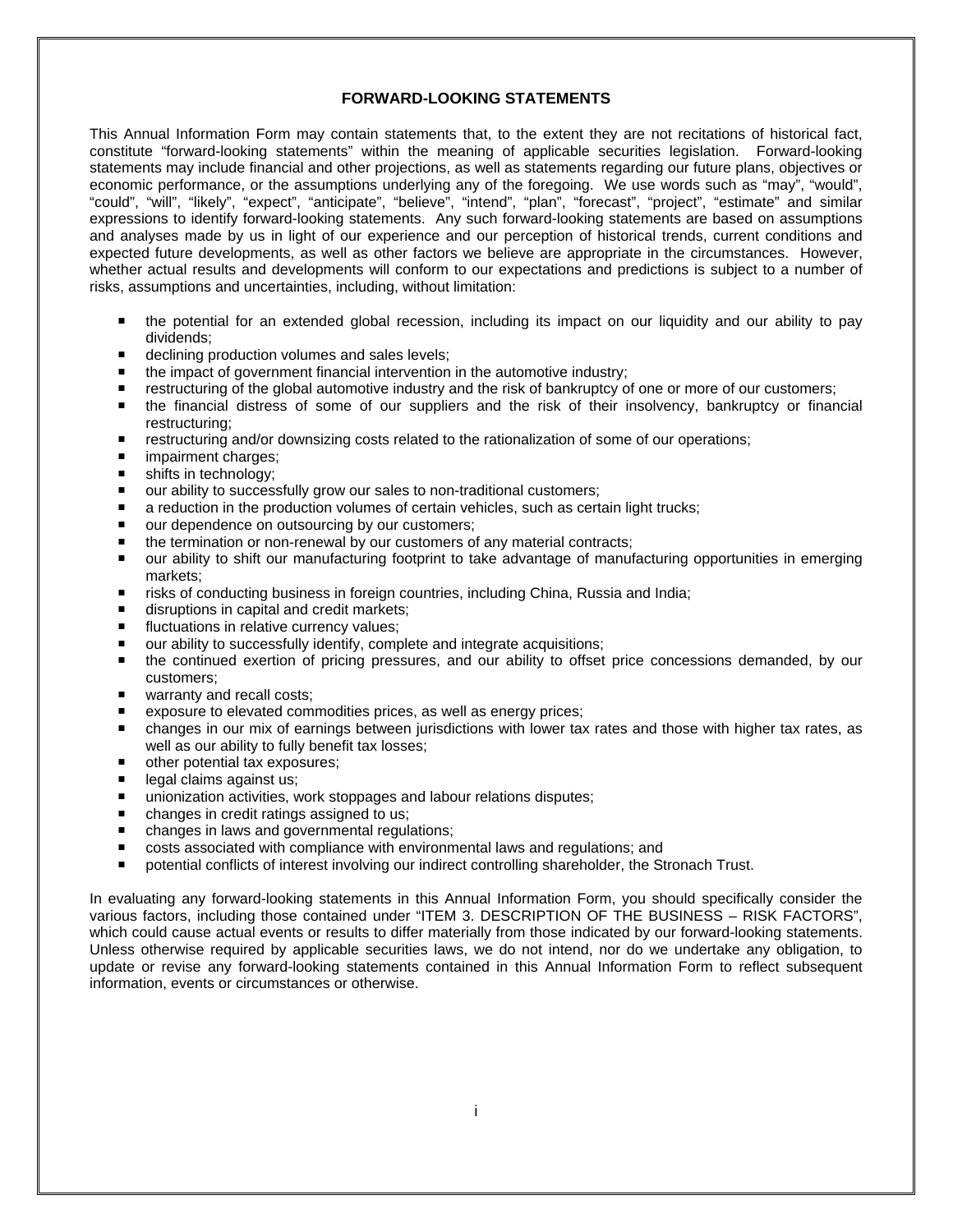# **ITEM 1. CORPORATE STRUCTURE**

### **Issuer**

We were incorporated under the laws of the Province of Ontario, Canada on November 16, 1961. Our charter documents currently consist of restated articles of incorporation dated August 28, 2008, which were issued pursuant to the *Business Corporations Act* (Ontario).

Our registered and head office is located at 337 Magna Drive, Aurora, Ontario, Canada L4G 7K1.

### **Controlling Shareholder**

We are controlled by M Unicar Inc. ("M Unicar"), a Canadian holding company. Approximately 92.4% of the voting rights attaching to M Unicar's shares are indirectly held by the Stronach Trust, a trust existing under the laws of Ontario, which serves as an estate planning vehicle for the Stronach family. Mr. Frank Stronach and Ms. Belinda Stronach, our Chairman and Executive Vice-Chairman, respectively, and two other members of the Stronach family are trustees and members of the class of potential beneficiaries of the Stronach Trust. The remaining approximately 7.6% of the voting rights attaching to M Unicar's shares are held by MPMAG Holdings Inc., a holding company which is indirectly controlled by the Stronach Trust, but in which five of Magna's executive officers (Donald J. Walker, Siegfried Wolf, Vincent J. Galifi, Peter Koob and Jeffrey O. Palmer) are shareholders.

### **Subsidiaries**

A list of our principal subsidiaries and their respective jurisdictions of incorporation as of December 31, 2008 is set out on Schedule A. Our legal structure (including that of our subsidiaries) is not necessarily indicative of our operational structure.

## **ITEM 2. GENERAL DEVELOPMENT OF THE BUSINESS**

### **OVERVIEW**

We are the most diversified global automotive supplier. We design, develop and manufacture technologically advanced automotive systems, assemblies, modules and components, and engineer and assemble complete vehicles, primarily for sale to original equipment manufacturers of cars and light trucks. As at December 31, 2008, we employed approximately 74,350 people in 240 manufacturing operations and 86 product development, engineering and sales centres, in 25 countries. As at such date, our capabilities include:

- complete vehicle engineering and assembly;  $\blacksquare$  roof systems;
- **body and chassis systems; powertrain systems; powertrain systems**;
- 
- 
- 
- 
- 
- interior systems;  $\blacksquare$  vision systems;
- seating systems;  $\qquad \qquad \blacksquare$  electronic systems; and
- exterior systems;  $\blacksquare$  closure systems.

## **Reporting Segments**

We operate internationally through divisions, which function as autonomous business units operating within predetermined guidelines. Our divisions have been aligned on a geographic basis in order to meet the needs of our customers and respond to regional economic and industry factors. Accordingly, we operate in three separate geographic reporting segments – North America, Europe and Rest of World. We also maintain corporate and other operations, which constitute a separate reportable segment, that support or are ancillary to our automotive and other operations.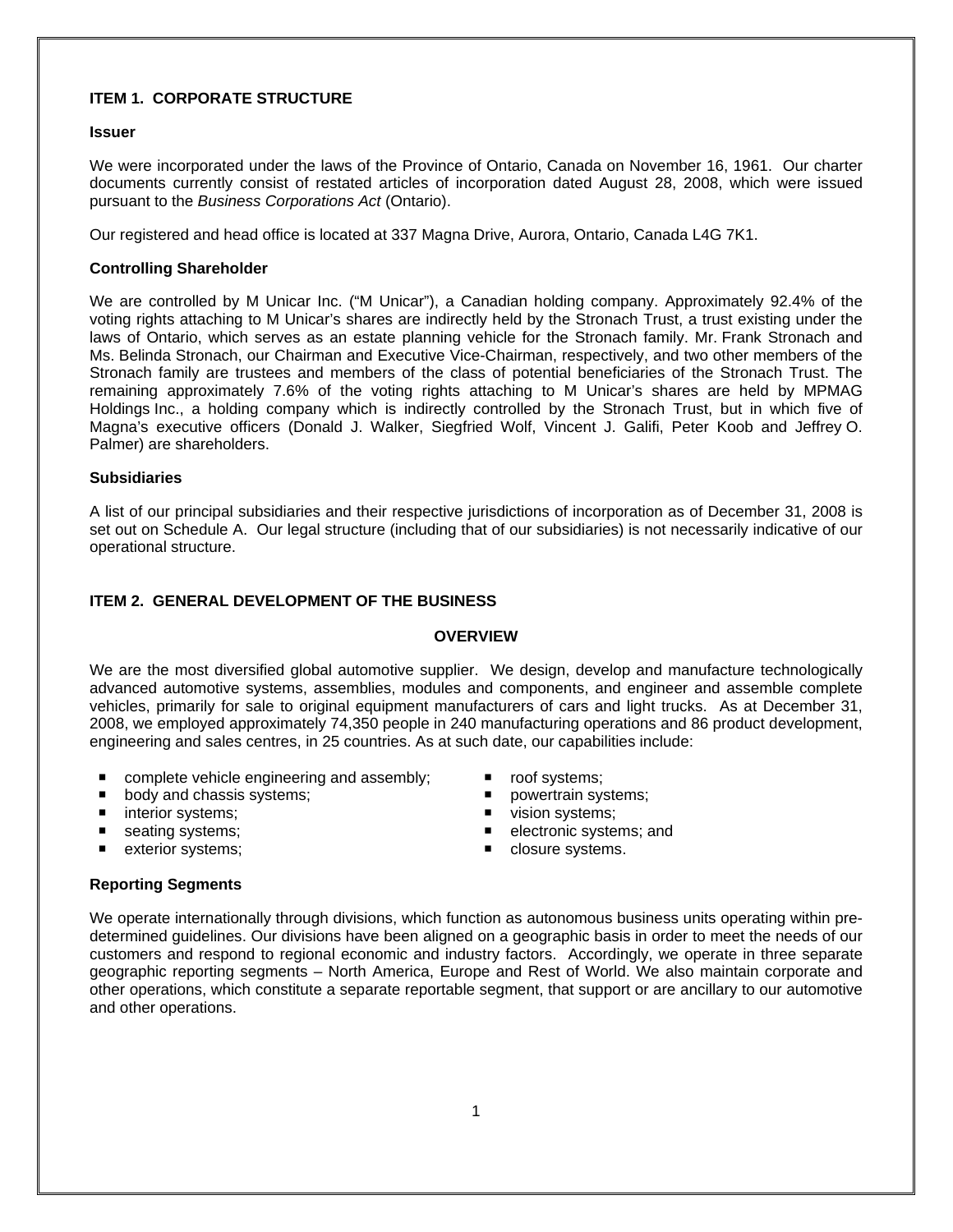Our external sales by reporting segment for 2008 and 2007 were as follows:

| Reporting Segment    | 2008                        | 2007     |
|----------------------|-----------------------------|----------|
|                      | (U.S. dollars, in millions) |          |
| North America        | \$11,826                    | \$13,883 |
| Europe               | 11,301                      | 11,729   |
| <b>Rest of World</b> | 560                         | 446      |
| Corporate and Other  | 17                          |          |
| Total                | \$23,704                    | \$26,067 |

# **Geographic Markets and Customers**

# *North America*

Our customers in North America include BMW, Chrysler, Daimler, Ford (including Mazda), General Motors, Honda, Mitsubishi, Renault-Nissan, Subaru, Suzuki, Toyota and Volkswagen, as well as their respective operating divisions and subsidiaries. Our North American production sales accounted for approximately 46% and 50% of our consolidated sales for each of 2008 and 2007, respectively.

Our top ten North American programs based on 2008 production sales were:

|                          |                                                                               | <b>Capabilities Represented</b> |                            |                    |                            |                       |                   |                              |                           |
|--------------------------|-------------------------------------------------------------------------------|---------------------------------|----------------------------|--------------------|----------------------------|-----------------------|-------------------|------------------------------|---------------------------|
| <b>Customer</b>          | <b>Vehicle</b>                                                                | Body & Chassis<br>Systems       | <b>Systems</b><br>Interior | Systems<br>Seating | <b>Systems</b><br>Exterior | Powertrain<br>Systems | Systems<br>Vision | Electronic<br><b>Systems</b> | <b>Systems</b><br>Closure |
| General<br><b>Motors</b> | Full-Size SUVs & Pick-ups                                                     |                                 |                            |                    |                            |                       |                   |                              |                           |
| Chrysler,<br>Volkswagen  | Chrysler Town & Country,<br>Dodge Caravan/Grand Caravan,<br>Volkswagen Routan |                                 |                            |                    |                            |                       |                   |                              |                           |
| Ford                     | Ford Escape, Mazda Tribute,<br><b>Mercury Mariner</b>                         |                                 |                            |                    |                            |                       |                   |                              |                           |
| General<br><b>Motors</b> | Chevrolet Cobalt, Pontiac G5                                                  |                                 |                            |                    |                            |                       |                   |                              |                           |
| General<br><b>Motors</b> | Buick Enclave, Chevrolet Traverse,<br>GMC Acadia, Saturn Outlook              |                                 |                            |                    |                            |                       |                   |                              |                           |
| Ford                     | Ford Edge, Lincoln MKX                                                        |                                 |                            |                    |                            |                       |                   |                              |                           |
| General<br><b>Motors</b> | Chevrolet Impala                                                              |                                 |                            |                    |                            |                       |                   |                              |                           |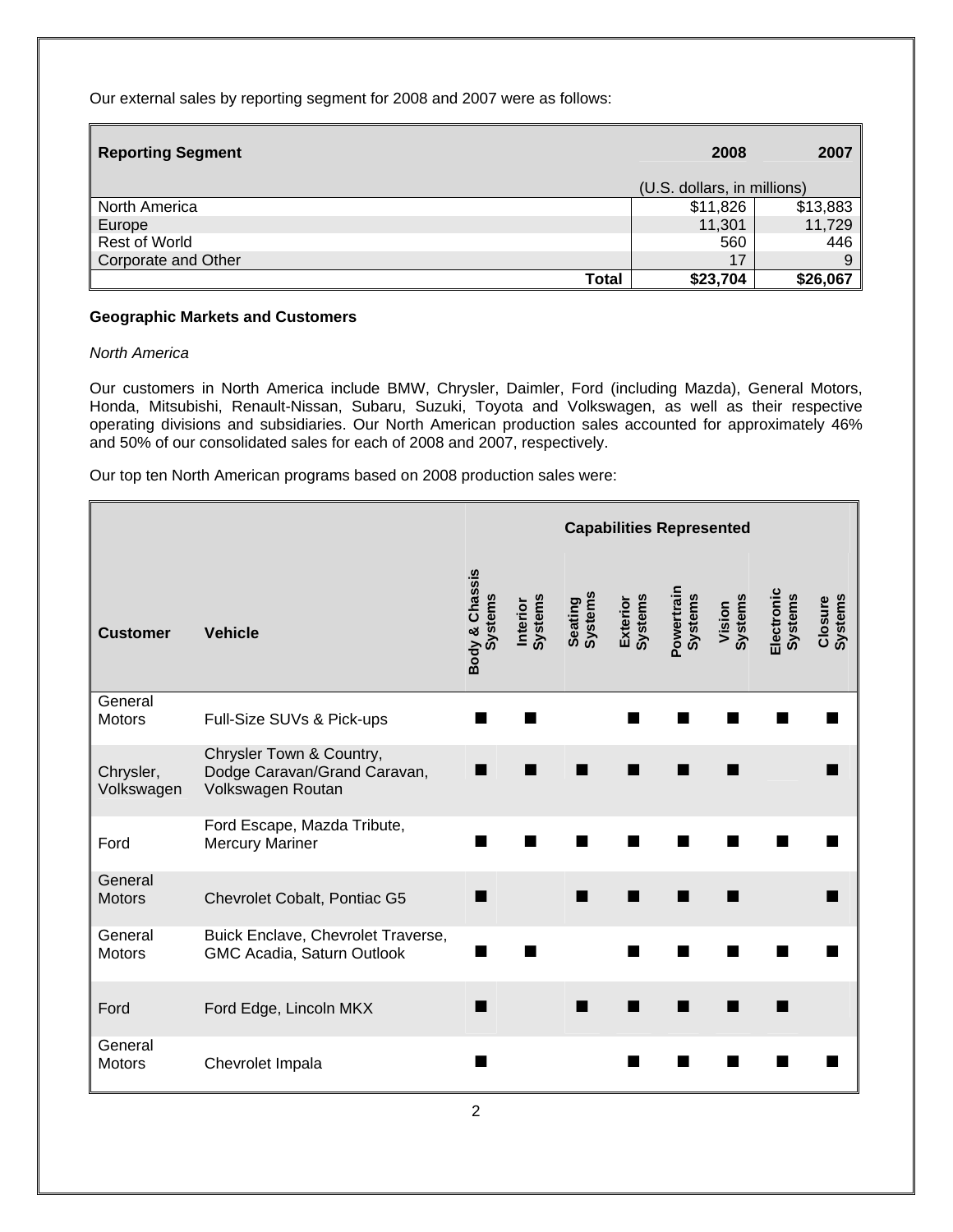**Capabilities Represented Customer Vehicle Body & Chassis**  Body & Chassis<br>Systems **Interior Systems Seating Systems Exterior Systems Powertrain Systems Vision Systems Electronic Systems Closure Systems Chrysler** Chrysler 300/300C, Dodge Charger/Magnum Ford Ford Fusion, Mercury Milan, Lincoln MKZ . . . . Ford F-Series SuperDuty **The Contract of Contract Contract Contract Contract Contract Contract Contract Contract Contract Contract Contract Contract Contract Contract Contract Contract Contract Contract Contract Contract C** 

Note: capabilities represented may not be on each vehicle or each trim level of each vehicle. Additionally, our capabilities in each product area range from components to full systems, only some of which may be represented on any particular program.

## *Europe*

Our customers in Europe include Aston Martin, BMW, Chrysler, Daimler, Fiat, Ford (including Volvo), GAZ, General Motors, Honda, Isuzu, Mitsubishi, Porsche, PSA Peugeot Citroën, Renault-Nissan, Suzuki, Tata Motors, Toyota, and Volkswagen, as well as their respective operating divisions and subsidiaries. Our European production and vehicle assembly sales accounted for approximately 44% and 42% of our consolidated sales for 2008 and 2007, respectively.

Our top ten European programs based on 2008 production and vehicle assembly sales were:

|                          |                       |                              | <b>Capabilities Represented</b> |                            |                    |                            |                 |                              |                   |                              |                           |
|--------------------------|-----------------------|------------------------------|---------------------------------|----------------------------|--------------------|----------------------------|-----------------|------------------------------|-------------------|------------------------------|---------------------------|
| <b>Customer</b>          | <b>Vehicle</b>        | ఱ<br>Engineering<br>Assembly | Body & Chassis<br>Systems       | <b>Systems</b><br>Interior | Systems<br>Seating | <b>Systems</b><br>Exterior | Systems<br>Roof | Powertrain<br><b>Systems</b> | Vision<br>Systems | Electronic<br><b>Systems</b> | <b>Systems</b><br>Closure |
| <b>BMW</b>               | X3                    | ▅                            |                                 | п                          |                    |                            |                 | ٠                            | ▅                 |                              |                           |
| General<br><b>Motors</b> | Saab 9-3 Cabriolet    | ٠                            | ▅                               |                            |                    |                            |                 | ٠                            |                   |                              |                           |
| Daimler                  | Mercedes-Benz C-Class |                              |                                 |                            |                    | ٠                          |                 |                              |                   |                              |                           |
| <b>BMW</b>               | MINI One/Cooper       |                              |                                 |                            |                    |                            |                 |                              |                   |                              |                           |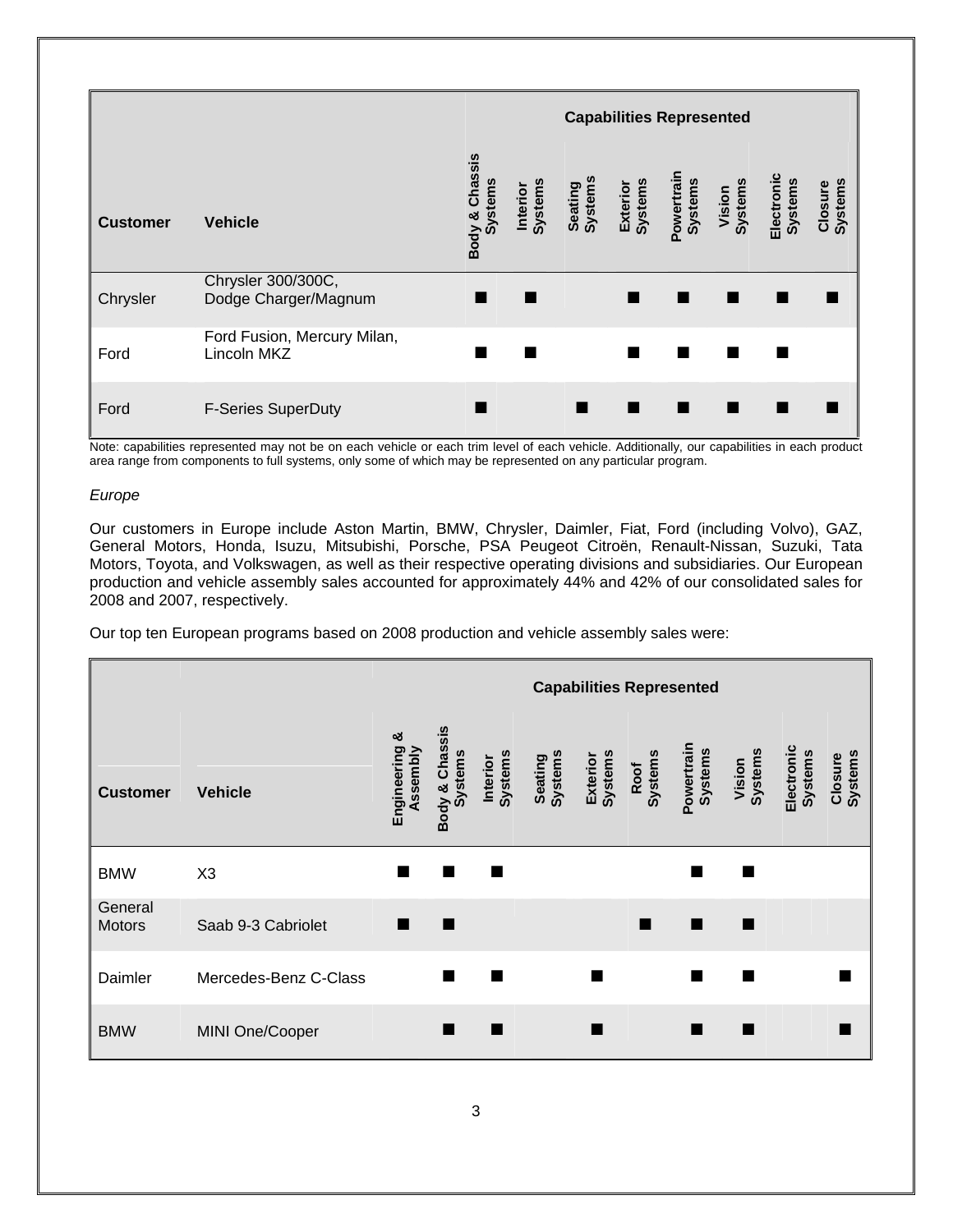|                        |                                        | <b>Capabilities Represented</b> |                                  |                     |                    |                     |                 |                              |                   |                       |                    |
|------------------------|----------------------------------------|---------------------------------|----------------------------------|---------------------|--------------------|---------------------|-----------------|------------------------------|-------------------|-----------------------|--------------------|
| <b>Customer</b>        | <b>Vehicle</b>                         | ఱ<br>Engineering<br>Assembly    | Body & Chassis<br><b>Systems</b> | Systems<br>Interior | Seating<br>Systems | Exterior<br>Systems | Roof<br>Systems | Powertrain<br><b>Systems</b> | Vision<br>Systems | Electronic<br>Systems | Systems<br>Closure |
| Daimler                | Mercedes-Benz G-Class                  | ٠                               | ш                                | ш                   |                    |                     |                 |                              |                   |                       |                    |
| Volkswagen             | Transporter                            |                                 |                                  |                     |                    | ٠                   |                 |                              |                   |                       |                    |
| Daimler                | smart fortwo                           |                                 |                                  |                     | ٠                  |                     |                 |                              |                   |                       |                    |
| <b>BMW</b>             | 3-Series                               |                                 | H                                | ш                   |                    | ■                   |                 |                              |                   |                       |                    |
| Porsche,<br>Volkswagen | Porsche Cayenne,<br>Volkswagen Touareg |                                 |                                  | ш                   |                    |                     | ш               |                              |                   |                       |                    |
| Volkswagen             | Caddy                                  |                                 |                                  |                     | ٠                  |                     |                 |                              |                   |                       |                    |

Note: capabilities represented may not be on each vehicle or each trim level of each vehicle. Additionally, our capabilities in each product area range from components to full systems, only some of which may be represented on any particular program.

## *Rest of World*

Our customers in Rest of World include BMW, Chery Automobile, Chrysler, Daimler, Fiat, Ford (including Mazda), General Motors, Great Wall Motor Company, Hafei Automobile, Honda, Hyundai-Kia, Isuzu, Mitsubishi, PSA Peugeot Citroën, Renault-Nissan, Shanghai Automotive, South East Automobile, Suzuki, Tianjin FAW Xiali Automotive, Toyota and Volkswagen, as well as their respective operating divisions and subsidiaries or joint ventures. Our Rest of World production sales accounted for approximately 2% of our consolidated sales in each of 2008 and 2007.

## *Customer Concentration*

Worldwide sales to our five largest customers represented the following proportions of our consolidated sales in 2008 and 2007:

| <b>Customer</b>       | 2008 | 2007 |
|-----------------------|------|------|
| <b>General Motors</b> | 21%  | 24%  |
| <b>BMW</b>            | 19%  | 19%  |
| Ford                  | 14%  | 15%  |
| Chrysler              | 12%  | 13%  |
| Daimler               | 10%  | 8%   |
| <b>Other</b>          | 24%  | 21%  |
| Total                 | 100% | 100% |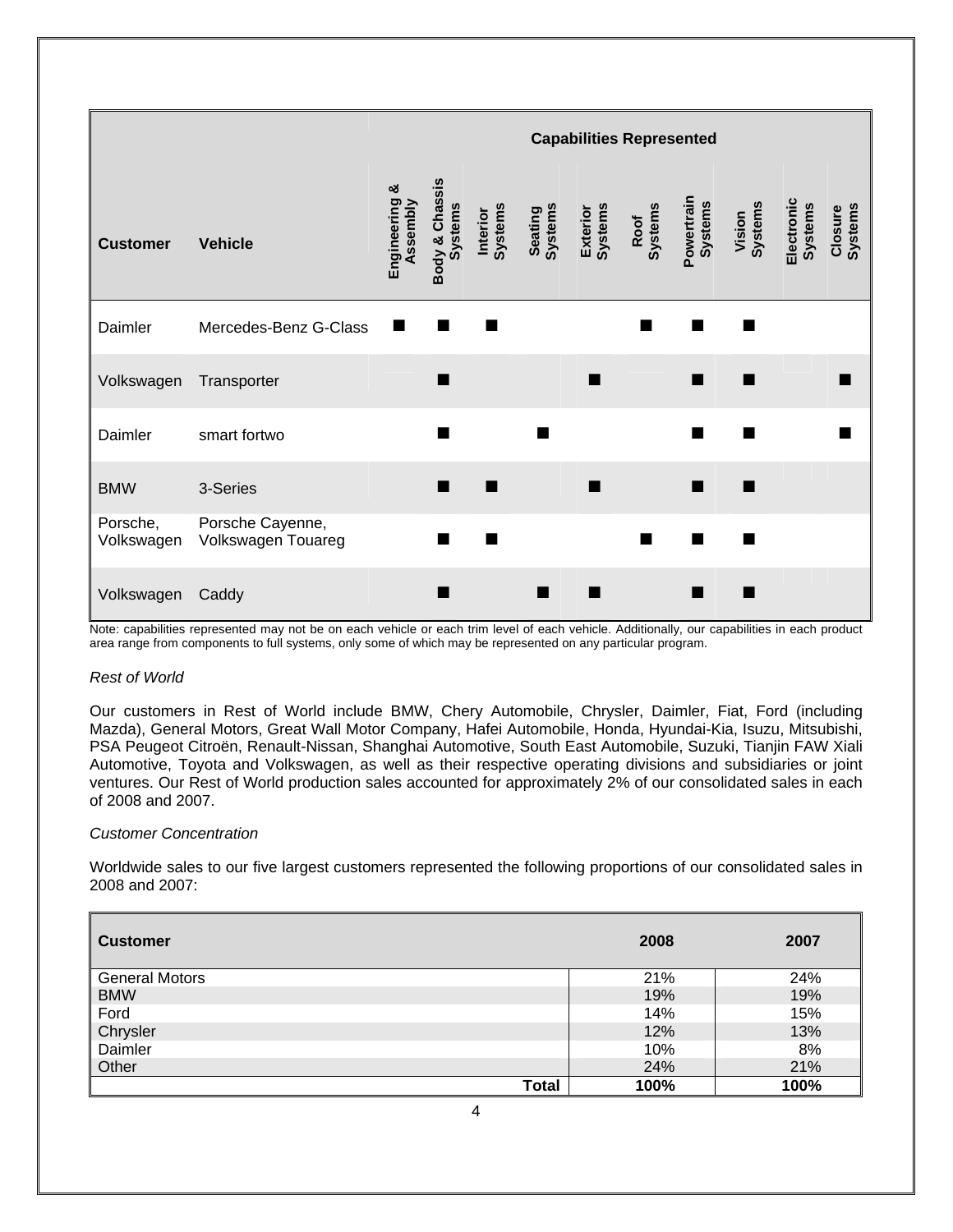# **RECENT TRENDS IN THE AUTOMOTIVE INDUSTRY**

A number of trends continue to have a significant impact on the global automotive industry and our business, including the following:

### **Declining Global Sales and Production Volumes**

Global light vehicle sales and production declined considerably in 2008. Production volumes in North America, which reached a peak of approximately 17.2 million units in 2000, declined for the sixth straight year to approximately 12.6 million units in 2008, a steep drop of approximately 2.5 million units or 16% from 2007. Production volumes in Western Europe, which reached a peak of approximately 16.7 million units in 2000, fell to approximately 14.6 million units in 2008, a decrease of approximately 1.3 million units or 8% from 2007. Production volumes in 2009 are expected to be significantly lower than 2008 volumes. The decline in global light vehicle sales and production reflects a significant decline in the global automotive industry due to industry cyclicality, the impact of the global credit crisis and current global recession and other factors, including steep drops in consumer confidence and consumer demand.

### **Restructuring of the Automotive Industry**

The global automotive industry is currently undergoing significant restructuring, including downsizing in North America and Western Europe due to declining production volumes and deteriorating economic conditions. This restructuring and downsizing has included: plant rationalizations; elimination of manufacturing capacity; workforce reductions; sale or wind-down of vehicle brands and models; financial/debt restructuring; dealer consolidation; and other cost cutting initiatives. Despite these restructuring and downsizing actions, several major automobile manufacturers remain at risk of filing for bankruptcy or other forms of creditor protection. In February 2009, Saab filed for court supervised reorganization in Sweden.

### **Government Financial Intervention in the Global Automotive and Financial Services Industries**

Since the onset of the global credit crisis in the second half of 2008, governments of a number of countries have provided significant aid to financial institutions in an attempt to stabilize the global financial system and to provide liquidity for frozen lending markets. Governments of a number of countries, including the U.S., Canada, France and others, have recently announced or provided substantial financial aid to automobile manufacturers based or operating in these countries. The U.S. Government also recently announced that it will provide financial assistance to U.S.-based automotive suppliers. In addition, Governments of several other countries are currently considering whether to provide financial aid or other assistance.

## **Accelerated Deterioration of the Financial Condition of the Automotive Supply Base**

The automotive industry consists of a series of interdependent relationships among automobile manufacturers, Tier 1 automotive suppliers and automotive sub-suppliers, with sub-suppliers providing a significant number of components, systems and commodities required by Tier 1 automotive suppliers such as Magna. Deteriorating economic conditions, declining production volumes and other factors have left many automotive suppliers in varying degrees of financial distress. A number of automotive suppliers have become insolvent, filed for bankruptcy protection or ceased operations in recent years. Financial distress in the supply base often results in disruptions to the supply of components and systems from Tier 1 automotive suppliers to automobile manufacturers and could result in the shut-down of the Tier 1 automotive suppliers' and/or the automobile manufacturers' production lines. This financial distress could also result in Tier 1 automotive suppliers incurring costs related to the financial restructuring of the distressed automotive sub-suppliers. On the other hand, the financial distress of Tier 1 automotive suppliers and/or sub-suppliers may present acquisition opportunities for financially sound Tier 1 automotive suppliers.

## **Pricing Pressure**

Automobile manufacturers have sought ways to reduce their costs of producing vehicles as competition for market share has become more intense. These cost reduction efforts have become an even greater priority for automobile manufacturers as a key component of restructuring efforts in the face of the global recession. In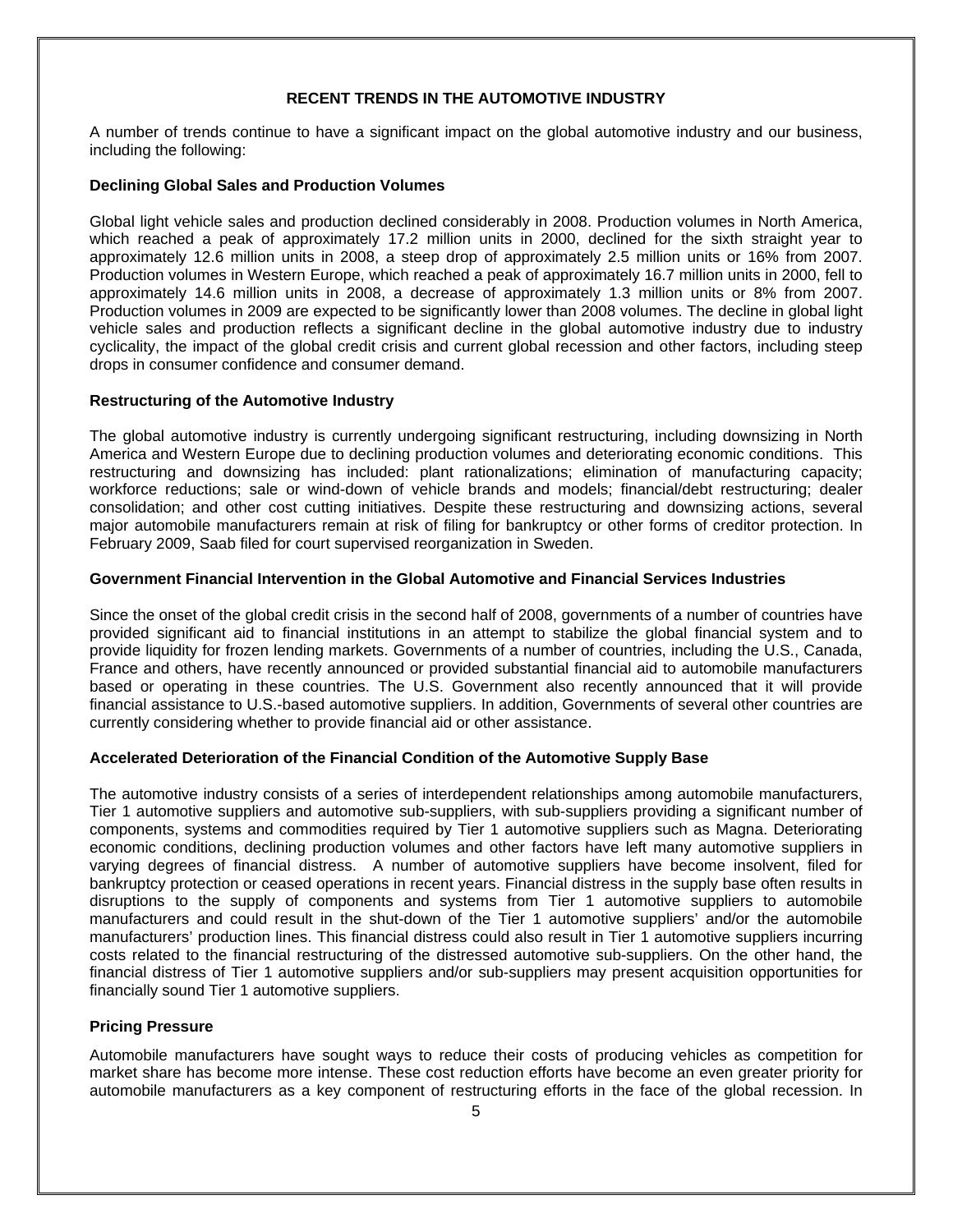addition to seeking cost efficiencies in their own production, marketing and administrative structures, automobile manufacturers have placed significant pressure on automotive suppliers to reduce the price of their components, assemblies, modules and systems. This pricing pressure has come in different forms, including: long-term agreements containing pre-determined price reductions for each year of a vehicle production program; price reduction demands, in addition to those contained in any long-term agreement and often including significant demands for retroactive price reductions; pressure to absorb more design and engineering costs previously paid for by the automobile manufacturer and to recover these costs through amortization in the piece price of the particular components designed or engineered by the supplier; pressure to assume or offset cost increases of commodities, including steel and resins; and pressure to own and/or capitalize tooling and recover these costs through amortization in the piece price of the components produced by this tooling. In many cases, automotive suppliers bear the risk of not being able to fully recover the design, engineering and tooling costs if the particular vehicle production volumes are lower than anticipated or if programs are terminated early. In addition, automobile manufacturers are increasingly requesting that their automotive suppliers bear the cost of the repair and replacement of defective products that are either covered under the automobile manufacturers' warranty and/or are the subject of a recall.

### **Increasing Governmental Regulation of the Global Automotive Industry**

The automotive industry is subject to increased governmental regulation seeking to improve corporate average fuel economy, reduce vehicle emissions, and increase vehicle recyclability. While increased regulation generally presents new challenges for the automotive industry, it may also provide opportunities for automotive suppliers that produce and market new products and technologies.

### **Increasing Consumer Demand and Government Support For Fuel-Efficient and Environmentally-Friendly Vehicles**

Elevated fuel prices, growing consumer awareness of environmental issues and other factors have increased consumer demand for vehicles that are lighter, more fuel-efficient and environmentally-friendly. Additionally, governments are increasingly offering incentives for consumers to purchase more fuel-efficient and environmentally-friendly vehicles or incentives to relinquish their older, less efficient vehicles. Automotive suppliers which emphasize technological innovation and broad product capabilities are expected to benefit from the growing demand for these features.

### **Growth of the Automotive Industry Outside of Our Traditional Markets**

The local demand for vehicles in China, Russia, India, Thailand, Brazil and other emerging markets has increased significantly in recent years, notwithstanding the reduced demand currently being experienced in most markets as a result of the global recession. This increasing local demand has helped boost the local automotive industry in these countries and has attracted investments in manufacturing from North American, European and Asian-based automobile manufacturers, through stand-alone investments and/or joint ventures with local partners. Automotive suppliers have followed, and will likely continue to follow, the expansion of automobile manufacturers into these regions. Automotive suppliers that establish or expand their operations in emerging markets may face greater exposure to a number of risks of conducting business in such markets.

### **Growth of A to D Vehicle Segments**

The local demand for vehicles in emerging markets consists primarily of demand for micro (A segment), subcompact (B segment), compact (C segment) and mid-size (D segment) cars. Currently, some of our largest traditional customers are not as well represented in product offerings in the A and B vehicle segments. Automobile manufacturers which have established product offerings in these vehicle segments, and their preferred suppliers, will likely have an advantage in realizing on the opportunities in these higher growth vehicle segments.

### **Prevalence of Vehicles Built Off High-Volume Global Vehicle Platforms**

To realize economies of scale and remain competitive, automobile manufacturers continue to maximize the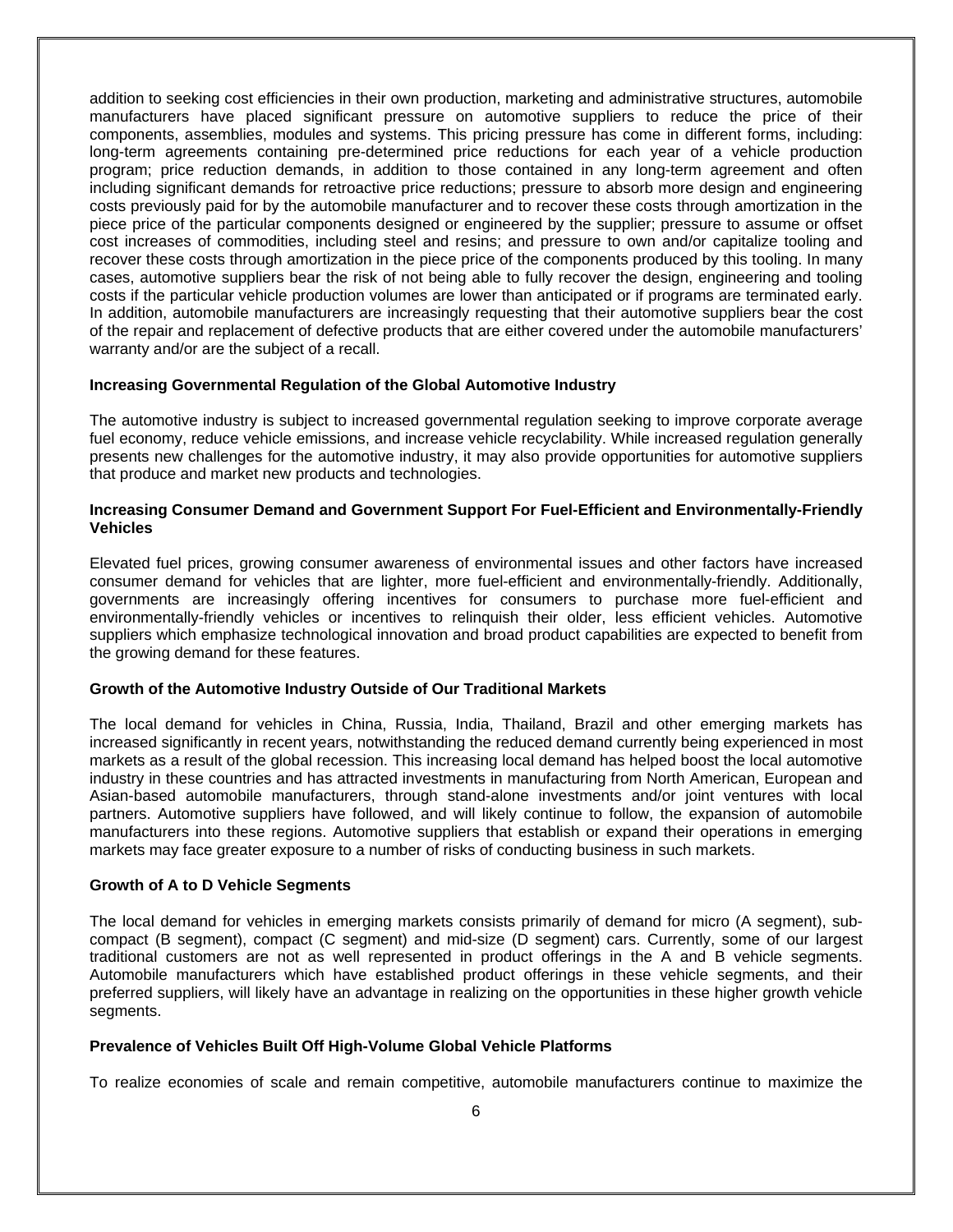range of vehicles built from a single high-volume global platform. This allows an automobile manufacturer to differentiate its products from those of its competitors, to expand the number of market segments in which it competes, to extend the life of existing vehicle platforms, to respond to lifestyle trends and to meet the tastes of consumers. Examples of the types of vehicles which can be built off a single vehicle platform include convertibles, sports cars and all-wheel drive and four-wheel drive sport utility or cross-over vehicles. This trend provides Tier 1 automotive suppliers increased opportunities to supply larger volumes of products which may be common across multiple vehicles built off the same platform and, in some cases, to provide niche vehicle engineering and assembly.

Some of these trends may present risks to our operations, profitability and/or financial condition. These risks are described in detail under "ITEM 3. DESCRIPTION OF THE BUSINESS – RISK FACTORS", which all readers are strongly encouraged to consider carefully.

### **OUR BUSINESS STRATEGY**

Current and anticipated economic conditions, including the fact that we are currently in the midst of a global recession, have caused us to re-examine and refocus our short-term objectives and strategies, with the goal of maintaining the strength of our balance sheet, preserving our cash and retaining our position as a leading global automotive supplier. These short-term strategies include:

- Restructuring and right-sizing our manufacturing operations to better align our operations with vehicle production volumes by automobile manufacturers, while maintaining appropriate production flexibility to take advantage of strategic opportunities, including acquisitions, that may arise during and following the current global recession;
- Shifting our manufacturing footprint to take advantage of opportunities in emerging markets, including growing our presence in Mexico, Asia and Central/Eastern Europe;
- Reducing fixed costs and discretionary spending, as well as reducing or delaying capital spending;
- Focusing on operational excellence and more effective use of our assets, including improving underperforming divisions, as a means of increasing our profitability, reducing costs and further distinguishing ourselves from our competitors; and
- Monitoring the automotive supply base and seeking opportunities for successor and takeover business and in-sourcing of production as automobile manufacturers seek to focus their business on fewer, healthier suppliers.

Over the longer term, we seek to refine our operations through continuous improvement, while continually refining our product strategy. More generally, we aim to capitalize on the recent trends in the automotive industry discussed above, including by continuing to optimize our global manufacturing footprint, broadening our sales base, continuing to emphasize technology and innovation, capitalizing on our broad capabilities and growing our content per vehicle through new, successor and takeover business. The main elements of our business strategy are described below.

### **Continuous Improvement**

We maintain an ongoing focus on continuous improvement of our manufacturing and assembly operations to achieve our goal of being the best automotive supplier in terms of quality, efficiency, innovation and profitability. We will continue to place strong emphasis on turning around money-losing divisions and successfully launching programs that will commence production in 2009.

### **Diversifying our Sales Base**

Although we have sales to all of the world's largest automobile manufacturers and are present in all significant automobile producing regions in the world, a substantial proportion of our business has traditionally been with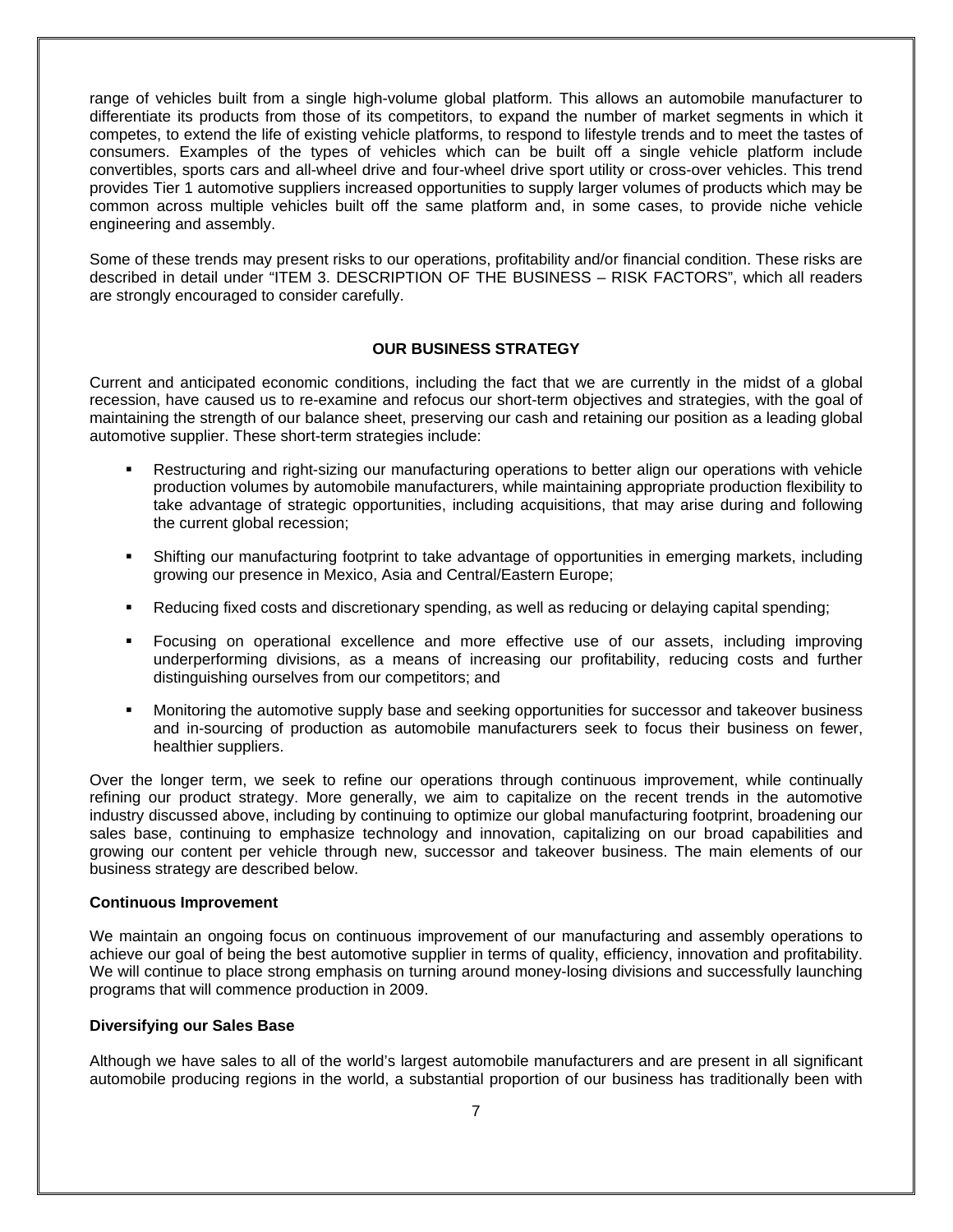the Detroit 3 automobile manufacturers in North America, and the German-based automobile manufacturers in Western Europe. In addition, our business is primarily focused on the D and higher vehicle segments, with much of our A to C segment business in the luxury brands. Our strategy is to further diversify our concentration of sales:

*By Customer:* by growing the proportion of our business with non-traditional customers, including with Asian and French-based automobile manufacturers,

*By Region:* by growing the proportion of our business in emerging markets, and

*By Vehicle Segment:* by growing the proportion of our business in the A to C (micro to compact car) segments.

We have made progress in diversifying our sales base through organic growth, takeover business and strategic acquisitions, but aim to increase it significantly in coming years by continuing to demonstrate our technical capabilities and quality and pursuing new programs and takeover business in light of recent and future consolidation in the automotive supply industry.

### **Emphasizing and Investing in Technology and Innovation**

We believe that one of the cornerstones of our past success has been our commitment to research, development and technological innovation. This commitment is enshrined in our Corporate Constitution, which requires us to annually allocate a minimum of 7% of our pre-tax profits (as defined in the Corporate Constitution) to research and development. Historically, we have exceeded this minimum threshold. We intend to continue directing significant effort to bringing new products and processes to market and will seek to purchase or license innovative technologies that we believe will provide additional value to us and our customers. This commitment will be particularly important given the recent trend towards more fuel-efficient, environmentally-friendly and lighter vehicles, as evidenced by our recently announced initiative with Ford for the joint development of a battery electric vehicle. Our efforts regarding new products and processes have generated a number of recent innovations, including those referenced under "ITEM 3. DESCRIPTION OF THE BUSINESS – PRODUCTS AND SERVICES".

### **Optimizing our Global Footprint**

In recognition of the fact that much of the future growth potential in the automotive industry lies in new markets, we will continue to optimize our global footprint to take advantage of growing vehicle production in these emerging markets, primarily in China, Russia, India, Thailand, Brazil and various countries in Eastern Europe. Our manufacturing presence in lower cost regions has grown from 20 manufacturing facilities in 2001 to 62 manufacturing facilities in 2008. While engaging in this geographic expansion, we will also be focused on ensuring that we can successfully compete in products that can be delivered globally to take advantage of the continuing trend towards building high volumes of vehicles from single global platforms.

### **Refining Product Strategy**

We continue to refine our product strategy based on our current and planned manufacturing footprint, as well as the technological innovations we possess or are bringing to market. In connection with this initiative, we intend to focus on customers that are most willing to work for our mutual benefit, including through joint improvement of efficiencies and reduction of costs. This refined product strategy, together with our innovation roadmap and sales base strategy, will shape our capital expenditures, research and development investment and acquisition strategies.

## **Capitalizing on our Broad Capabilities**

We have the expertise to work with our customers from concept to completion, from the design and engineering of a complete vehicle and its systems through to its final assembly. We are a leading supplier of advanced, total vehicle engineering, the world's largest independent assembler of complete vehicles and we produce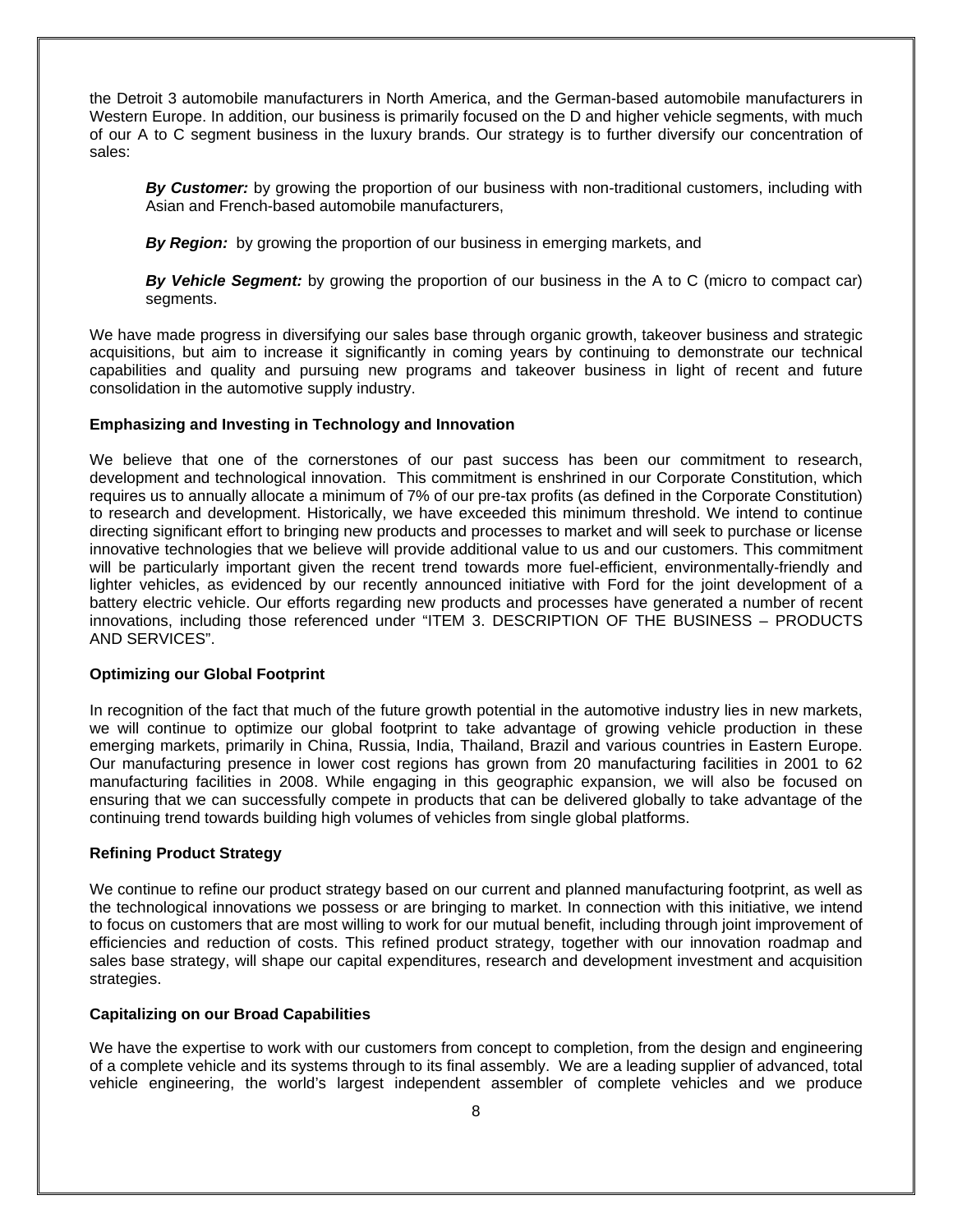components, modules and systems for most major areas of a vehicle. Our broad product capabilities distinguish us from our competitors and we intend to capitalize on these capabilities to continue to secure new and takeover business.

## **Growing Content Per Vehicle**

We currently possess a major market share in a number of product areas in which we compete and maintain strong relationships with most major automobile manufacturers in North America and Western Europe. As a result of these relationships, we have increased our average dollar content per vehicle in North America from approximately \$328 in 1999 to approximately \$867 in 2008, which represents a compound annual growth rate of approximately 11%, and in Europe from approximately \$110 in 1999 to approximately \$486 in 2008, which represents a compound annual growth rate of approximately 18%. We will continue to pursue the award of new programs and takeover business from our customers, with particular emphasis on foreign-based automobile manufacturers.

# **OPERATING STRUCTURE AND PRINCIPLES**

# **Decentralization**

We follow a corporate policy of functional and operational decentralization, which we believe increases flexibility, customer responsiveness and productivity. Our manufacturing and assembly operations are conducted through divisions, each of which is an autonomous business unit operating within pre-determined guidelines. Each division is a separate profit center under the authority of a general manager who has the discretion to determine rates of pay, hours of work, sources of supply and contracts to be performed, within the framework of our Corporate Constitution and our Employee Charter. Our divisions are aligned by geographic region in each of our product areas. Within a number of our product areas, we have regional management teams that are responsible for maintaining key customer, supplier and government contacts in their respective markets, and centrally managing key aspects of our operations while permitting our divisions enough flexibility through our decentralized structure to foster an entrepreneurial environment. Our executive management teams in North America and Europe coordinate advanced systems development and manufacturing, allocate capital, ensure customer and employee satisfaction and manage succession planning within their respective regions. Our corporate management team also interfaces with the investment community and our entire executive management team is responsible for our long-term strategic planning and future growth, as well as monitoring the performance of the management of our divisions.

## **Realignment of Product Portfolio**

Following the privatizations of each of our former "spinco" public subsidiaries (Tesma International Inc., Decoma International Inc. and Intier Automotive Inc.) in 2005, we re-aligned our product portfolio and strengthened our management team. Our seven former automotive systems groups were re-aligned on the basis of geographic and product area and Co-Chief Executive Officers were appointed with responsibility for each of North America and Europe, our primary markets, as well as shared responsibility for Rest of World. We also began to segment our financial results on a geographic basis between North America, Europe and Rest of World.

## **Operating Principles**

We are committed to a number of operating principles, including employee equity participation and profit sharing, incentive-based management compensation and an employee charter. See "ITEM 3. DESCRIPTION OF THE BUSINESS – HUMAN RESOURCES".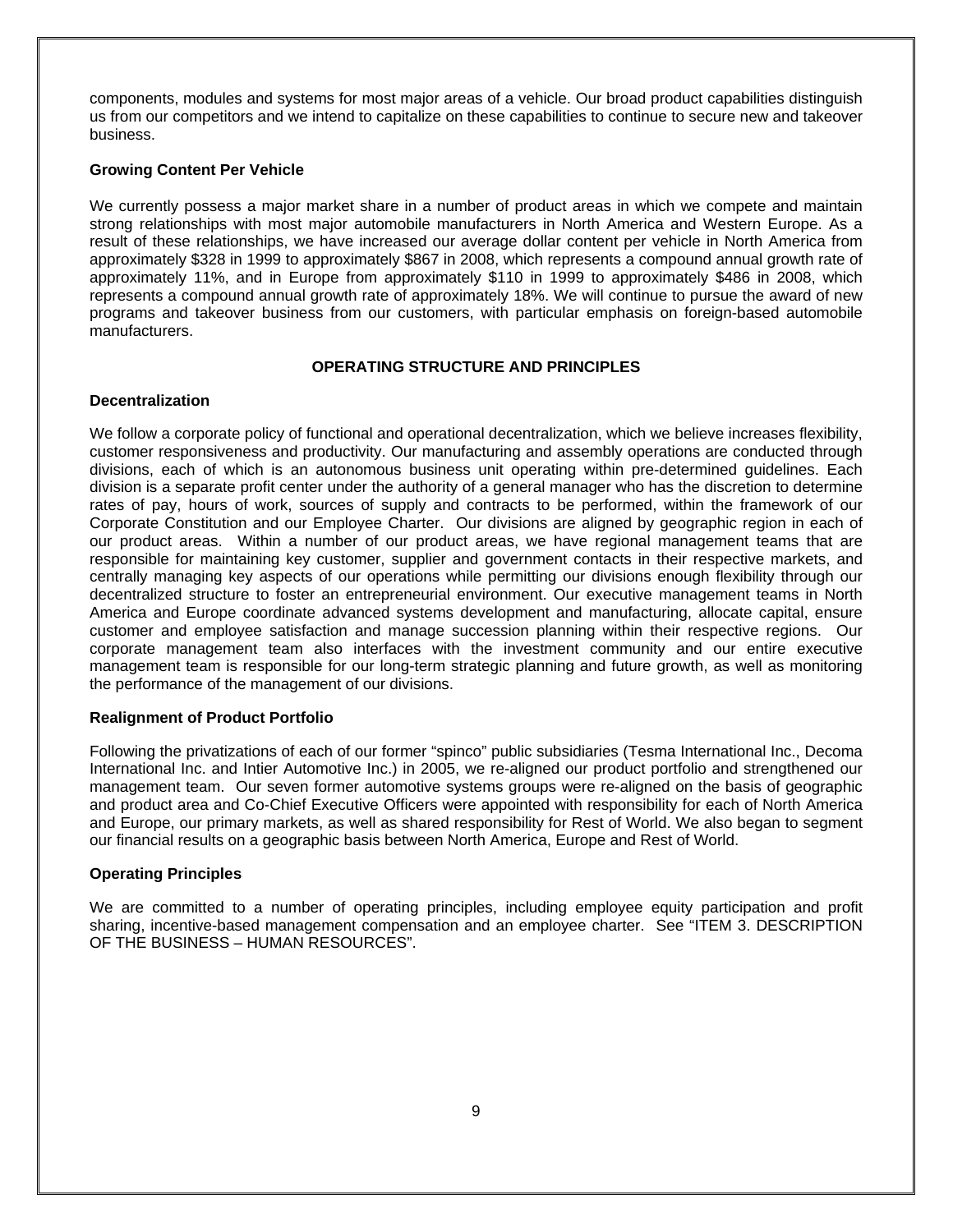### **RECENT DEVELOPMENTS IN OUR BUSINESS**

### **Acquisitions and Divestitures**

We have engaged in a number of acquisitions, divestitures, financings and securities transactions in the last three years, including those listed below. None of these acquisitions constitute "significant acquisitions" within the meaning of such term in National Instrument 51-102 – Continuous Disclosure Obligations of the Canadian Securities Administrators.

During the first quarter of 2009, we entered into an agreement to purchase a real estate property in Oberwaltersdorf, Austria from MEC for a total purchase price of \$5.7 million. The closing of the transaction is expected to occur during the second quarter of 2009, following the satisfaction of customary closing conditions, including obtaining all necessary regulatory approvals. The transaction was reviewed by our Corporate Governance and Compensation Committee, which relied on an independent real estate appraisal, and subsequently unanimously approved by the independent members of our Board following the review and unanimous recommendation by the Corporate Governance and Compensation Committee.

In October 2008, we acquired:

 Technoplast, a supplier of plastic exterior and interior components. Technoplast is located in Nizhny Novgorod, Russia and currently supplies the GAZ group with components for several programs; and

 BluWav Systems LLC, a developer and supplier of electric and energy management systems for hybrid electric vehicles, plug-in hybrid vehicles and battery electric vehicles.

In June 2008, we were the successful bidder to acquire a substantial portion of the exteriors business and related assets of Plastech Engineered Products Inc., in a Chapter 11 sale out of bankruptcy. The acquired business supplies parts to various customers, including Chrysler, Ford and General Motors in the United States and Canada.

In May 2008, we acquired a facility from Ogihara America Corporation. The facility in Birmingham, Alabama manufactures major exterior and structural welded assemblies for sales to various customers, including Daimler.

The total consideration for the Technoplast, Blu Wav, Plastech, Ogihara and certain other acquisitions was \$177 million, consisting of \$158 million paid in cash and \$19 million of assumed debt.

During the first quarter of 2008, we acquired 225 acres of real estate located in Austria from a subsidiary of MEC for a total purchase price of \$29 million. The transaction was reviewed by our Corporate Governance and Compensation Committee, which relied on an independent real estate appraisal, and subsequently unanimously approved by the independent members of our Board following the review and unanimous recommendation by the Corporate Governance and Compensation Committee.

In January 2007, we acquired two facilities from Pressac Investments Limited for \$52 million plus \$6 million of assumed debt. The facilities in Germany and Italy manufacture electronic components for sale to various customers, including Volkswagen, Daimler and Fiat.

In August 2006, we acquired the assets of the Magna Golf Club from MEC for total cash consideration of \$46 million. In November 2006, we purchased the Fontana Golf and Sports Club in Austria from MEC for total consideration of \$38 million, consisting of \$17 million paid in cash and \$21 million in assumed debt. These transactions were reviewed by a Special Committee of, and unanimously approved by the independent members of, our Board following the unanimous recommendation of the Special Committee.

In February 2006, we completed the acquisition from Porsche of CTS Fahrzeug-Dachsysteme GmbH, Bietigheim-Bissingen, a leading manufacturer of roof systems for the automotive industry. CTS manufactures soft tops, hard tops and modular retractable hard tops. The total consideration for the acquisition of CTS and certain other manufacturing and engineering facilities amounted to \$290 million, consisting of \$221 million paid in cash and \$69 million of assumed debt. At the time of acquisition, CTS had six facilities in Europe and two in North America, with approximately 1,100 employees.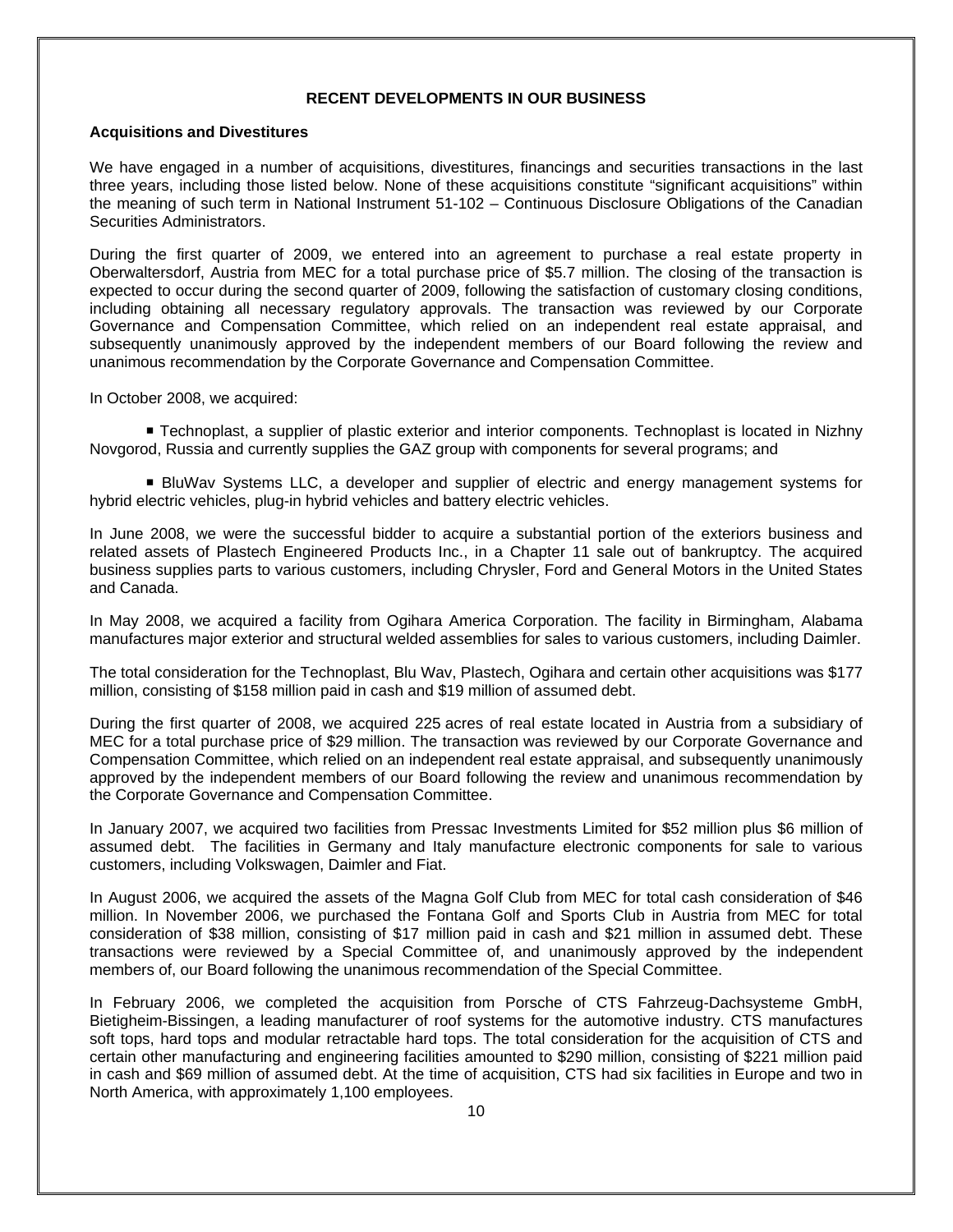In the future, we will continue to consider acquisitions of new technologies and strategic assets that complement our current portfolio of automotive technologies or expand our product breadth, provided that any such acquisition furthers our overall business strategy and potentially enhances our long-term earnings growth. In addition, we will consider acquisitions that will potentially diversify our sales among non-traditional customers, provide us with installed capacity at an economical rate or involve the purchase of key assets at an attractive price. We will also continue to consider joint ventures with other suppliers in order to increase our business opportunities in various regions and enhance our relationships with certain automobile manufacturers. We generally analyze potential acquisitions and joint ventures using discounted cash flow criteria in an effort to secure appropriate returns and earnings growth. However, we expect that we will continue to expand primarily through organic growth.

### **Financings and Securities Transactions**

### *Plan of Arrangement Involving Magna and Russian Machines*

During 2007, following approval by our Class A Subordinate Voting and Class B Shareholders, we completed the court-approved Arrangement whereby OJSC Russian Machines ("Russian Machines"), a wholly owned subsidiary of Basic Element Limited, made a major investment in Magna. Russian Machines' participation in the arrangements it entered into with the Stronach Trust in connection with the Arrangement terminated on October 3, 2008. Russian Machines no longer has any interest in the 20 million Class A Subordinate Voting Shares of Magna issued as part of the Arrangement, nor any interest in M Unicar, our controlling shareholder.

### *Substantial Issuer Bid*

On September 25, 2007, we completed a substantial issuer bid, pursuant to which we purchased for cancellation approximately 11.9 million Class A Subordinate Voting Shares, representing approximately 9% of our then issued and outstanding Class A Subordinate Voting Shares, for an aggregate purchase price of \$1.1 billion. The purpose of the substantial issuer bid was to offset the dilution caused by the issuance from treasury of 20 million of our Class A Subordinate Voting Shares in connection with the Arrangement.

### *Normal Course Issuer Bids*

On November 12, 2008, we renewed a normal course issuer bid to purchase for cancellation and/or for purposes of our long-term retention (restricted stock), restricted stock unit and similar programs, up to 11 million Magna Class A Subordinate Voting Shares. As at December 31, 2008, we had not purchased any Class A Subordinate Voting Shares for cancellation but had purchased 400,000 Class A Subordinate Voting Shares for our long-term retention (restricted stock), restricted stock unit and deferred profit sharing programs for an aggregate purchase price of \$13.7 million. The normal course issuer bid will expire on November 11, 2009, unless extended by us prior to that time. Under our previous normal course issuer bid which commenced on November 12, 2007, we purchased 2.5 million Class A Subordinate Voting Shares for cancellation and 134,000 Class A Subordinate Voting Shares for our long-term retention (restricted stock) and restricted stock unit programs for an aggregate purchase price of \$219 million.

As at December 31, 2008, M Unicar indirectly held shares collectively representing approximately 66% of the votes attached to all of our Class A Subordinate Voting Shares and Class B Shares then outstanding.

### *Other Transactions*

In October, 2005, we completed a new five-year revolving term facility that was to expire on October 12, 2010. The facility has a North American tranche of \$1.57 billion, a European tranche of 300 million euros and an Asian tranche of \$50 million. We subsequently extended the facility twice, such that it will expire on July 12, 2012.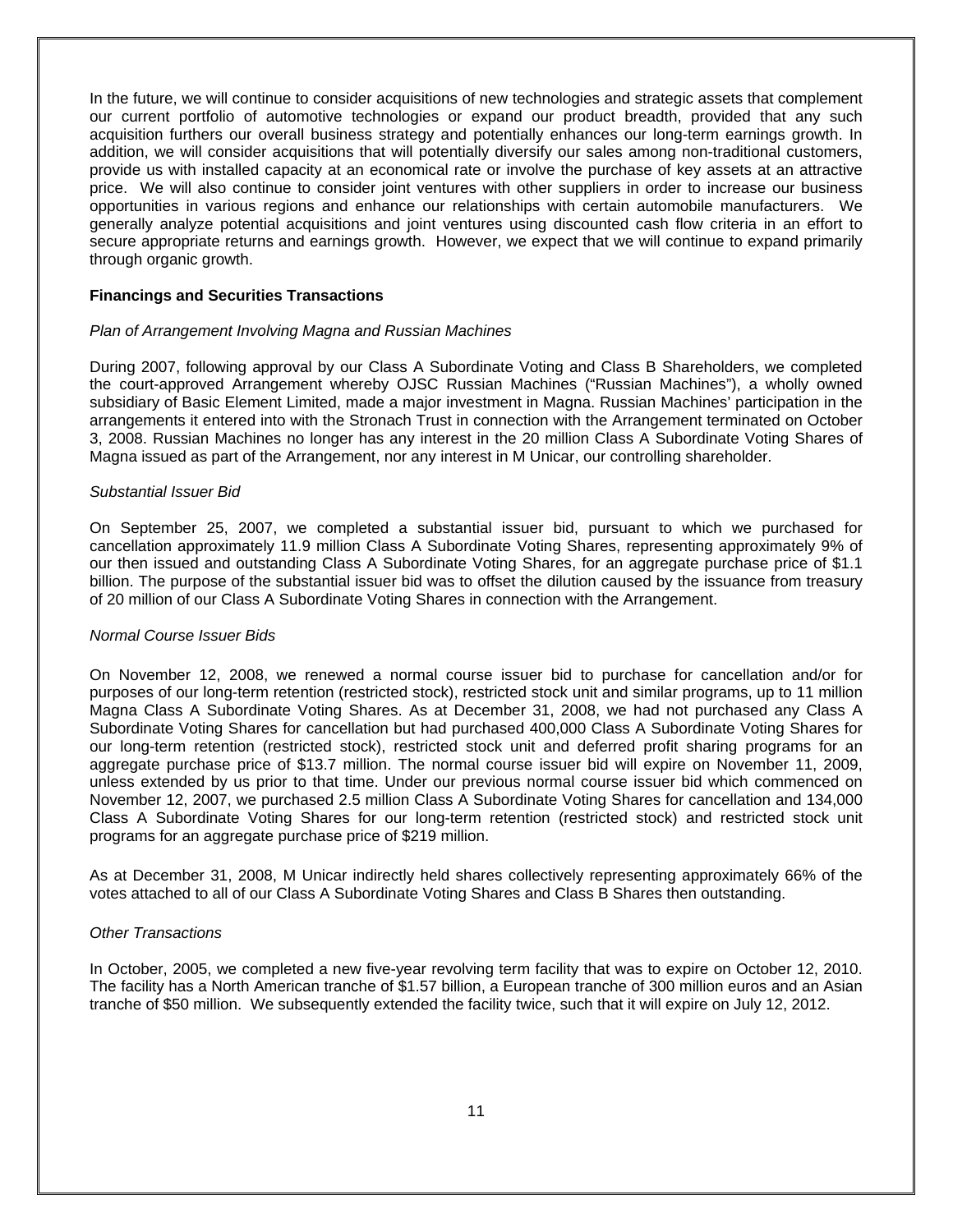## **ITEM 3. DESCRIPTION OF THE BUSINESS**

We are the most diversified global automotive supplier. We design, develop and manufacture technologically advanced automotive systems, assemblies, modules and components, and engineer and assemble complete vehicles, primarily for sale to original equipment manufacturers of cars and light trucks. We follow a corporate policy of functional and operational decentralization, pursuant to which we conduct our operations through divisions, each of which is an autonomous business unit operating within pre-determined guidelines. As at December 31, 2008, we had 240 manufacturing divisions and 86 product development, engineering and sales centres in 25 countries. Our divisions are aligned on a geographic basis between North America, Europe and Rest of World. A Co-Chief Executive Officer heads management in each of our two primary markets, North America and Europe, and the Co-Chief Executive Officers share responsibility for Rest of World. We also maintain corporate and other operations, which constitute a separate reportable segment, that consist of operations that support or are ancillary to our automotive operations.

Our success is primarily dependent upon the levels of North American and European car and light truck production by our customers and the relative amount of content we have on various programs. Customer production volumes in different regions are impacted by factors which may vary from one region to the next, including general economic and political conditions, interest rates, energy and fuel prices, international conflicts, labour relations issues, regulatory requirements, trade agreements, infrastructure, legislative changes, environmental emission and safety issues. A number of other factors, discussed under "RISK FACTORS", also affect our success, including such things as relative currency values, commodities prices, price reduction pressures from our customers, the financial condition of the supply base and competition from manufacturers with operations in low-cost countries.

## **PRODUCTS AND SERVICES**

Despite operating and managing our business on a geographic basis, we possess product and service capabilities which span across such geographic regions. Details regarding our product and service capabilities follow in the table below, which sets forth our external sales generated by automotive products and service categories in 2008 and 2007:

| <b>Product/Service</b>         | 2008                        | 2007     |
|--------------------------------|-----------------------------|----------|
|                                | (U.S. dollars, in millions) |          |
| Exterior and interior systems  | \$7,806                     | \$8,112  |
| Body and chassis systems       | 4,616                       | 5,274    |
| Powertrain systems             | 3,357                       | 3,809    |
| Complete vehicle assembly      | 3,306                       | 4,008    |
| Tooling, engineering and other | 1,856                       | 1,735    |
| Vision and electronic systems  | 1,650                       | 1,811    |
| Closure systems                | 1,113                       | 1,318    |
|                                |                             |          |
| <b>Total</b>                   | \$23,704                    | \$26,067 |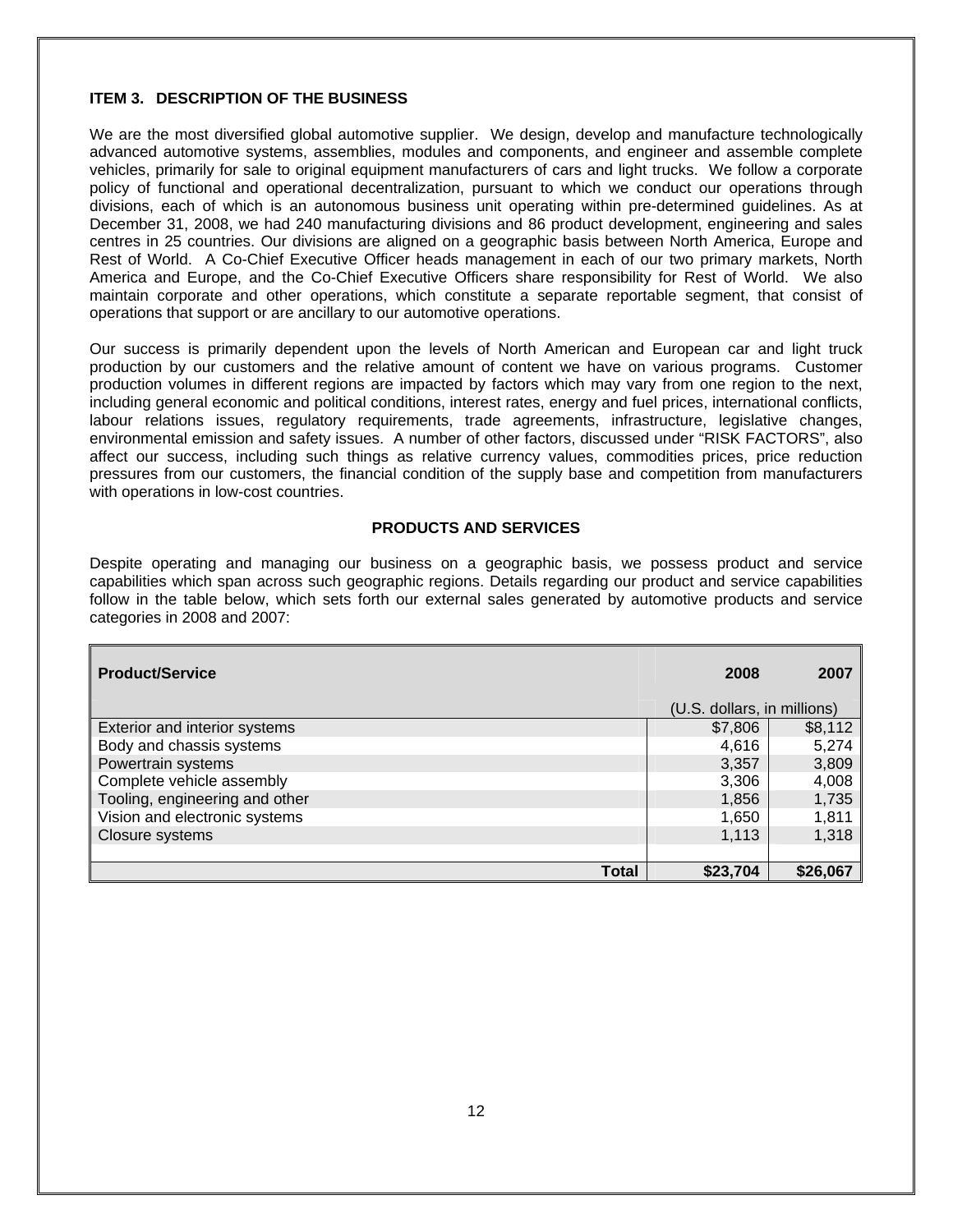### **Complete Vehicle Engineering and Assembly**

We provide full vehicle engineering and assembly services for the automotive industry and are the world's largest brand-independent assembler of complete vehicles. Our complete vehicle assembly facility, located in Graz, Austria, received the J.D. Power Gold Plant Award 2006 for vehicles assembled in Europe and our concept vehicle the MILA Alpin was honoured with the Innovation All-Wheel Award 2008 and the iF Product Design Award 2009 in the Advanced Studies category.

### **Capabilities**

#### **Engineering Services**

- Product Development
- Complete Vehicle
- Body and Trim
- Powertrain and All-Wheel Drive Systems Integration
- Electric and Electronics
- Prototype and Low-Volume Production
- Chassis Systems

#### **Complete Vehicle Production**

- **Production Process**
- Accredited Materials Testing
- Localization
- Peak-Shaving
- Niche Vehicles
- Extra Low-Volume Production

#### **Innovative Systems & Modules**

- Electrical Energy Storage Systems
- **Energy Batteries**
- **Heavy Duty Batteries**
- Power Batteries
- Compressed Natural Gas (CNG) Systems

#### **Fuel Systems**

- Complete Tank Systems
- Fuel Caps
- Filler Necks and Filler Heads
- Capless Systems
- Diesel Misfueling Guard
- Filler Pipes
- Fuel Supply Units/Valves
- Engine Components

### **Door Modules**

Assembly of Doors and Closures

#### **Space Technology (including Aviation)**

- Propellant Feed Lines
- Thermal Control Systems
- **Satellite Propulsion Systems**
- Cryogenic Fuel Lines
- Automotive Applications

#### **Customer Base**

Aston Martin, BMW, Chrysler, Daimler, Fiat (including Ferrari & Iveco), Ford (including Volvo), GAZ, Mitsubishi, Porsche, PSA Peugeot Citroën, Saab and Volkswagen and their respective operating divisions and subsidiaries.

#### **Innovations**

#### **Ecological Technologies**

Our focus is on technologies that enable fossil fuels to be used more economically and fuel consumption to be reduced. Hybrid vehicles like the **Magna Steyr HySUV** have potential for reducing fuel consumption and  $CO<sub>2</sub>$  emissions, while increasing performance and comfort.

#### **Emotional Vehicle**

The emotional aspect of a vehicle plays an important role. In this area we are working, amongst others, on complete vehicle concepts like our **MILA Alpin** which is an innovative, extremely compact off-road concept with a body specially designed for integrating various different types of alternative drives.

#### **Intelligent Safety**

We are playing a key role in improving vehicle safety. With our **Global Chassis Controller** we contribute to making vehicles easier to control with the aim of preventing accidents.

### **Virtual Product Development & Production Process**

Our development strategy is to provide an optimal project environment coupled with validated and efficient processes.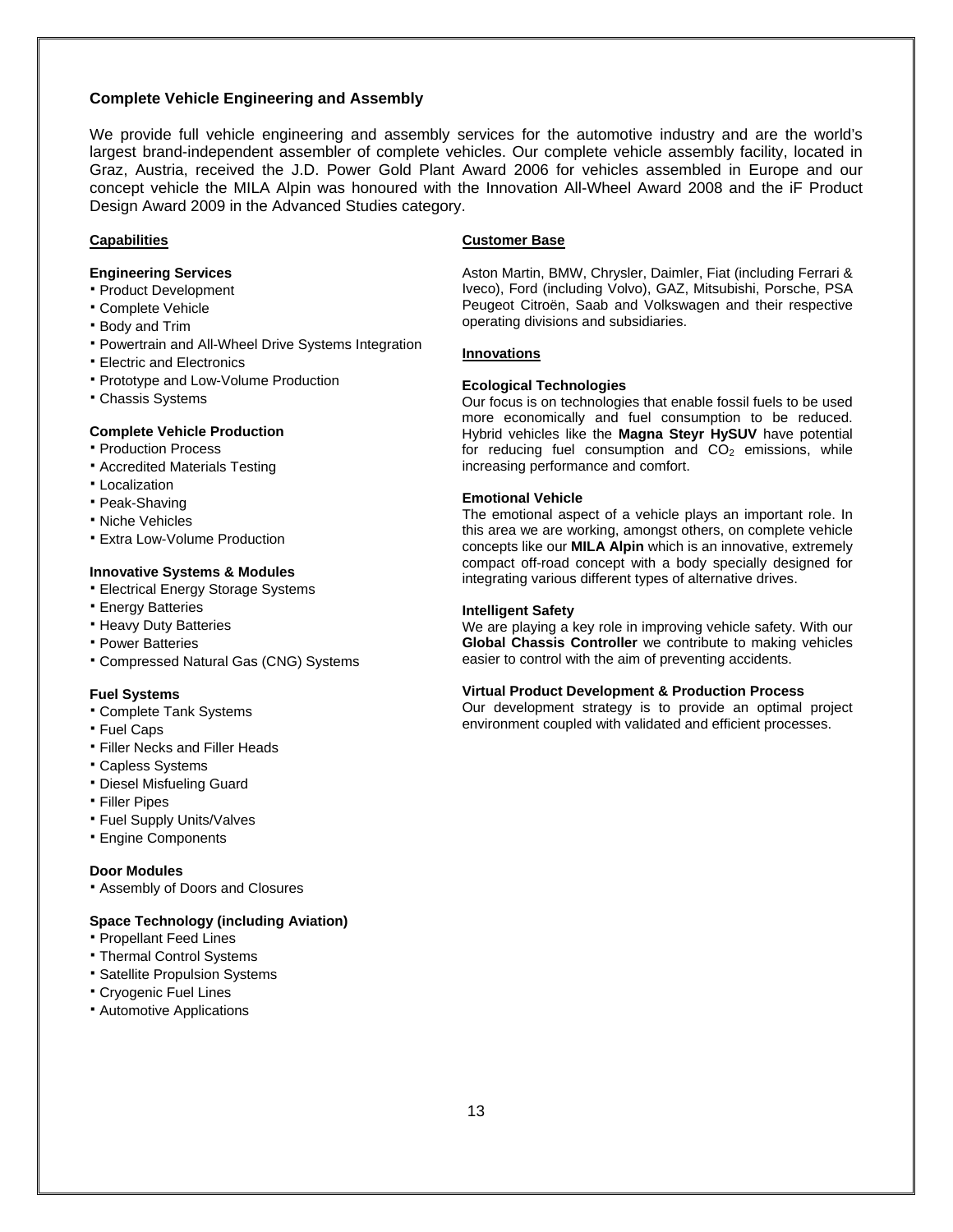### **Body & Chassis Systems**

We provide body and chassis systems, as well as related engineering services, for the global automotive industry.

#### **Capabilities**

#### **Body Systems**

- Complete Body-In-White
- Floor Pans
- Underbody Assemblies
- Door, Hood and Deck Assemblies
- Roof Panels
- Fender and Quarter Panels
- Tailgate and Liftgate Assemblies
- A, B, C and D Pillars
- Bumper Beams
- **Door Intrusion Systems**
- Oil Strainers
- **Heat Shields**
- **Instrument Panel Beams**

#### **Chassis Systems**

- Crossmember Assemblies
- Radiator Supports
- Shock Towers
- Engine Cradles
- Front and Rear Sub-Frame Assemblies
- Front and Rear Suspension Modules
- Control Arms
- Frame Rails
- Full Frame Assemblies

### **Technology, Engineering and Tooling Systems**

- Program Management
- Program Engineering
- Computer-Aided Engineering (CAE) Design Verification
- Prototype Build
- Testing and Validation
- Tooling and Automated Systems
- Research and Development

We employ a number of different forming technologies such as hydroforming, stamping, hot stamping, roll forming, draw bending, advanced welding technologies, as well as finishing technologies such as e-coating, heat treating and high temperature wax coating.

#### **Customer Base**

BMW, Chrysler, Daimler, Fiat, Ford (including Mazda and Volvo), Freightliner, GAZ, General Motors, Honda, Hyundai-Kia, Mitsubishi, Porsche, PSA Peugeot Citroën, Renault-Nissan, Subaru, Suzuki, Tata Motors, Toyota, Volkswagen and their respective operating divisions and subsidiaries.

#### **Innovations**

#### **Forming of Advanced High Strength Steels**

We continue to be a market leader with innovative applications for advanced high strength materials, focusing on forming materials that can help optimize vehicle performance without sacrificing quality, cost or weight.

#### **Hot Stamping**

We are an industry leader in bringing this forming process to body structure applications in areas where vehicle crash performance has become more critical due to ever-increasing government standards.

#### **Hybrid Steel/Aluminum Structures**

The lightweight advantages of aluminum castings are combined with the strength and cost efficiency of steel to create unique chassis structural assemblies.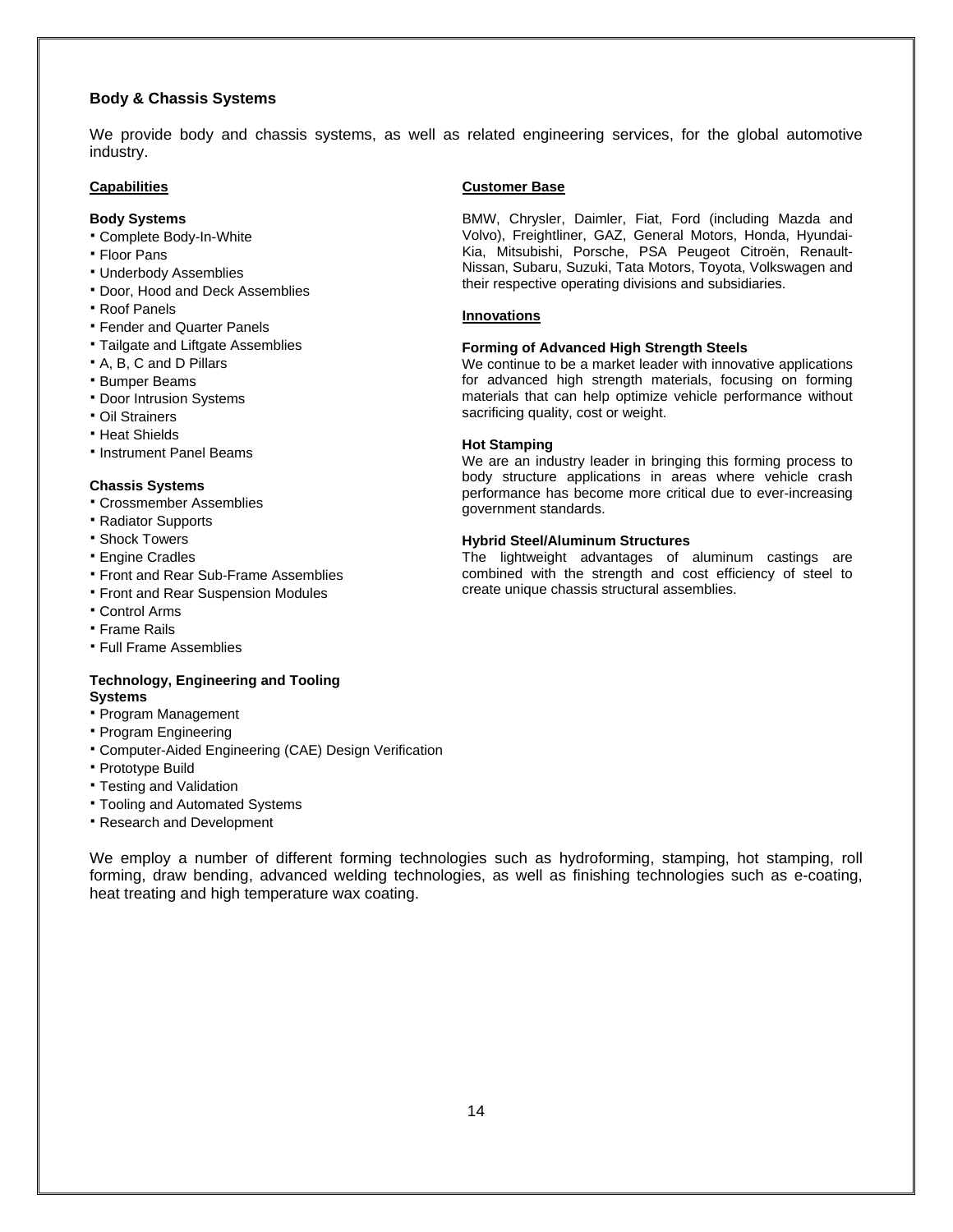### **Interior Systems**

We design, engineer and manufacture interior systems for the global automotive industry.

#### **Capabilities**

#### **Sidewall and Trim Systems**

- **· Interior Garnish Trim**
- Door and Side Panels
- Package Trays
- Liftgate Trim

### **Cockpit Systems**

- Cockpit Modules
- **· Instrument Panels**
- Multiple Surface Materials
- Floor Consoles
- Glove Boxes

#### **Cargo Management Systems**

- Sliding and Stationary Load Floors
- Accessible Floor Bins
- Multi-Level Shelf Systems
- Integrated Cargo Organizers

#### **Overhead Systems**

- Complete Overhead Systems
- Headliner Substrates
- Sunvisors
- Consoles
- Grab Handles
- Lighting

#### **Carpet and Loadspace Systems**

- Wheelhouse Linings
- Floor and Trunk Trim
- Carpet
- Acoustic Countermeasures

#### **Customer Base**

BMW, Chrysler, Daimler, Fiat, Ford (including Mazda), General Motors, Honda, Renault-Nissan, Tata Motors, Toyota, Volkswagen and their respective operating divisions and subsidiaries.

#### **Innovations**

#### **Multi-Shot Technology**

This technology was developed in response to customers' need for a low cost product and model differentiation. Multi-Shot technology utilizes a multiple shot injection molding process that combines a rigid polypropylene foundation with one or more successive molded layers of additional polypropylene-based elastomer materials. Improved tactile feel, dimensional stability, and perceived quality are some of the advantages.

#### **Integrated Center Stack**

Insufficient driver-accessible storage is a major consumer complaint across all vehicle segments. The Integrated Center Stack addresses this issue by providing increased storage in the instrument panel, security for valuables, and improved craftsmanship. Integration of center stack electronics into a single trim module and remote placement of conventional electronic hardware components make it possible.

#### **SL-2 Headliner Substrate**

The SL-2 headliner is designed for integration of energy absorbing countermeasures, thus reducing the need for addon components, while improving spaciousness and, potentially, safety.

#### **Print Mold Design (PMD)**

An industry first, PMD is the injection molding of shaped and double-sided screen printing foils. Using foils of up to 1mm in thickness allows for an array of design possibilities, such as strong 3D effects, that are not achievable through any other technology. The material is scratchproof, abrasion resistant, color and form stable, as well as crash and split safe. PMD is highly flexible in volume production and offers distinguishing characteristics for vehicle interiors.

Some of the technologies and processes involved with the foregoing include low pressure and injection molding, compression molding, vacuum forming, slush molding and spray urethane.

We also participate in a number of interiors-related joint ventures and equity interests.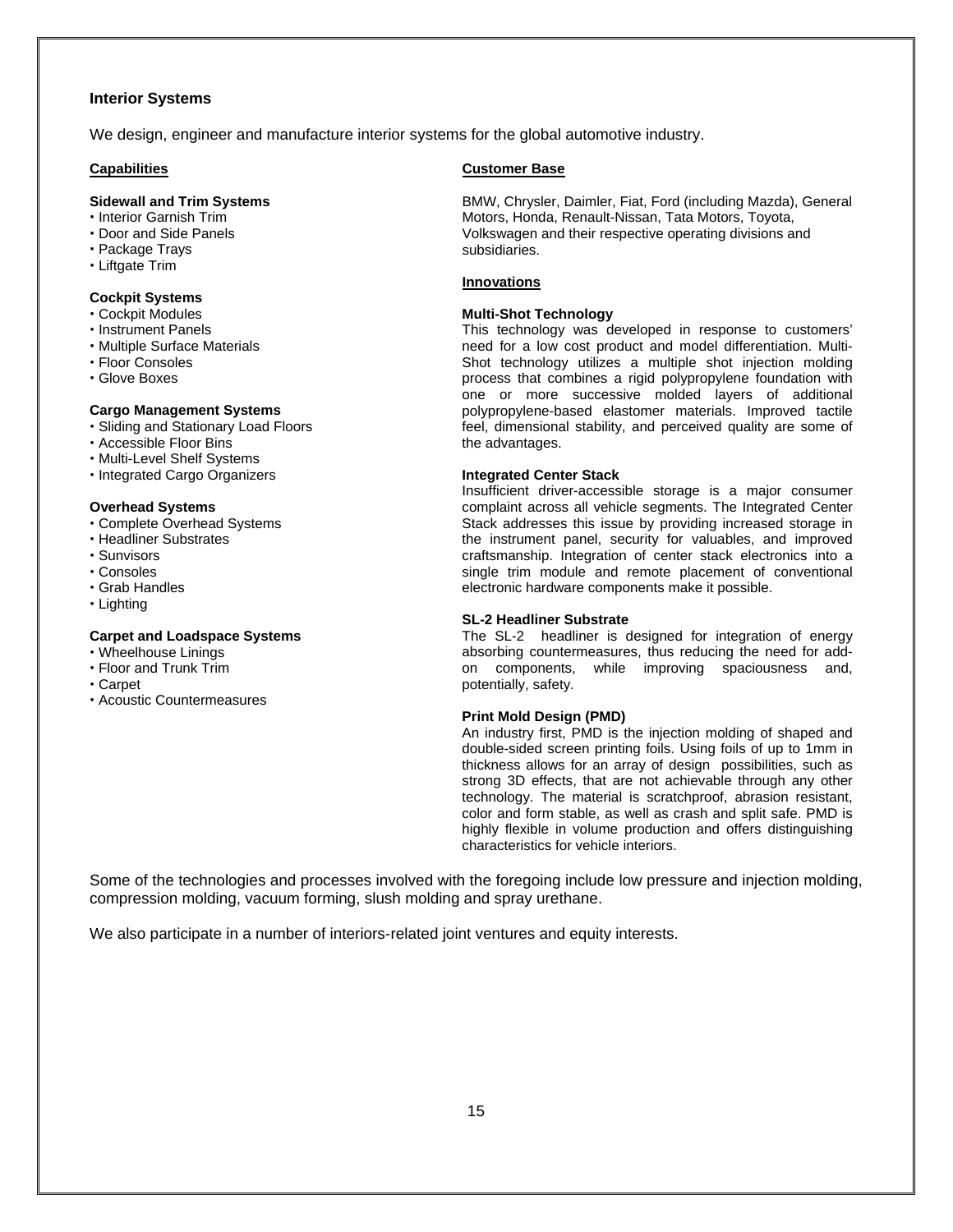# **Seating Systems**

We develop and manufacture complete seating solutions and seat mechanism systems for the global automotive industry. Our capabilities range from market and consumer research, full concept development, design and engineering, testing and validation to manufacturing.

### **Capabilities**

### **Complete Seating Solutions**

**• Innovative Seat Systems** 

- Reconfigurability
- In-Vehicle Stowing
- **Ease of Ingress/Egress**
- Comfort Systems
- Craftsmanship
- **Safety Systems Integration** 
	- **· Integrated Restraints**
	- **Integrated Side Impact Airbags**
	- Integrated Occupant Classification Systems (OCS) **• Integrated Child Seats**
- Light Weight Seat Solutions
- Mold-In-Place™ Seats
- **Trim Covers**

### **Seat Mechanisms**

- Core Seat Structure and Mechanisms
- Manual and Power Adjusters
- EZ Entry System
- Specialty Seat Reconfiguration and Stowing
- Mechanisms
- Manual and Power Recliners (Disk and Pawl and
- Sector/Fold Flat)
- Seat Attach Latches

#### **Customer Base**

AvtoVaz, Chrysler, Daimler, Ford, General Motors, Honda, Hyundai-Kia, Mitsubishi, Porsche, PSA Peugeot Citroën, Renault-Nissan, South East Automobile, Toyota, Volkswagen and their respective operating divisions and subsidiaries.

#### **Innovations**

#### **Swiveling Seats**

These second row quad chairs rotate 180 degrees to face rearward for conversational seating. The fact that the Chrysler minivans can be driven while both second row seats are rearward facing is a North American industry-first. These seats also allow for easier entry and exit or placement of a child in a car seat.

#### **Stow-in-Floor Seating**

As seen on the Chrysler minivans, we were the first to offer second and third row seats that stow in the floor.

#### **Stand Up™ Seat**

The Stand Up™ seating solution provides Best-in-Class ingress/egress space into the second or third row. The intuitive and low-effort actuation only requires the use of one hand.

### **PureFit™ - Multi-Material Mold-In-Place™ Process**

PureFit™ is a smart manufacturing method that enables a novel and efficient styling strategy. It offers limitless cloth, leather and vinyl pattern options with a common foam tool.

Some of the technologies and processes used in the manufacture of seating and seat components include traditional "cut and sew" technology as well as our patented Mold-In-Place™ technology.

We also participate in a number of seating-related joint ventures and equity interests.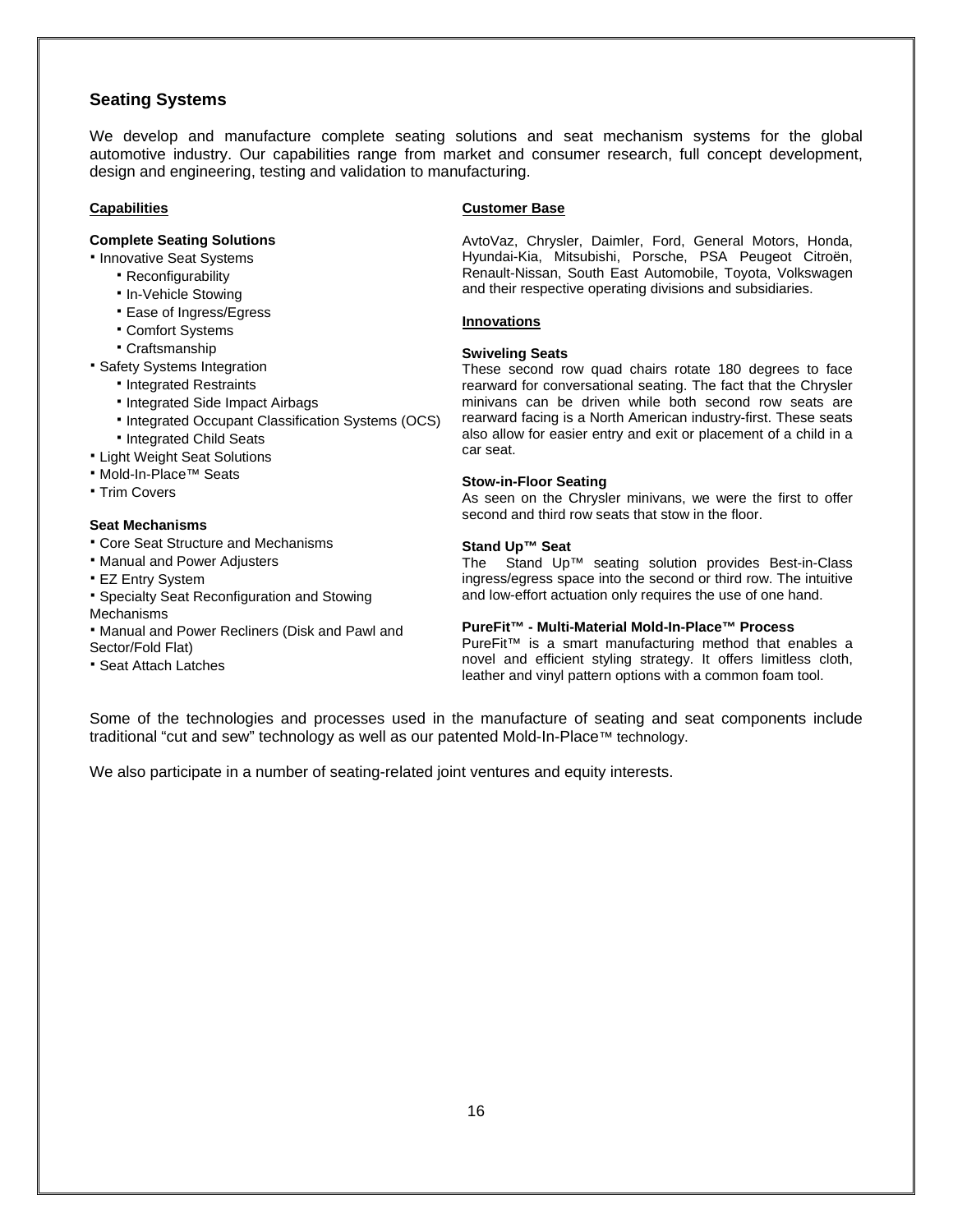### **Exterior Systems**

We design, engineer and manufacture various exterior components and systems for the global automotive industry.

### **Capabilities**

#### **Front and Rear End Fascia Systems**

- Front and Rear Fascias
- Energy Management Systems
- Front and Rear End Modules

#### **Greenhouse and Sealing Systems**

- **Backlite Moldings**
- **Belt and Windshield Moldings**
- Decklid and Pillar Appliques
- Door Surround Moldings
- Roof Drip Moldings
- Cowl Screens
- Window Surround Modules
- Door Seals
- **.** Inner and Outer Belt Seals
- Glass Run Channels
- Side Door, Pop-Out Window and Liftgate Seals
- Complete Convertible Sealing Systems
- **Backlites and Quarter Windows**

### **Exterior Trim**

- **Body Side Moldings and Claddings**
- Wheel Opening Moldings
- Rocker Panels
- Stone Guards and Mud Flaps
- Spoilers and Grilles

#### **Vehicle Enhancement Packages**

- Ground Effects
- Roof Racks
- Running Boards

### **Plastic Body Panels**

- Vertical Body Panels
- **Front and Truckside Fenders**
- Door Panels & Quarter Panels

#### **Engineered Glass**

- PVC and RIM Encapsulation of Glass
- Horizontal & Vertical Power Sliding Windows
- Flush Sunroof™ System
- Moveable Quarter & Vent Modules

We utilize a number of different technologies in connection with these products, including: molding technologies, such as injection molding, structural reaction injection, reaction injection, compression and thermoset molding; metal forming processes, such as metal stamping, roll forming, tube forming and stretch bending; extrusion processes, such as co-extrusion, thermoset and thermoplastic extrusion; and finishing processes, including painting, hardcoating, chrome plating, vacuum metallization and anodizing. In addition to our primary manufacturing capabilities in this product area, we also perform some second stage vehicle assembly work for specialty vehicle production programs.

#### **Customer Base**

Aston Martin, BMW, Chrysler, Daimler, Ford (including Mazda), GAZ, General Motors, Honda, Hyundai-Kia, Isuzu, MAN Trucks, Mitsubishi, Porsche, Renault-Nissan, Tata Motors, Toyota, Volkswagen and their respective operating divisions and subsidiaries.

#### **Innovations**

#### **Front and Rear End Modules (FEM/REM)**

Carrier panel innovations have enabled us to integrate bumpers, cooling, and lighting systems into our FEMs. These innovations have resulted in the award of several programs.

#### **Composite Body Panel**

The Reinforced Reaction Injection Molding (RRIM) urethane technology provides the ability to create lightweight, durable, exterior body panels, in complex shapes, with low customer investment.

#### **Composite Liftgate**

Light-weight vehicles have "opened the door" to our composite light-weight liftgate modules. Innovations in this area provide customers investment savings and assembly efficiencies.

#### **Window Surround Systems**

These modules are engineered and manufactured as a single component to fulfill functional and design requirements while reducing costs. Benefits include improved sealing that reduces wind, noise, window cranking efforts and buzz, squeak and rattle.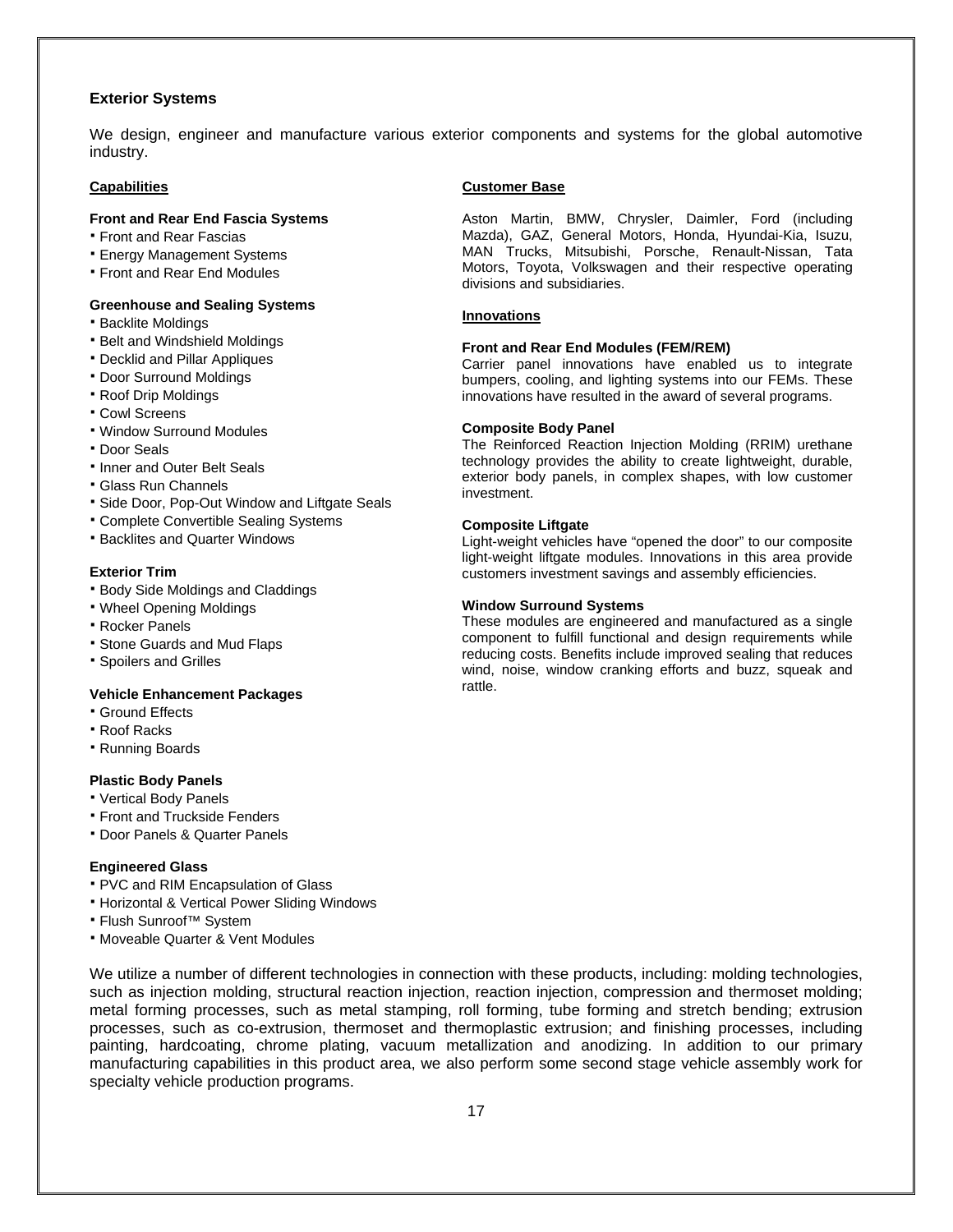### **Roof Systems**

We design, engineer and manufacture vehicle roof systems for the global automotive industry.

#### **Capabilities**

#### **Retractable Hard Tops**

Our retractable hard tops are fully automatic with electrohydraulic actuation modules offering multiple systemlevel options to meet consumer demands.

#### **Soft Tops**

Soft tops contain aluminum die cast and magnesium die cast components. Roof module systems may also include structural, safety, and appearance items.

#### **Panoramic Roofs**

Sliding roof systems are designed with optimal kinematics for storage of the moveable glass top. We supply assembly-ready modules with all basic controls in a single complete system, including wind deflector.

#### **Removable Hard Tops**

Offering transparent and painted variations. Riveted stamped technique helps ensure extended durability.

#### **Other Roof Systems**

Including composite roof panels and polycarbonate removable roof panels.

#### **Vehicle Integrated Cargo Carrier**

This unique and easy to use bicycle or cargo carrier is fully integrated in the body-in-white and rear fascia and is available as an automobile manufacturer option.

### Processes employed in our roof systems operations include textile cut and sew, as well as assembly.

### **Customer Base**

Chrysler, Daimler, Fiat, General Motors, Renault-Nissan, Porsche and PSA Peugeot Citroën, as well as their respective operating divisions and subsidiaries.

### **Innovations**

First mass produced Retractable Hard Top.

- First Three-Piece Retractable Hard Top offered.
- **Introduction of the first Soft Top with Fin and Bullet** exterior appearance.

 Designed the World's Only Sports Utility Vehicle with a Powered Soft Top.

 Complete Roof Modules which include: Roll Bars, Restraints, Top Stowage Well, Class A Panels and Vehicle Structural Members.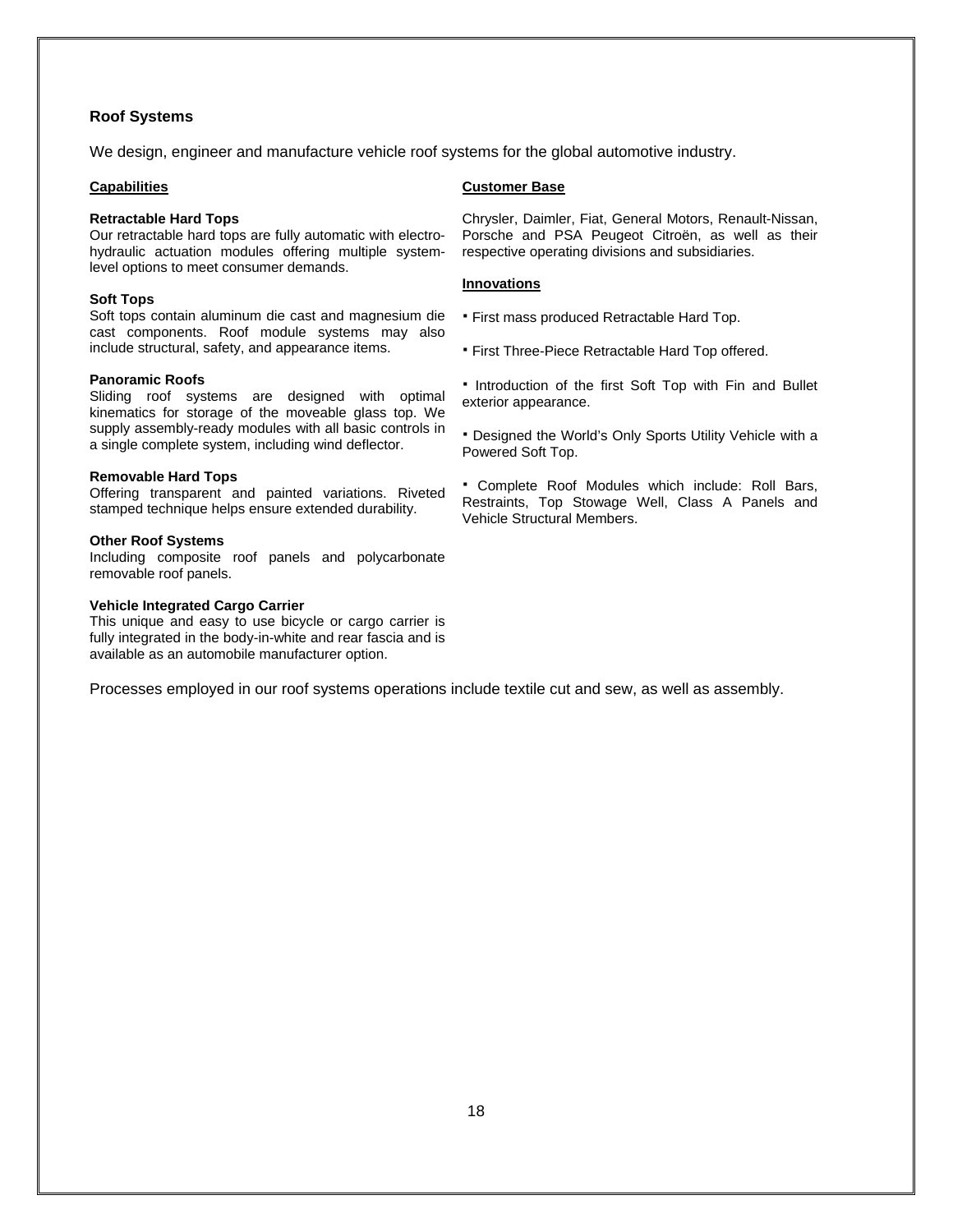### **Powertrain Systems**

We design, engineer and manufacture powertrain systems and components for the global automotive industry.

#### **Capabilities**

#### **Fluid Pressure and Controls**

- **Integrated Front Engine Cover Modules**
- Engine Water and Oil Pumps
- Transmission Oil Pumps
- Vacuum Pumps
- Water Management Components
- Mass Balancer Systems

#### **Stamping**

- Clutch Modules
- Clutch Housings
- Flexplates
- **Front End Accessory Drive Components**

#### **Driveline**

- Transfer Cases
- **Torque Vectoring Devices**
- AWD Coupling Systems
- Hybrid AWD and 4WD Modules
- Rear Drive Modules (RDM)
- Electronic Limited Slip Differentials (eLSD)
- Front and Rear Axle Drives
- Power Take Off Units (Hypoid Gear Sets)
- ePOWERTRAIN modules (Hybrid/EV)

#### **Chassis Controls**

- Actuators including System Controls
- **Steering Actuators**
- Electric Parking Brake

#### **Engineering Services and System Integration**

- System Integration
- **Engine and Drivetrain Engineering**
- Commercial Vehicle Engineering
- Testing and Simulation Services
- Load Data Acquisition
- NVH (Noise, Vibration & Harshness) Analysis
- Engineering Software Tools Development
- **Software Development for Mechatronic Systems**

#### **Customer Base**

BMW, Chrysler, Daimler, Fiat, Ford, GAZ, General Motors, Honda, Huatai Automobile, Hyundai-Kia, Porsche, PSA Peugeot Citroën, Renault-Nissan, Shanghai Automotive, SsangYong Motors, Tata Motors, Tianjin FAW Xiali Automotive, Toyota, Volkswagen and their respective operating divisions and subsidiaries.

#### **Innovations**

#### **Electric Rear Axle Steering**

The Rear Active Steering application enables vehicle developers to reinforce driving safety while improving vehicle dynamics and reducing turning radius.

#### **One Piece Flexplates**

The one piece flexplate adopts a patented forming process that allows for manufacturing of a gear out of sheet metal.

#### **Electronic Limited Slip Differential (eLSD)**

Traditional passive limited slip differentials restrict the amount of torque transfer from wheel to wheel by their reactive mechanical actuation. The eLSD allows for active/continuous torque transfer management for significantly improved vehicle dynamics.

#### **Torque Vectoring Devices**

The torque vectoring gear set and clutch apply system provides precise torque and speed transfer from wheel to wheel across the axle to improve vehicle handling during aggressive cornering maneuvers.

#### **High Efficiency Vacuum Pump**

Standard reciprocating piston and multiple vane vacuum pumps are used to provide a vacuum source for brake system requirements in diesel engines. Our High Efficiency Vacuum Pump consumes less power and is a lower cost, lighter weight solution compared to other vacuum pumps.

#### **Variable Displacement Engine Oil Pump**

The variable displacement engine oil pump moves less oil through the engine when it is not needed, thereby putting less resistance on the engine and improving fuel economy.

### **ePOWERTRAIN Modules**

A turn-key solution that provides the automobile manufacturer with a complete powertrain module (motor, inverter and gearbox) with an integrated parking pawl system. Allowing the automobile manufacturer to concentrate on the vehicle integration and energy storage systems.

We employ a variety of different manufacturing capabilities and processing technologies in our powertrain operations, including metal die-forming, flow-forming, stamping and spinning, synchronous roll-forming, diespline rolling, precision-heavy stamping, fineblanking, aluminum die casting and precision machining, magnesium machining, plastic injection molding and plastic welding, soft and hard processing of gear wheels and shafts, rotary swaging, hardening, laser welding, automated assembly and end-of-line testing.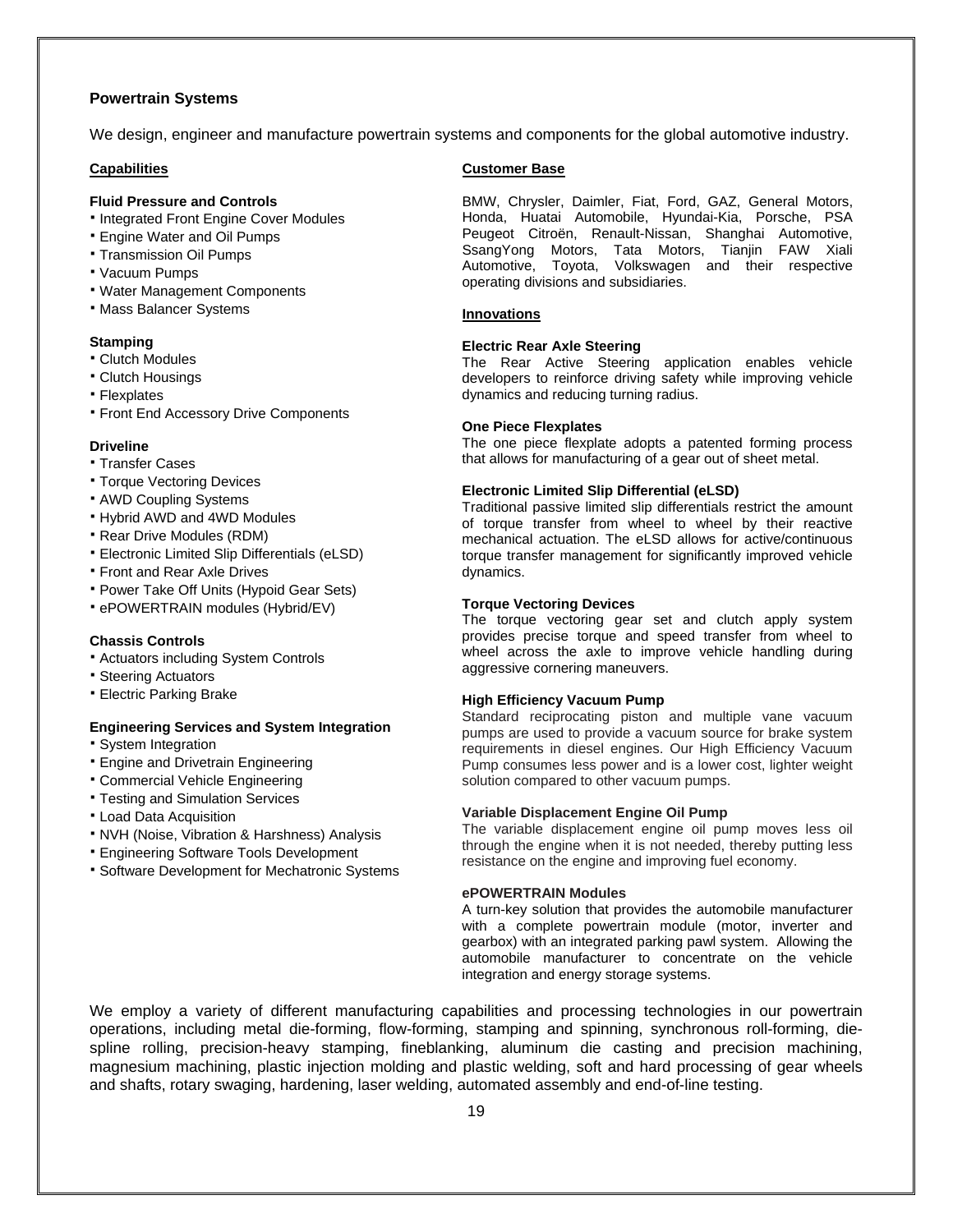We conduct some of our powertrain operations through joint ventures, including the following material partnership:

 our 76.8% partnership interest in the Litens Automotive Partnership, a joint venture with members of its senior management, which is a leading supplier of highly-engineered drive system products, including accessory and timing belt drive tensioner products and systems, overrunning alternator decoupler assemblies, idler and crankshaft pulley assemblies and tubular drive shaft assemblies, with divisions in North America (Canada), Europe (Germany) and Rest of World (China and Brazil).

## **Vision Systems**

We design, engineer and manufacture vision glass systems for the global automotive industry.

#### **Capabilities**

#### **Interior Mirrors (Prismatic and Electrochromic)**

- Compass, Temperature and Lighting
- Microphones and OnStar
- Telematics
- Display-on-Demand
- Electronic Toll Collection

#### **Exterior Mirrors**

- TurnSignal<sup>™</sup> Mirror
- PowerExtend<sup>™</sup> and PowerFold™ Technology
- Frameless Electrochromic Mirror
- Ground Illuminator™ Mirror

### **Actuators**

- HVAC
- PowerFold™
- PowerExtend™
- Glass Movement
- Active Bend Lighting

### **Electronic Vision Systems**

- ReversAid<sup>™</sup> and VideoMirror<sup>™</sup>
- Side Blind Zone Assist
- Lane Change Assist

#### **Customer Base**

BMW, Chery Automobile, Chrysler, Daimler, Ford, General Motors, Great Wall Motor Company, Hafei Automobile, Honda, Hyundai-Kia, PSA Peugeot Citroën, Renault-Nissan, Subaru, Suzuki, Tata Motors, Toyota, Volkswagen and their respective operating divisions and subsidiaries.

#### **Innovations**

#### **VideoMirror™**

A full-color display screen provides information to the driver. Options range from backup displays, such as ReversAid™, to turn-by-turn navigation.

#### **Added-Feature Modular Mirrors**

Added-feature modular mirrors can incorporate a broad array of added electronic features. We offer both prismatic and electrochromic interior added-feature mirrors tailored to any customer specification.

#### **FrameLess™ Exterior Electrochromic Mirrors**

The FrameLess™ electrochromic mirror gives the driver a wide field of view. Instead of a plastic bezel or coloured perimeter band, the complete area surrounding the edge is reflective, giving a more stylish and modern appearance.

Processes used in the manufacture of our vision products include injection molding, painting and assembly.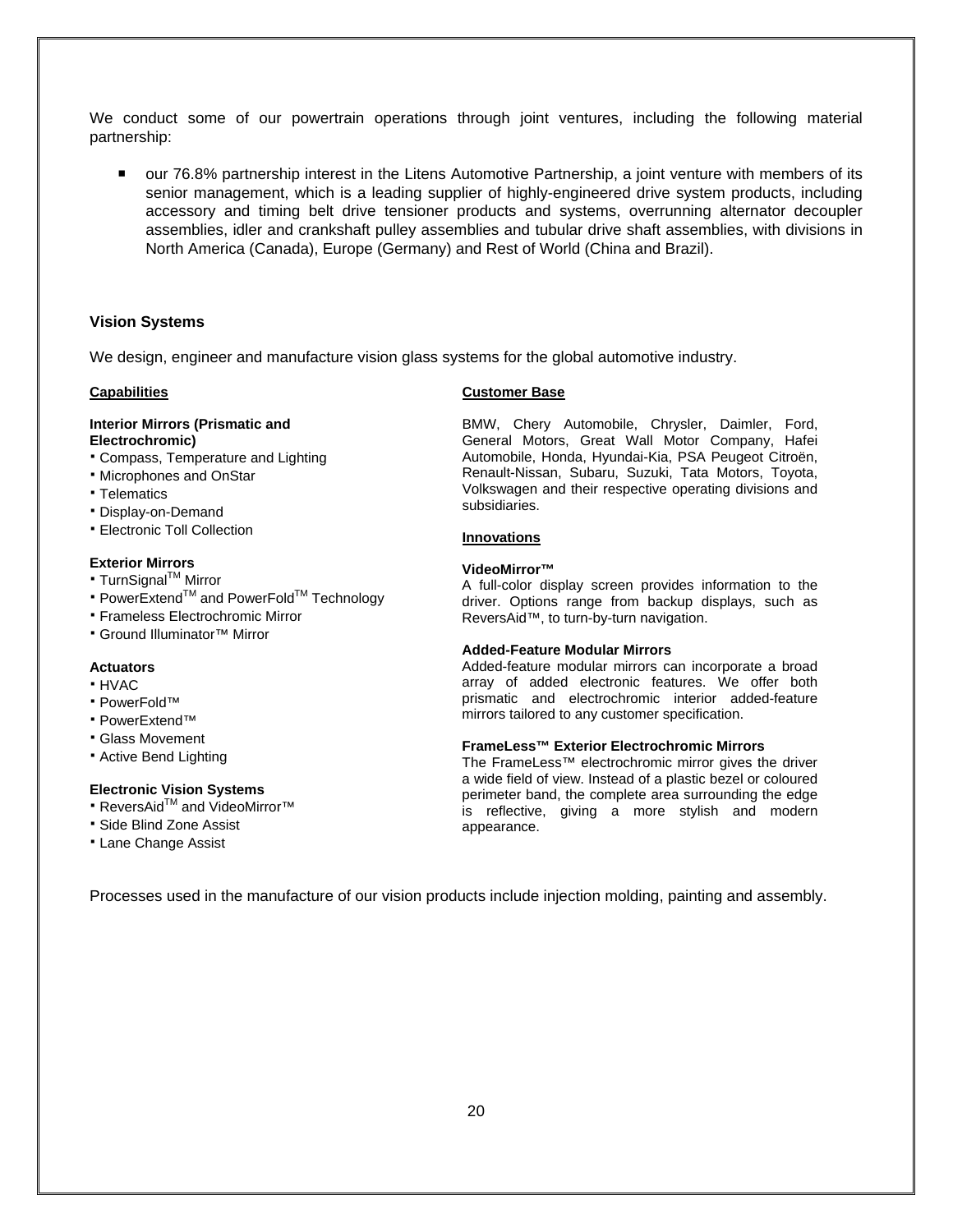### **Electronic Systems**

We design, engineer and manufacture electronic components and systems for the global automotive industry.

#### **Capabilities**

### **Driver Assistance & Safety Systems**

- **· Image Vision Systems** 
	- Rear View Camera
	- 185° Crossing Traffic Camera
	- 360° Panorama Vision
	- Japan View
	- Object Detection
- Machine Vision Systems
	- Intelligent Headlamp Control (IHC)
	- Lane Departure Warning (LDW)
	- Lane Keep Assist
	- Traffic Sign Recognition
	- Forward Collision Warning
	- Blind Spot Detection
- Ultrasonic Sensors
	- Park Distance Control
	- Auto Park
	- Object Detection
- Infrared Sensors
- Object Detection
- Radar Systems
	- Adaptive Cruise Control
	- Blind Spot/Crossing Traffic Detection
- Active Pedestrian Protection
	- Sensor/Actuator System

### **Intelligent Power Systems (Smart Actuator)**

- Smart Actuators
- Motor Controller
- Relays

### **Intelligent Power Systems (E-Vehicle)**

- Electronic Propulsion Systems
- Energy Systems

#### **Engine Electronics & Liquid Sensors**

- Glow Plug Control Units
- Liquid Level Sensors

### **Industrial Products**

- Joysticks
- Fork Lift-Truck Electronical Units

#### **Body Systems and Human-Machine Interface (HMI)**

- Body Controller
- Consoles and Displays
- Displays for Industrial Products
- Trailer Module
- Mirror Electronics
- Humidity Sensors

#### **Lighting Systems**

- Headlamps
- Rear Lamps
- Interior Lighting
- Signal Lighting

### **Customer Base**

BMW, Chrysler, Daimler, Fiat (including Iveco), Ford, General Motors, Honda, PSA Peugeot Citroën, Renault-Nissan, Tata Motors, Toyota, Volkswagen and their respective operating divisions and subsidiaries.

#### **Innovations**

#### **Vision Platform/Rear Facing Camera System**

This rear facing camera system assists in parking and reverse direction visibility by reducing the blind zone behind vehicles. It can be used in combination with our VideoMirror™, center control display or navigation system.

#### **Forward Facing Vision System**

The forward-facing vision enhancing system automatically controls high/low beam switching and detects traffic lanes and road edges to provide a warning upon unintentional departure or drifting. Our IHC/LDW systems operate together using a single camera and hardware platform. Future additional applications such as traffic sign recognition (TSR) can be easily integrated in a one-box design.

#### **Smart Actuator**

Electronic Control Units and Brushless DC-motors merge to create subsystems used in several applications including, engine cooling fans, electronic parking brakes, power liftgates, transfer case control modules. The Brushless DC Cooling Fan is composed of a high efficiency compact motor with integrated sensorless motor drive electronics.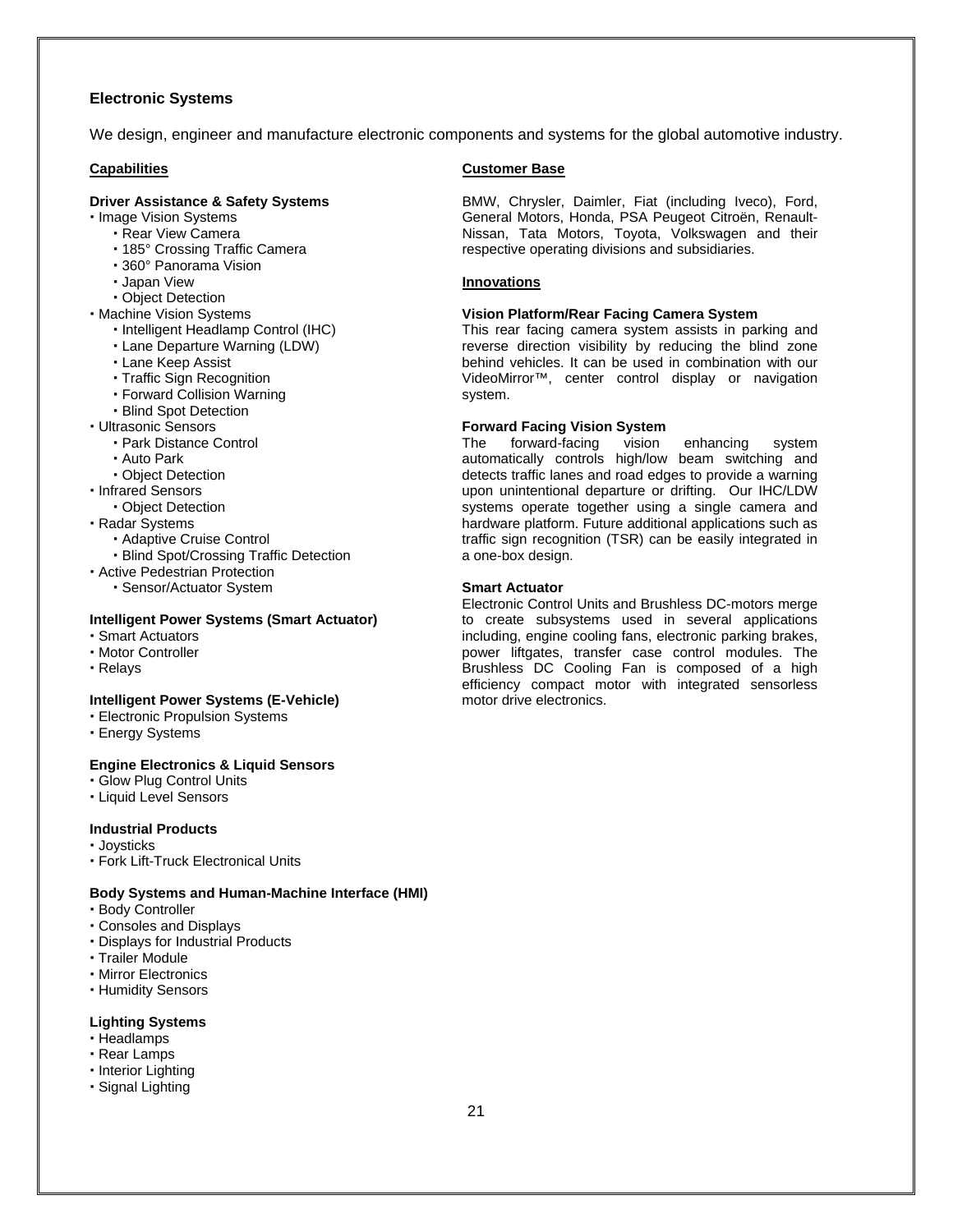### **Closure Systems**

We engineer and manufacture closure systems for the global automotive industry.

#### **Capabilities**

#### **Door Modules**

- Composite Door Modules
- Sealed Modules
- **Hardware Trim Modules**
- Integrated Trim Modules
- Liftgate and Tailgate Modules
- Mid-Door Modules

### **Window Systems**

- Dual Rail Cable and Drum Systems
- Single Rail Cable and Drum Systems
- Arm and Sector Systems
- Quarter Systems
- **Rear Window Systems**
- Obstacle Detection

#### **Power Closure Systems**

- Power Sliding Doors
- **Power Liftgates**
- Integrated Electronic Software
- Obstacle Detection

### **Latching Systems**

- Side Door Latches
- Sliding Door Latches
- Liftgate Latches
- Hood Latches
- Tailgate, Decklid Latches
- **Actuator Assemblies**

### **Handle Assemblies**

- Exterior and Interior Handles
- **Passive Keyless Entry**
- Dual Finish Handles

### **Driver Controls**

- Adjustable Pedals
- Fixed Pedals
- Park Brakes

The primary processes used in our closures operations are light stamping and assembly.

## **Tooling, Engineering and Other**

We design, engineer and manufacture tooling for our own use, as well as for sale to our customers. Additionally, we provide engineering support services, independent of particular production programs on which we may have production sales.

#### **Customer Base**

BMW, Chrysler, Daimler, Fiat, Ford, GAZ, General Motors, Honda, Mitsubishi, Renault-Nissan, South East Automobile, Tata Motors, Volkswagen and their respective operating divisions and subsidiaries.

#### **Innovations**

#### **Composite Door Module**

The composite module is a sealed module with several integrated parts including the window regulator, handle, wire harness and door latches.

#### **Power Liftgate and Power Sliding Doors**

We were the first to market with a Power Liftgate System, which was developed in conjunction with Chrysler. Today's models feature obstacle detection systems with improved vehicle integration.

#### **Latching Systems**

We manufacture an integrated cinching side door latch that is quiet and functional while having features that can be added or removed, such as power or manual child locks.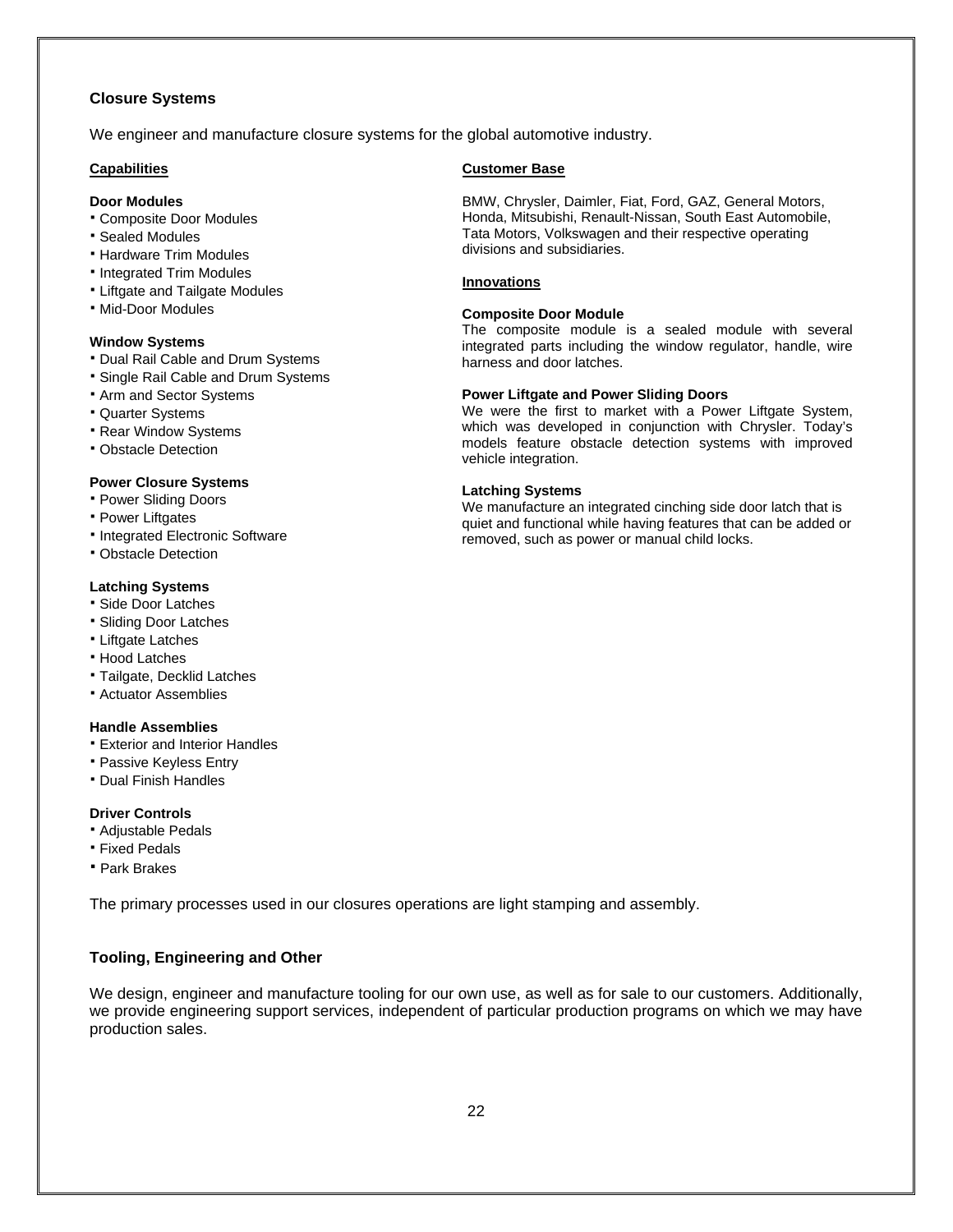# **RESEARCH AND DEVELOPMENT**

We have historically emphasized technology development and have a policy, embodied in our Corporate Constitution, to allocate a minimum of 7% of our Pre-Tax Profits (as defined in the Corporate Constitution) for each financial year to research and development during that financial year or the next succeeding financial year. We have historically exceeded this 7% threshold. See "ITEM 8, CORPORATE CONSTITUTION – Research and Development".

Our past development activities have resulted in a number of new and improved manufacturing processes and proprietary products, including the innovations discussed above. We expect that our involvement in the development of manufacturing technology and product technology in cooperation with automobile manufacturers will increase as automobile manufacturers further involve automotive suppliers in the vehicle development process.

# **MANUFACTURING AND ENGINEERING**

# **Facilities**

As at December 31, 2008, we had the following manufacturing and product development, engineering and sales facilities:

| Geographic Region       |       | <b>Manufacturing</b> | <b>Product Development,</b><br><b>Engineering and Sales</b> |
|-------------------------|-------|----------------------|-------------------------------------------------------------|
| North America           |       | 128                  | 31                                                          |
| Europe<br>Rest of World |       | 87                   | 37                                                          |
|                         |       | 25                   | 18                                                          |
|                         | Total | 240                  | 86                                                          |

Our manufacturing facilities occupied approximately 45.2 million square feet, of which approximately 51% was leased from MI Developments, 20% was owned by us and the remaining 29% was leased from third parties. Most of our manufacturing facilities maintain an in-house tooling capability with a staff of experienced tool and die makers. As production becomes more automated, the size and potential production capacity of our typical facility increases. We are operating many of our manufacturing facilities on a multi-shift basis.

Our product development and engineering facilities occupied approximately 3.1 million square feet, of which approximately 57% was leased from MI Developments, 8% was owned by us and the remaining 35% was leased from third parties.

Leases typically have terms of five years or more with options to renew.

## **Key Commodities**

We purchase our key commodities to the extent possible from domestic suppliers in the jurisdictions in which we do business. Factors such as price, quality, transportation costs, warehousing costs, availability of supply and timeliness of delivery have an impact on the decision to source from certain suppliers. In the past, we have purchased key commodities offshore when shortages of materials, such as certain high quality grades of steel, have occurred. Prices for certain key commodities used in our parts production, particularly steel, resins and paints/chemicals, have fluctuated throughout 2008 and, in some cases, are at elevated levels compared to earlier this decade. More than half of our steel is acquired through resale programs operated by automobile manufacturers, which do not expose us to steel price increases, and the balance is acquired through spot, shortterm and long-term contracts. To date, we have not experienced any significant difficulty in obtaining supplies of parts, components or key commodities for our manufacturing operations. We do not carry inventories of either key commodities or finished products significantly in excess of those reasonably required to meet production and shipping schedules.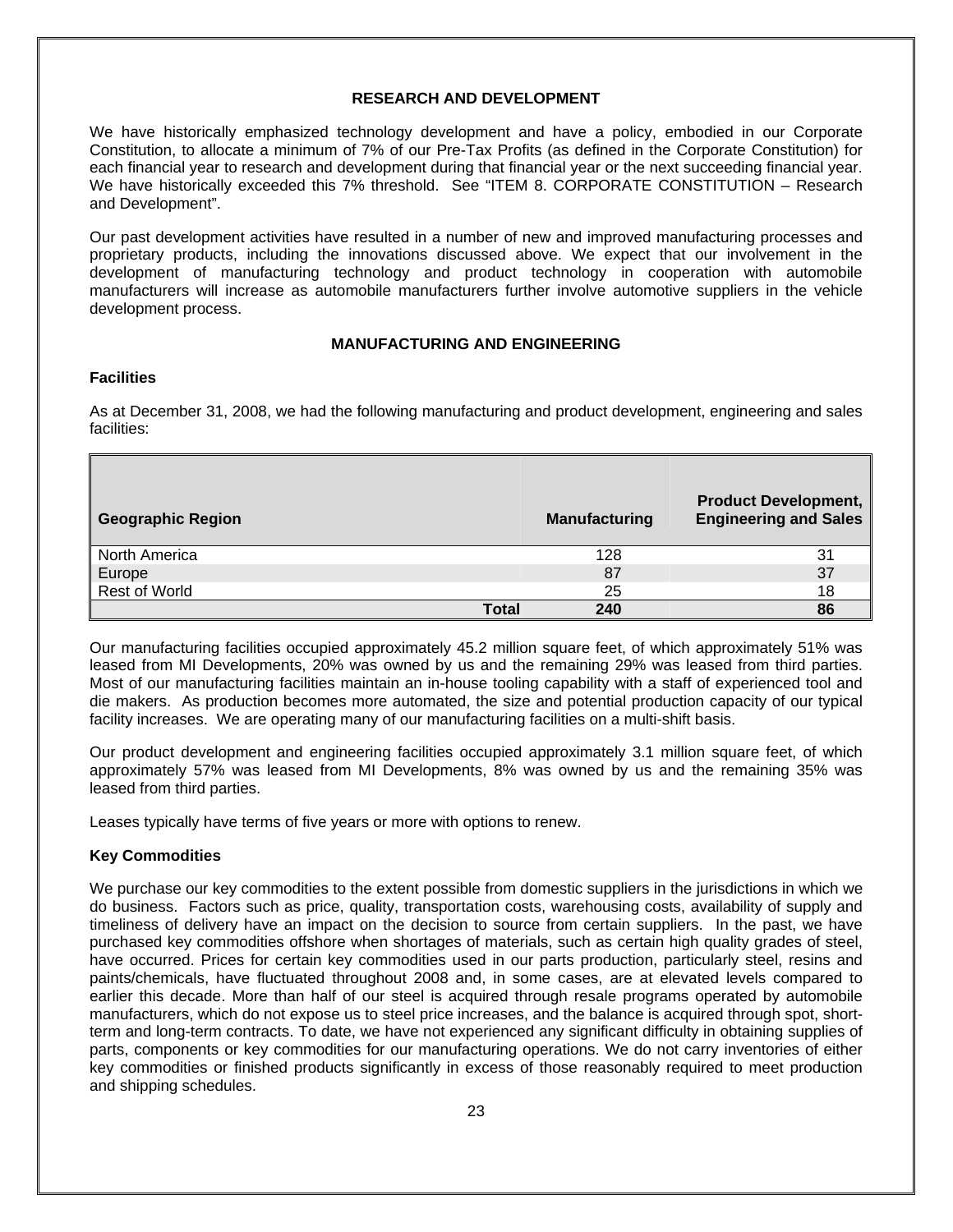## **HUMAN RESOURCES**

As at December 31, 2008, we employed approximately 74,350 people as follows:

| <b>Region</b> |       | <b>Number of Employees</b> |
|---------------|-------|----------------------------|
| North America |       | 40,550                     |
| Europe        |       | 28,600                     |
| Rest of World |       | 5,200                      |
|               | Total | 74,350                     |

### **Human Resource Principles**

### *Employee Equity Participation and Profit Sharing Program*

Since 1975, we have maintained an employee equity and profit participation program to foster participation in profits and share ownership by our eligible employees. Our Corporate Constitution requires that 10% of our employee pre-tax profits before profit sharing (as defined in our Corporate Constitution) for a fiscal period be allocated to (i) the employee equity participation and profit sharing plan, (ii) contributions to a company pension plan, or (iii) a cash distribution to eligible employees. See "ITEM 8. CORPORATE CONSTITUTION – Employee Equity Participation and Profit Sharing Programs".

### *Management Incentive Compensation*

We believe that profit participation motivates members of management. Accordingly, our core management compensation structure consists of a base salary, which is generally at or below base salaries for comparable positions within an appropriate comparator group of North American companies which have global businesses, that are not generally increased on an annual basis, as well as an annual variable incentive bonus directly tied to our profits, and long-term incentives. Our Corporate Constitution provides that aggregate profit participation (annual variable incentive bonuses) paid and payable to Corporate Management (as defined in the Corporate Constitution) in respect of any financial year must not exceed 6% of our Pre-tax Profits Before Profit Sharing (as defined in the Corporate Constitution) for that financial year. See "ITEM 8. CORPORATE CONSTITUTION – Incentive Bonuses; Management Base Salaries". In recognition of the extraordinary and uncontrollable industry, economic and market conditions that existed in 2008 and that have continued into 2009, our Corporate Governance and Compensation Committee determined to make certain adjustments to executive compensation on a "one-time" basis for 2008 and 2009. For a detailed discussion of these changes, see "2008/2009 Changes to Executive Compensation Program" in our Management Information Circular/Proxy Statement dated March 27, 2009.

## *Employee's Charter*

We are committed to an operating philosophy based on fairness and concern for people. This philosophy is part of our "Fair Enterprise" culture in which employees and management share in the responsibility to help ensure our success. Our Employee's Charter embodies this philosophy through the following principles:

- **Job Security Being competitive by making a better product for a better price is the best way to** enhance job security. We are committed to working together with our employees to help protect their job security. To assist in this regard, we provide job counseling, training and employee assistance programs to our employees.
- *A Safe and Healthful Workplace* We strive to provide our employees with a working environment which is safe and healthful.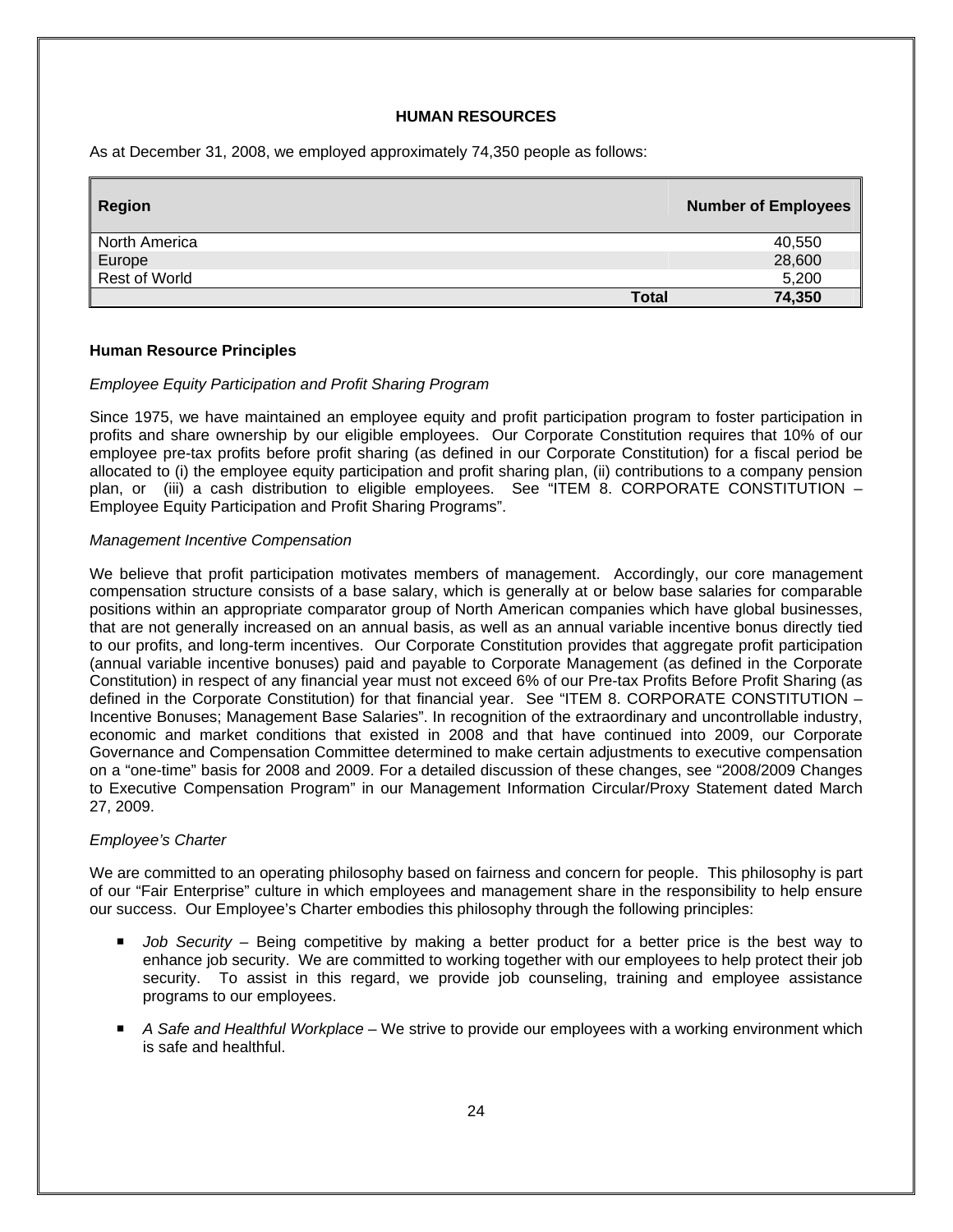- *Fair Treatment* We offer equal opportunities based on an individual's qualifications and performance, free from discrimination or favouritism.
- Competitive Wages and Benefits We provide our employees with information which enables an employee to compare his/her total compensation, including total wages and total benefits, with those earned by employees of our competitors, as well as with other plants in the communities in which our plants are located. If total compensation is not competitive, wages are adjusted.
- *Employee Equity and Profit Participation* We believe that every one of our employees should share in our financial success.
- *Communication and Information –* Through regular monthly meetings between management and employees and through publications, we provide our employees with information so that they know what is going on in the company and in the industry.
- *Employee Hotline –* Should any of our employees have a problem, or feel the foregoing principles are not being met, we encourage them to call the Hotline or use self-addressed Hotline envelopes to register their complaints. Employees do not have to give their names, but if they do, it is held in strict confidence. Hotline investigators (who are independent from divisional management) answer an employee's call. The Hotline is committed to investigating and resolving all concerns or complaints and must report the outcome to our global human resources department.
- *Employee Relations Advisory Board* The Employee Relations Advisory Board is a group of people who have proven recognition and credibility relating to humanitarian and social issues. This Board monitors, advises and ensures that we operate within the spirit of our Employee's Charter and the principles of our Corporate Constitution.

### **Human Resource Policies**

In furtherance of our commitment to fairness, as demonstrated in our Employee's Charter, we have established Fairness Committees in most of our North American and in many European manufacturing facilities which enable employees at such facilities to have many of their concerns resolved by a committee comprised of both management and employees. Most of our North American manufacturing facilities also have an Employee Advocate who works with our employees and management to ensure that any concerns that arise in the workplace are addressed quickly and in accordance with our Employee's Charter, Corporate Constitution and operating principles. Employee Advocates can only be removed if more than 65% of the shop floor employees at the applicable division vote to remove him or her through a periodic secret ballot vote.

We have established many employee communication programs, such as monthly divisional employee meetings, continuous improvement team meetings, an employee hotline and employee opinion surveys to help ensure employee involvement and feedback. In addition, we maintain a 100 acre recreational park within 20 miles of most of our Toronto-area facilities for use by our employees and their families.

In addition to the employee equity participation and profit sharing programs discussed under "Human Resource Principles", we maintain a group registered retirement savings plan in Canada and a 401(k) plan in the United States whereby we partially match employees' contributions made through payroll deductions. These plans complement the employee equity participation and profit sharing programs and are designed to assist employees in providing replacement income for retirement. The pension plans that commenced in January 2001 for certain Canadian and U.S. employees were closed to new participants as of January 1, 2005.

## **Labour Relations**

We believe that we maintain positive relations with our employees and, where applicable, with the unions representing the employees at certain of our automotive divisions.

Employees of our Integram Windsor facility are covered by a collective agreement with the National Automobile, Aerospace, Transportation and General Workers Union of Canada (CAW). Employees of our Integram St. Louis, Excelsior Springs, Lordstown, Shreveport, Techcraft, and New Process Gear divisions are represented in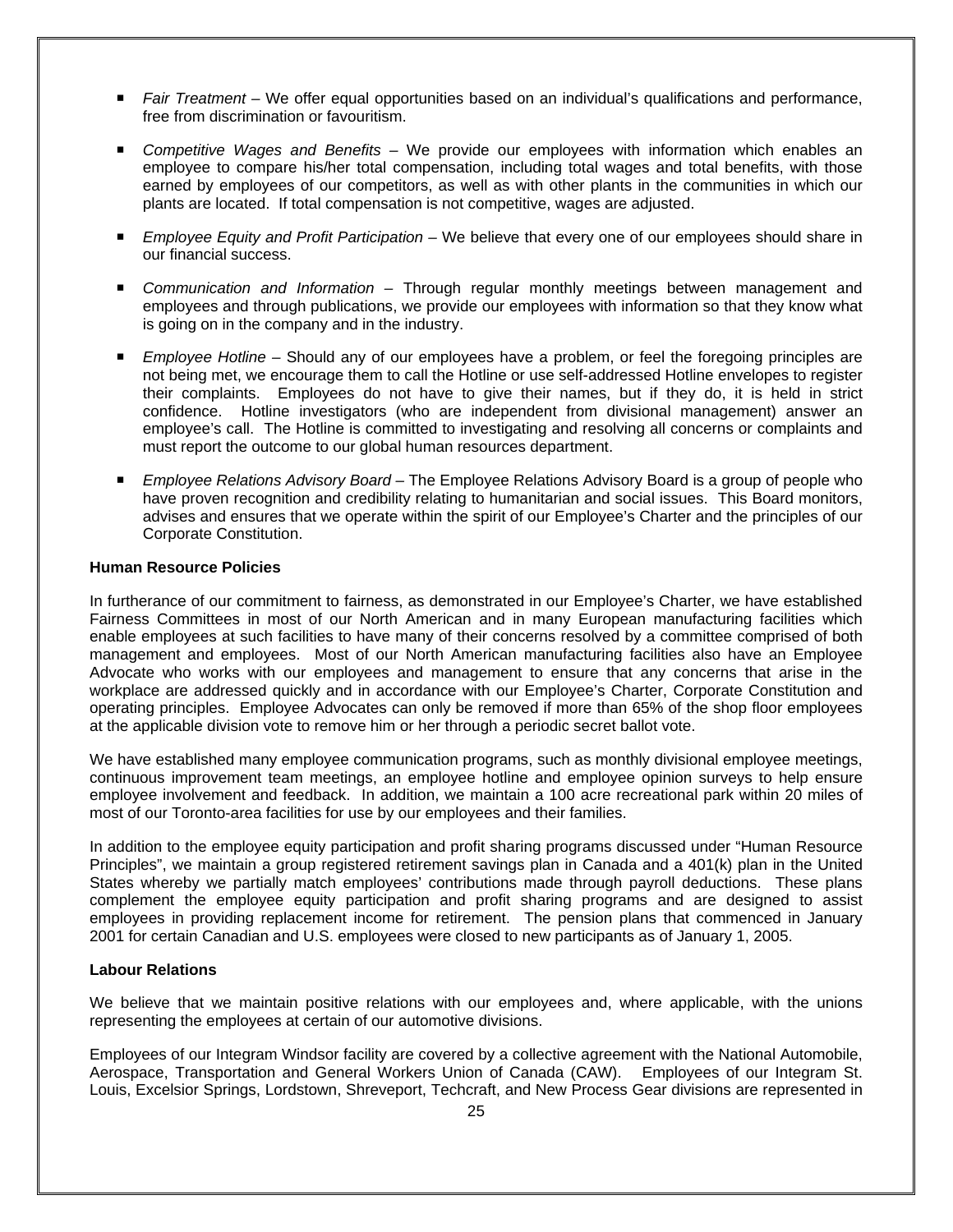the United States by the International Union, United Automobile Aerospace and Agricultural Workers of America (UAW). The forms of collective agreements negotiated with the CAW and the UAW recognize our unique operating philosophy, including our Employee's Charter and fundamental Fair Enterprise principles. Most of these agreements recognize the need for wages and benefits to be competitive with companies we compete with for business, rather than those paid by our customers' vehicle assembly operations. One of the key features of these agreements is the commitment that there will be no strikes or lock-outs during the life of such agreements.

Employees at a number of our divisions in Mexico and the United Kingdom are currently covered by collective bargaining agreements with various unions in these jurisdictions. Certain of our other European employees are covered by national industry-wide agreements relating to compensation and employment conditions and are members of in-house employees' associations or trade unions.

From time to time, various unions seek to represent groups of our employees and, as a result, we may become party to additional collective agreements in the future.

### *Framework of Fairness Agreement*

On October 15, 2007, we announced that we had entered into the Framework of Fairness Agreement ("FFA") with the CAW. The FFA is a set of principles which balance the needs of employees and the needs of business to be competitive. The FFA is being introduced to our employees over a period of several years and they will have the opportunity to vote at the plant level on whether to approve a new contract under its terms and conditions and join the CAW. If a majority of workers in a facility vote in favour, then that plant will be covered by a new Magna-CAW national collective agreement.

The key terms and conditions of the FFA include:

- **PEDED FIRE 2018 THE PRESE THE STARK IS ENTERED FIRE IS EXE** preservation of our financial preservation of our financial success through equity ownership, as set out in our Corporate Constitution and Employee's Charter;
- comprehensive no strike, no lock-out provisions with unresolved collective bargaining issues being settled through final offer selection arbitration;
- **Perogressive concern resolution and plant representation mechanisms that preserve our Open Door** Process, Fairness Committees, Employee Advocates and the Employee Hotline;
- competitive wage and benefit principles consistent with our Employee's Charter;
- a concept tying annual wage adjustments to a manufacturing inflationary index, plant specific performance measures and competitive considerations;
- secret ballot voting on workplace issues; and
- depoliticization of the workplace and labour-management relations.

As of March 17, 2009, employees of our Windsor Modules division of our Closures group and of our Qualtech and Mississauga Seating divisions of our Seating group are covered by the Magna-CAW national collective agreement under the FFA.

### **COMPETITION**

We face numerous sources of competition in the markets in which we operate, including from automobile manufacturers, other outside automotive suppliers and numerous other suppliers in which one or more automobile manufacturers may have direct or indirect investments. We believe that there are a number of automotive suppliers that can produce some of the components, assemblies, modules and systems that we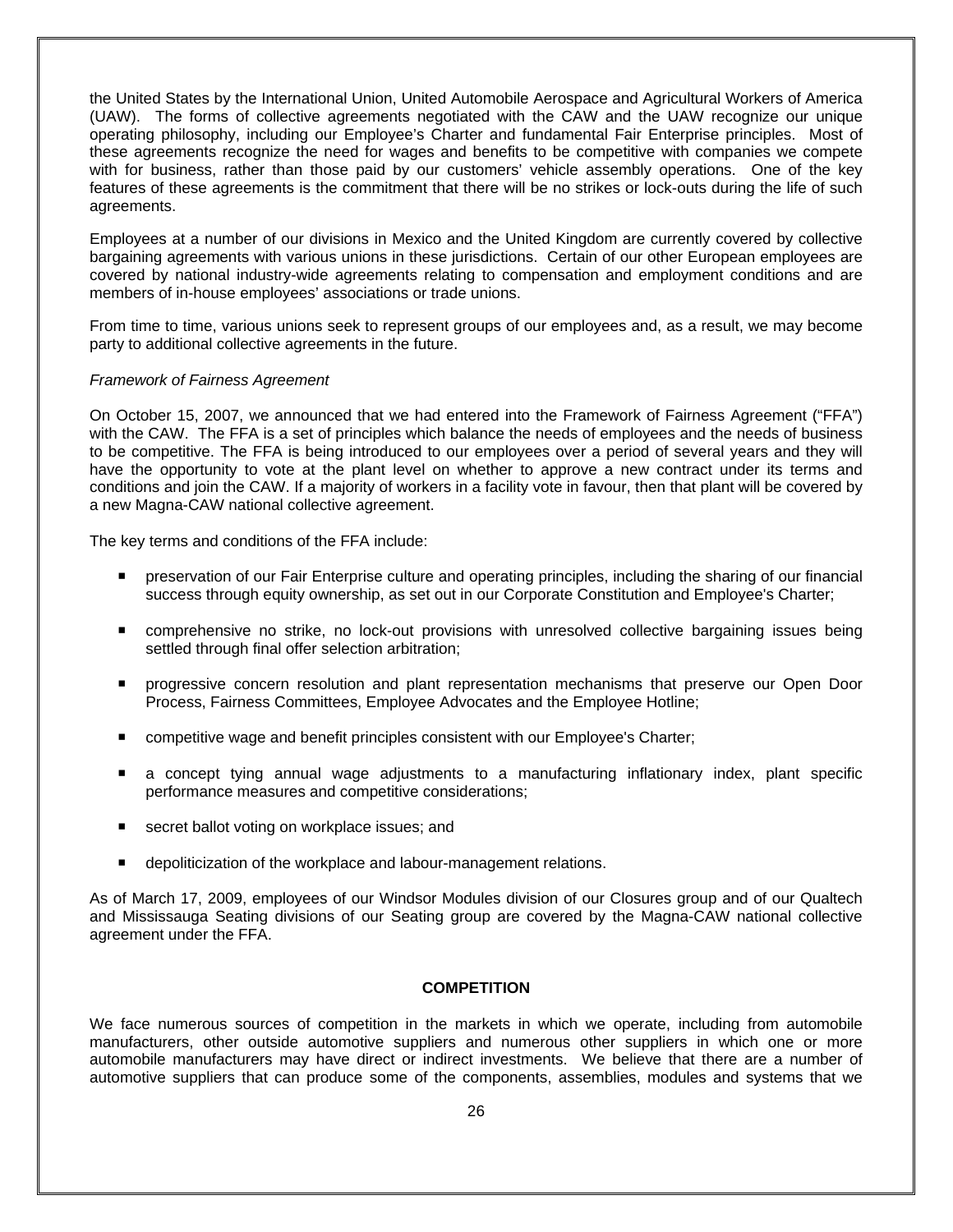currently produce. Some of our competitors may have greater technical or marketing resources than we do and some of them may be dominant in markets in which we operate, however, we are the only automotive supplier with product capabilities spanning every major area of a vehicle. We believe that this breadth of capabilities, combined with our strong balance sheet, corporate culture, customer relationships and other factors provide us with an important competitive advantage.

The basis on which automobile manufacturers select automotive suppliers is determined by a number of factors, including price, quality, service, historical performance, timeliness of delivery, proprietary technologies, scope of in-house capabilities, existing agreements, responsiveness to the customer, the supplier's overall relationship with the automobile manufacturer, the degree of available and unutilized capacity or resources in the manufacturing facilities of the automobile manufacturer, collective bargaining agreement provisions, labour relations issues, financial strength and other factors. The number of competitors that are solicited by automobile manufacturers to bid on any individual product has been reduced in many cases and we expect further reductions as a result of current economic conditions and as automobile manufacturers follow through on their stated intentions of dealing with fewer suppliers and rewarding those suppliers with earlier and deeper involvement.

# **SALES AND MARKETING**

### **Sales Offices**

We sell our products directly to automobile manufacturers located in North America through sales offices located in Canada and the United States. Additionally, we sell directly to automobile manufacturers located in Europe through sales offices located primarily in Austria, Germany, the United Kingdom, France, Italy, Mexico, Sweden and Russia. Our sales to automobile manufacturers in Rest of World are made with the assistance of representative offices in Japan, China, South Korea, Brazil, India and Thailand. The various internal operating divisions and subsidiaries of the automobile manufacturers normally initiate many of their own purchasing decisions. As a result, an automobile manufacturer may effectively constitute multiple customers, although this is changing as automobile manufacturers are increasingly seeking to source global platforms.

### **Purchase Orders**

Our sales are generated through customer requests to quote on particular products, including parts, components and assemblies, and the tools and dies to produce parts. Purchase orders for our products are typically for one or more models, and typically extend over the life of each model, which is generally four to seven years. However, purchase orders issued by our automobile manufacturer customers typically do not require them to purchase any minimum number of our products. Releases under such purchase orders, which authorize us to supply specific quantities of products, are issued for planning, raw material and production purposes typically over a one to four month period in advance of anticipated delivery dates. The actual number of products that we supply under purchase orders in any given year is dependent upon the number of vehicles produced by the automobile manufacturers of the specific models in which those products are incorporated.

It has been our experience that once we receive purchase orders for products for a particular vehicle model or program, we will usually continue to supply those products until the end of that model or program. However, automobile manufacturers could cease sourcing their production requirements from us for a number of reasons, including if we refuse to accept demands for price reductions or other concessions. We have also obtained new business from our customers and may obtain business on a "takeover" basis from our competitors.

# **ENVIRONMENTAL MATTERS**

### **Health, Safety and Environmental Policy**

We are subject to a wide range of environmental laws and regulations relating to air emissions, soil and ground water quality, wastewater discharge, waste management and storage of hazardous substances. We aim to be an industry leader in environmental compliance with the intention to prevent pollution by reducing the impact of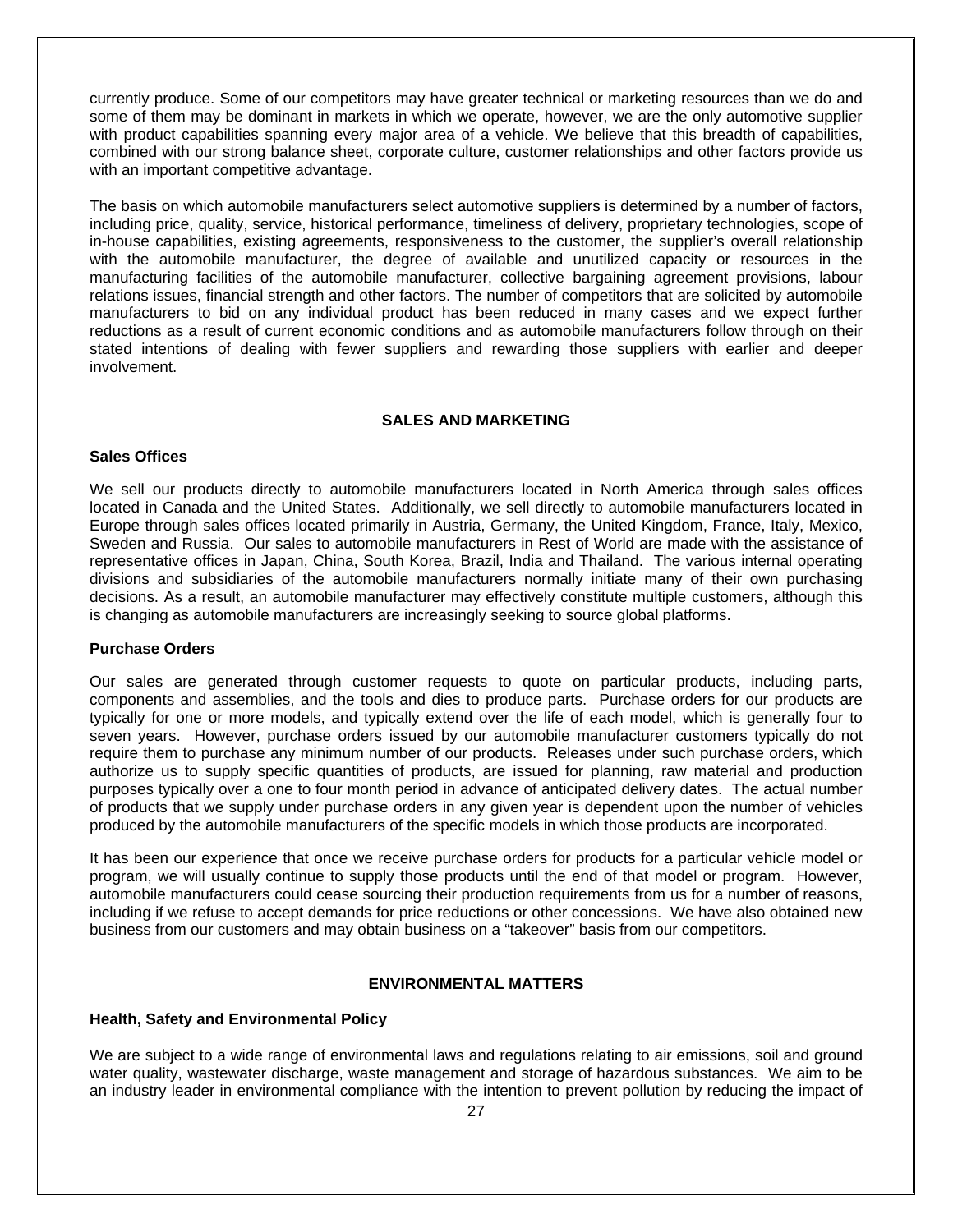our operations on the environment and through technological innovation and process efficiencies. In furtherance of this aim, our Health, Safety and Environmental Policy commits us to:

- complying with, and exceeding where reasonably possible, all applicable health, safety and environmental laws, regulations and standards in all of our operations and conforming to our internal standards based on generally accepted environmental practices and established industry codes of practice;
- regularly evaluating and monitoring past and present business activities impacting upon health, safety and environmental matters;
- **If** improving upon the efficient use of natural resources, including energy, minimizing waste streams and emissions, and implementing effective recycling in manufacturing operations, in each case, through the use of locally set continuous improvement targets;
- utilizing innovative design and engineering to reduce the environmental impact of our products during vehicle operation and at end of life;
- ensuring that a systematic review program is implemented and monitored at all times for each of our operations, with the goal of continual improvement in health, safety and environmental matters; and
- ensuring that adequate reports on health, safety and environmental matters are presented to our Board of Directors on an annual basis, at a minimum.

A Health and Safety and Environmental Committee of our Board of Directors assists in overseeing our handling of health, safety and environmental issues and annually reviews our Health, Safety and Environmental Policy. This Committee operates pursuant to a written charter, the text of which is located in the Corporate Governance section of our website (www.magna.com).

### **Environmental Compliance**

### *Certifications*

As part of our commitment to environmental compliance, we are also compliant with ISO 14001 standards where appropriate. As of December 31, 2008, 164 of our manufacturing facilities were ISO 14001 certified, with two of our European facilities registered to the European Commission's Eco-Management and Audit Scheme (EMAS).

# *Industrial Emissions*

We operate a number of manufacturing facilities that use environmentally sensitive processes and hazardous materials. Our manufacturing facilities are subject to a program of regular third party and internal environmental compliance audits or inspections. We believe that all of these operations meet, in all material respects, applicable governmental standards for waste handling and emissions. Notwithstanding this compliance, we have in the past and may in the future experience complaints regarding some of our manufacturing facilities from neighbouring parties. In the past, such complaints have been addressed by open dialogue with relevant stakeholders and, where appropriate, manufacturing process adjustments. In addition, facilities have in the past and may in the future receive a notice of violation or similar communication from local regulators during routine reviews. We have in the past and will continue in the future to address any such notices promptly. Further, in spite of generating and disposing of hazardous wastes in full compliance with the regulations, a waste generator (manufacturing facility) can be named as a Potentially Responsible Party ("PRP") if a U.S.-based waste handling or disposal facility used by the manufacturing facility goes bankrupt, or is otherwise unable to clean up any contamination associated with its operation. Costs associated with being a PRP could be material depending upon the site conditions and the number of participating PRPs. In order to mitigate this risk, we require each of our facilities to ensure that any waste haulers or disposal facilities that they use carry pollution liability insurance in addition to being appropriately licensed.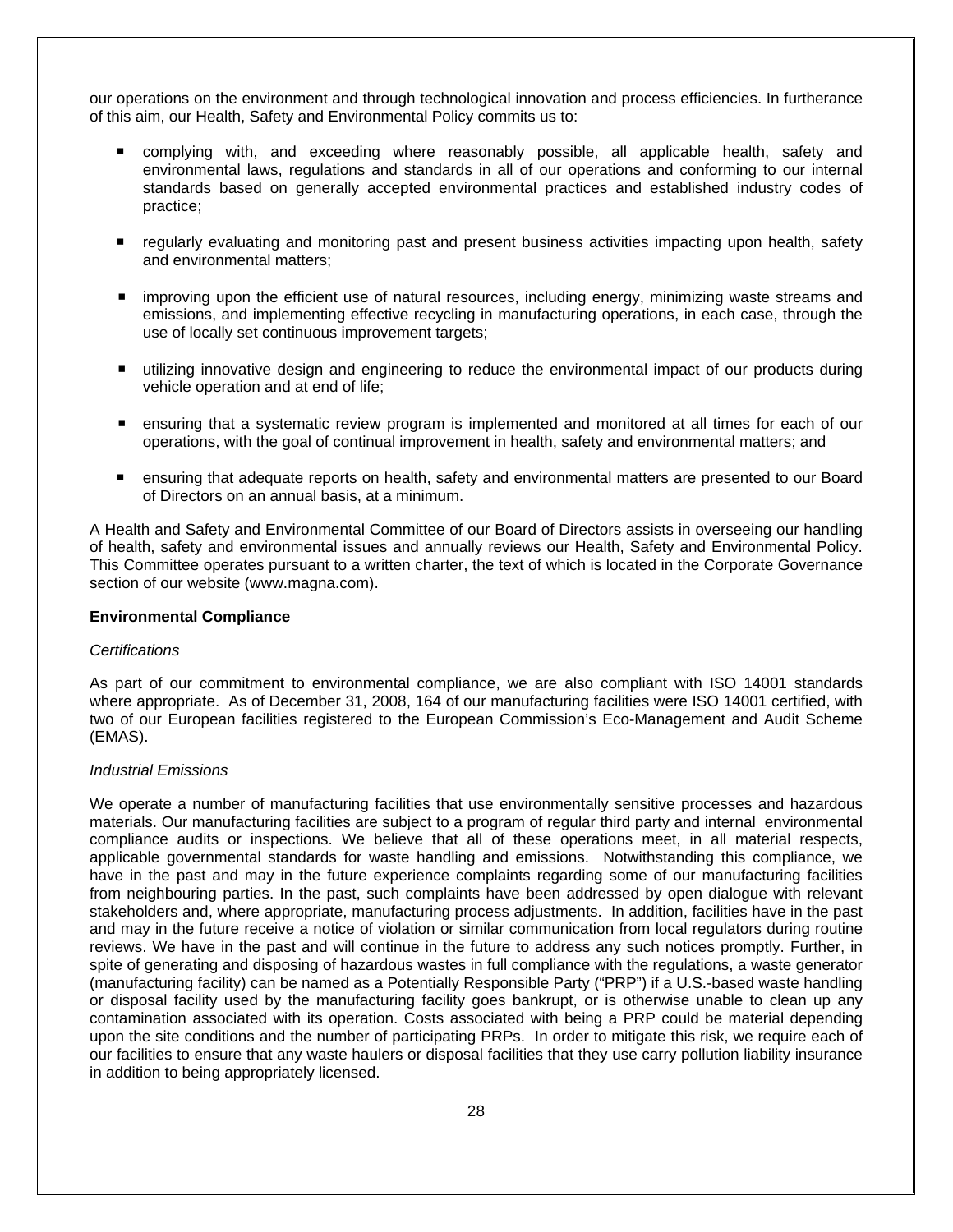We are also subject to environmental laws requiring investigation and clean-up of environmental contamination. From time to time, our operations and properties become the subject of inquiries or investigations of environmental regulators. We are in various stages of investigation or clean-up at our manufacturing facilities where contamination has been alleged or identified. These stages include performing periodic soil and groundwater sampling, determining the most appropriate corrective action approach for remediating the contamination and obtaining regulatory approval of such approach, performing the remediation and monitoring the status of our remediation. Estimating environmental clean-up liabilities is complex and heavily dependent on the nature and extent of historical information and physical data about the contaminated site, the complexity of the contamination, the uncertainty of which remedy to apply and the outcome of discussions with regulatory authorities relating to the contamination. To date, the aggregate costs incurred in complying with environmental laws and regulations, including the costs of clean-up and remediation, have not had a material adverse effect on us. However, changes in these government laws and regulations are ongoing and may make environmental compliance, such as emissions control and waste disposal, increasingly expensive. In 2008, we spent approximately \$2.1 million on environmental clean-up and remediation costs and currently estimate similar expenditures for 2009.

We are subject to environmental laws and regulations both as tenant and owner of our properties. The majority of our automotive real estate is leased from MI Developments. Our leases with MI Developments generally provide that we, as tenant, must maintain the leased properties in accordance with all applicable laws, including environmental laws. We are also responsible for removing all hazardous and toxic substances when and as required by applicable laws and, in any event, prior to the termination of our occupation of the leased properties. This applies whether or not the contamination occurred prior to our use of the leased properties, unless it was not caused or exacerbated by our use. Our leases generally also contain indemnities in favour of MI Developments with respect to environmental matters, and those indemnities expire after a specified period of time following the termination of the leases.

### *Greenhouse Gas Emissions*

We anticipate increased regulatory activity related to greenhouse gas emissions from operations, particularly in North America, including increased mandatory reporting, as well as potential future reduction targets. The time frame and expected target reductions have not been defined to date and are likely to be phased in over several years varying with jurisdiction and/or sector. Although our operations in various jurisdictions will have to meet any applicable regulatory targets for greenhouse gas reduction, our operations as a whole are not major emitters. Accordingly, we do not currently anticipate that current or future regulatory targets for such reduction or future greenhouse gas emission caps would have a material adverse effect on our operations.

### **INTELLECTUAL PROPERTY**

We own and use numerous patents and patent applications in connection with our operations. We are also licensed to use patents or technology owned by others. From time to time, claims of patent infringement are made by or against us. None of the claims against us has had, and we believe that none of the current claims will have, a material adverse effect upon us. While in the aggregate our patents and licenses are considered important in the operation of our business, we do not consider them of such importance that their expiry would materially affect our business.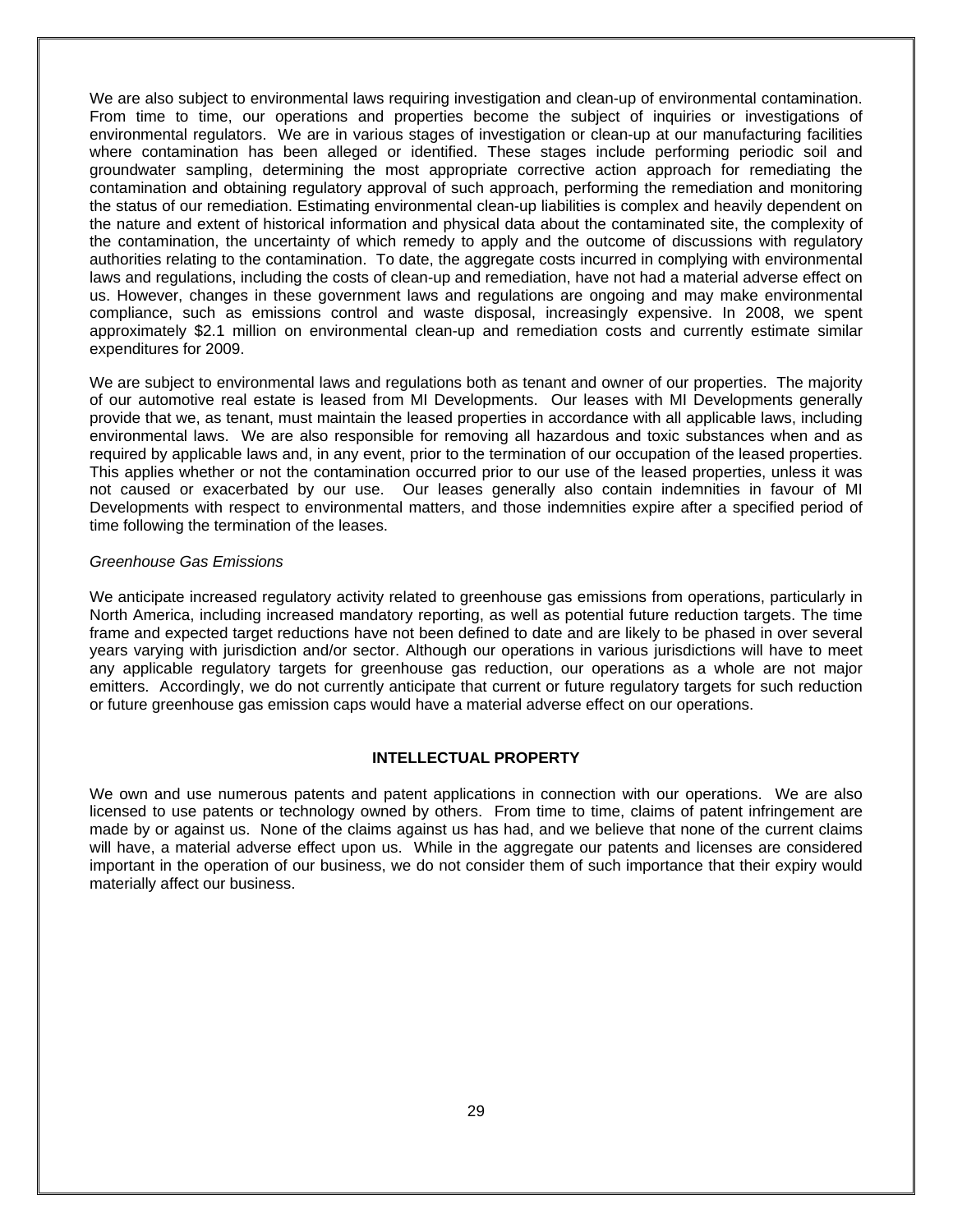### **RISK FACTORS**

The industry we compete in and the business we conduct are subject to a number of risks and uncertainties. These risks and uncertainties, together with certain assumptions, also underlie the forward-looking statements made in this Annual Information Form. In order to fully understand these risks, uncertainties and assumptions, you should carefully consider the following risk factors in addition to other information included in this Annual Information Form.

### **Risks Relating to Our Industry and Operations**

### *The continuation or worsening of current recessionary economic conditions could have a material adverse effect on our profitability and financial condition.*

We are in the midst of a significant global recession. Current conditions are causing tremendous global economic uncertainty, thus subjecting us to significant planning risk with respect to our business. We cannot predict when the recession will end or what our prospects will be once the recession has ended and markets resume to more normal conditions. In addition, while we believe we have sufficient liquidity to survive the current recession, the recession may last longer and/or be more severe than we currently anticipate. The continuation of current economic conditions for an extended period of time or the worsening of such conditions could have a material adverse effect on our profitability and financial condition, including our ability to pay dividends.

## *The continuation of current levels of, or further declines in, automobile sales and production could have a material adverse effect on our profitability.*

While the global automotive industry is cyclical and is currently experiencing a significant downturn, a number of characteristics of the current downturn have made it more severe than prior ones, including the disruption of global credit markets throughout 2008 and the corresponding reduction in access to credit, particularly for purposes of vehicle financing, the deterioration of housing and equity markets and the resulting erosion of personal net worth, all of which has led to extremely low consumer confidence, particularly in the U.S., which has a significant impact on consumer demand for vehicles. Automotive sales have dropped precipitously and accordingly production has been cut drastically in order to reflect the current, historically low level of demand for vehicles. The continuation of current or lower production volumes and sales levels for an extended period of time could have a material adverse effect on our profitability.

### *The bankruptcy of any of our major customers could have a material adverse effect on our profitability and financial condition.*

In light of the continuing global recession and its pronounced impact on the automotive industry, governments in various countries have announced or provided financial assistance to automobile manufacturers. Governments have attached or may attach stringent conditions to this financial support, including conditions relating to specific restructuring actions such as plant rationalizations, labour reductions, sale or wind-down of vehicle brands, elimination of production and/or other cost-cutting initiatives. There is no assurance that government financial intervention in the automotive industry will be successful to prevent the bankruptcy of one or more automobile manufacturers. Since governmental financial intervention in the automotive industry is still at an early stage, it is not yet possible to assess the potential impact on us, however, the bankruptcy of any of our major customers could have a material adverse effect on our profitability and financial condition.

In addition, some of our traditional customers, particularly the "Detroit 3", are currently at risk of insolvency. Notwithstanding any government assistance that has been or may be extended to any of our major customers, such customers may seek bankruptcy protection in order to restructure their business and operations. In February 2009, Saab filed for court supervised reorganization in Sweden. Since automobile manufacturers rely on a highly interdependent network of suppliers, the bankruptcy of an automobile manufacturer could have a "domino effect", causing multiple supplier bankruptcies and thus the complete seizure of the automotive industry for a prolonged period of time, all of which would have a material adverse effect on our profitability and financial condition.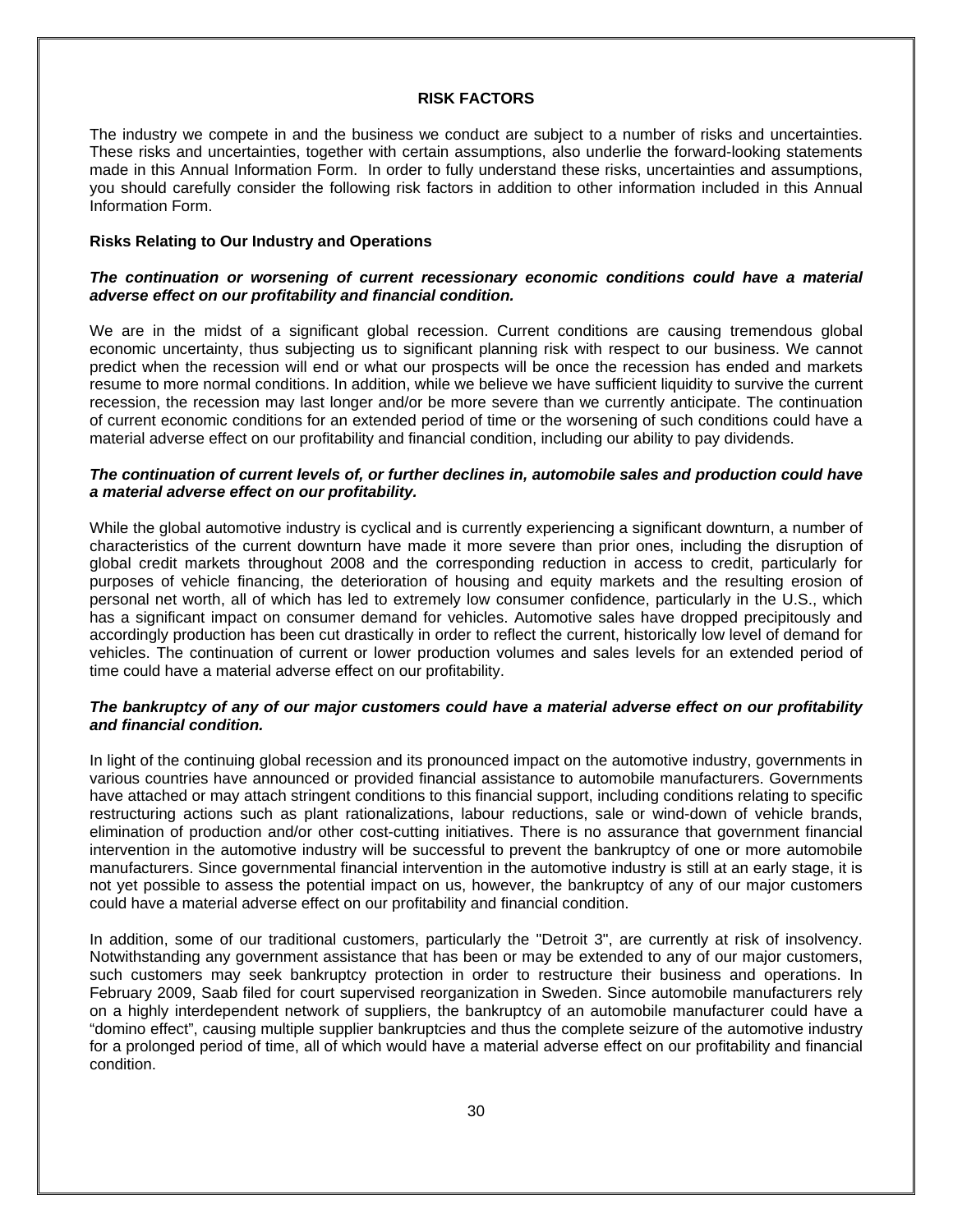### *The financial distress of some of our suppliers as a result of current economic conditions and other*  factors could lead to significant supply chain disruptions and supplier bankruptcies or financial *restructurings, which could have a material adverse effect on our profitability.*

We rely on a number of suppliers to supply us with a wide range of components required in connection with our business. Economic conditions, production volume cuts, intense pricing pressures and other factors have left many automotive suppliers in varying degrees of financial distress. The insolvency or bankruptcy of any such supplier could disrupt the supply of components to us or our customers, potentially causing the temporary shutdown of our or our customers' production lines. Any prolonged disruption in the supply of critical components to us or our customers, the inability to re-source or insource production of a critical component from a financially distressed automotive components sub-supplier, or any temporary shut-down of one of our production lines or the production lines of one of our customers, could have a material adverse effect on our profitability. Additionally, the insolvency, bankruptcy or financial restructuring of any of our critical suppliers could result in us incurring unrecoverable costs related to the financial work-out of such suppliers and/or increased exposure for product liability, warranty or recall costs relating to the components supplied by such suppliers to the extent such supplier is not able to assume responsibility for such amounts, which could have an adverse effect on our profitability.

### *Our short-term profitability could be adversely affected by the costs associated with rationalization and downsizing of some of our operations.*

In response to current industry conditions, it is likely that we may further rationalize some of our production facilities. In the course of such rationalization, we will incur further restructuring and/or downsizing costs related to plant closings, relocations and employee severance costs. Such costs could have an adverse effect on our short-term profitability. In addition, we are working to turn around financially underperforming divisions, however, there is no guarantee that we will be successful in doing so with respect to some or all such divisions.

### *We recorded significant impairment charges in recent years and could record additional impairment charges in the future which could have a material adverse effect on our profitability.*

We recorded significant impairment charges related to future tax assets and fixed assets in recent years and may continue to do so in the future. The bankruptcy of a significant customer or the early termination, loss, renegotiation of the terms of, or delay in the implementation of any significant production contract could be indicators of impairment. In particular, at December 31, 2008 we determined that goodwill could potentially be impaired at our Powertrain North America operating unit. Our current best estimate is that goodwill is not impaired. However, to the extent that forward-looking assumptions regarding the impact of improvement plans on current operations, insourcing and other new business opportunities, program price and cost assumptions on current and future business, the timing of new program launches and future forecasted production volumes are not met, any resulting impairment loss could have a material adverse effect on our profitability.

## *Our failure to identify and develop new technologies and to successfully apply such technologies to create new products could have a material adverse effect on our profitability and financial condition.*

We continue to invest in technology and innovation, including certain alternative-energy technologies which we believe will be integral in coming years. Our ability to anticipate changes in technology and to successfully develop and introduce new and enhanced products on a timely basis using such technologies will be a significant factor in our ability to remain competitive. If there is a shift away from the use of such technologies, our costs may not be fully recovered. In addition, if other technologies in which our investment is not as great or our expertise is not as developed emerge as the industry-leading technologies, we may be placed at a competitive disadvantage, which could have a material adverse effect on our profitability and financial condition.

## *Our inability to diversify our sales could have a material adverse effect on our profitability.*

Although we supply parts to all of the leading automobile manufacturers, a significant majority of our sales are to five such customers, two of which are in need of further government assistance due to their financial condition.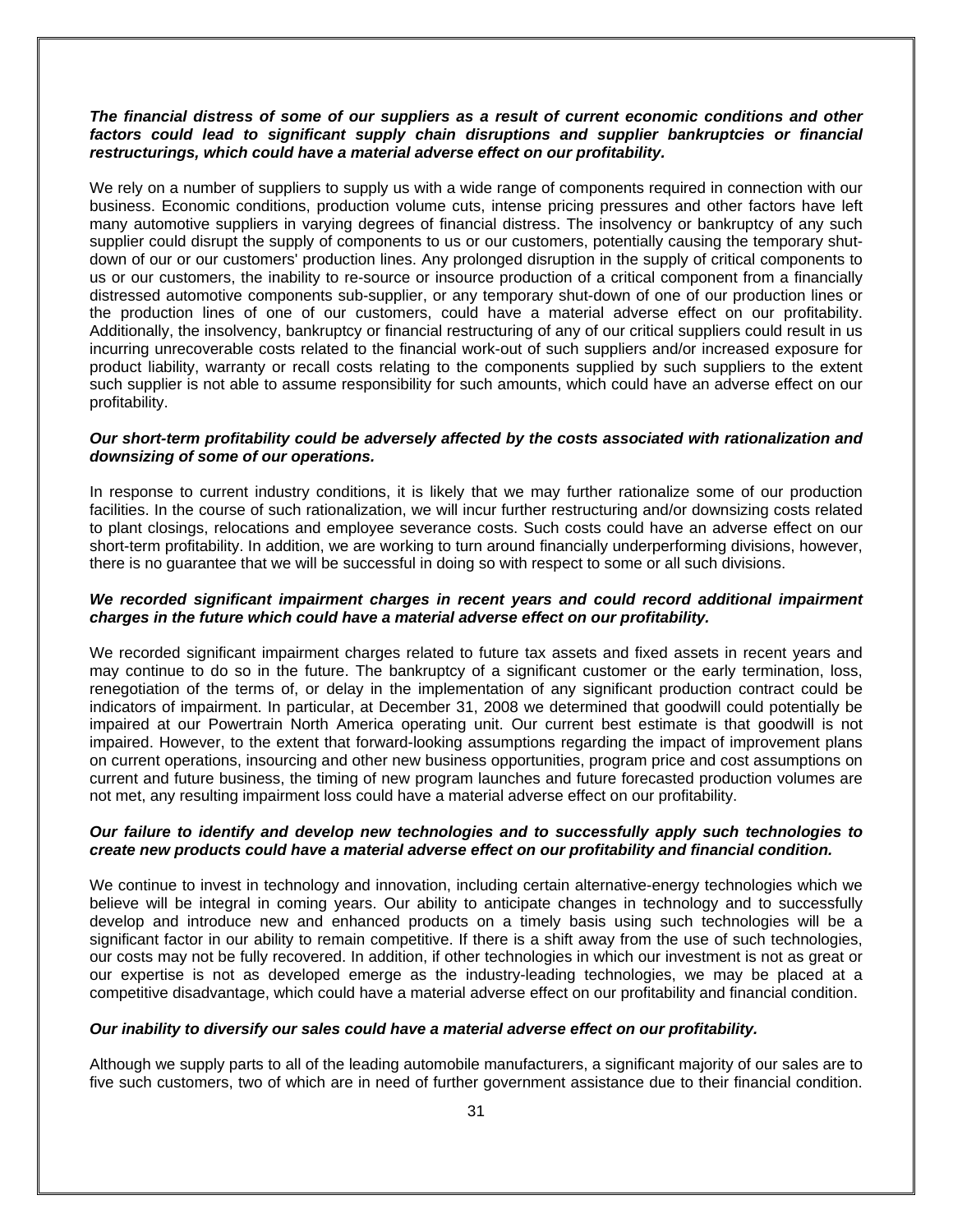While we have diversified our customer base to some degree in recent years and continue our efforts to further diversify, particularly to increase our business with Asian-based automobile manufacturers, there is no assurance we will be successful. Our inability to successfully grow our sales to non-traditional customers could have a material adverse effect on our profitability.

### *The consequences of shifting market shares among vehicles could have a material adverse effect on our profitability.*

While we supply parts for a wide variety of vehicles produced in North America and Europe, we do not supply parts for all vehicles produced, nor is the number or value of parts evenly distributed among the vehicles for which we do supply parts. Shifts in market share among vehicles (including shifts away from vehicles we assemble or shifts away from specific parts we produce) or the early termination, loss, renegotiation of the terms of, or delay in, the implementation of any significant production or assembly contract could have a material adverse effect on our profitability.

## *A reduction in outsourcing by our customers or loss of material production or assembly programs, combined with a failure to secure sufficient alternative programs could have a material adverse effect on our profitability.*

We are dependent on the outsourcing of components, modules and assemblies, as well as complete vehicles, by automobile manufacturers. The extent of automobile manufacturer outsourcing is influenced by a number of factors, including relative cost, quality and timeliness of production by suppliers as compared to automobile manufacturers, capacity utilization, and labour relations among automobile manufacturers, their employees and unions. As a result of recent concessions granted by the UAW and CAW with respect to their collective bargaining agreements with the "Detroit 3" and potentially further reductions as contemplated by certain government support, as well as significant excess capacity at automobile manufacturer facilities, such automobile manufacturers may insource some production which had previously been outsourced. Outsourcing of complete vehicle assembly is particularly dependent on the degree of unutilized capacity at the automobile manufacturers' own assembly facilities, in addition to the foregoing factors. A reduction in outsourcing by automobile manufacturers, or the loss of any material production or assembly programs coupled with the failure to secure alternative programs with sufficient volumes and margins, could have a material adverse effect on our profitability.

## *Termination of a production purchase order by a customer could have an adverse effect on our profitability.*

Contracts from our customers consist of blanket purchase orders which generally provide for the supply of a customer's annual requirements for a particular vehicle, instead of a specified quantity of products. These blanket purchase orders can be terminated by a customer at any time and, if terminated, could result in us incurring various pre-production, engineering and other costs which we may not recover from our customer and which could have an adverse effect on our profitability.

## *We may not be able to successfully compete against suppliers with operations in emerging markets, which could have an adverse effect on our profitability.*

Many of our customers have sought, and will likely continue to seek to take advantage of opportunities in emerging markets such as China, Russia, India, Thailand, Brazil and others. While we continue to expand our manufacturing footprint with a view to taking advantage of manufacturing opportunities in emerging markets, we cannot guarantee that we will be able to fully realize such opportunities. Additionally, the establishment of manufacturing operations in emerging market countries carries its own risks associated with conducting business internationally as discussed below. The inability to quickly adjust our manufacturing footprint to take advantage of manufacturing opportunities in emerging markets could harm our ability to compete with other suppliers operating in or from such markets, which could have an adverse effect on our profitability.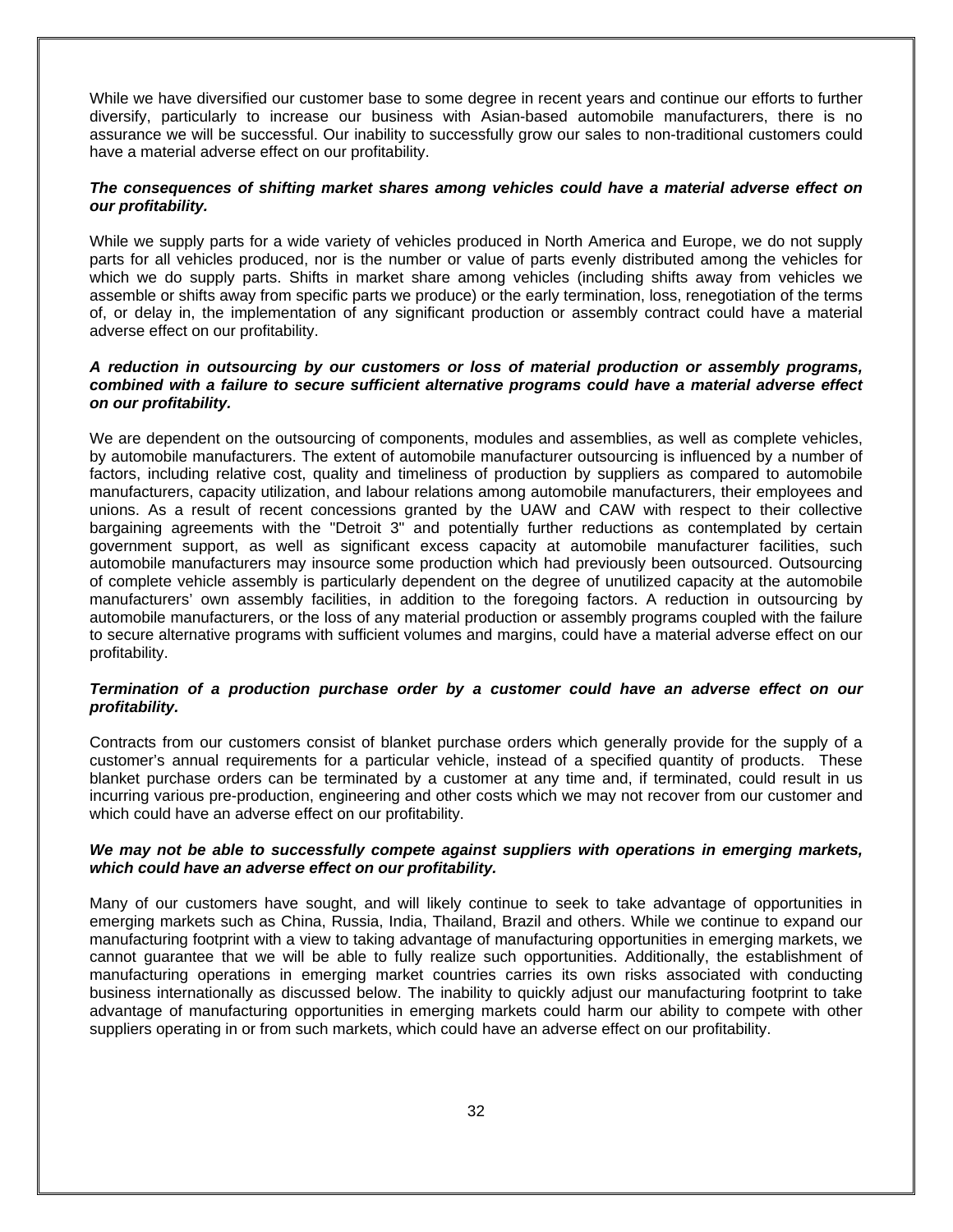## *We are exposed to a number of risks related to conducting business in foreign countries, some of which could have an adverse effect on our profitability.*

We have or may establish foreign manufacturing, assembly, product development, engineering and research and development operations, including in Asia, Russia and Eastern Europe, Mexico, South America and Africa. International operations are subject to certain risks inherent in doing business abroad, including:

- **•** political and economic instability;
- **trade, customs and tax risks:**
- **EXECUTERCY EXCHANGE FRAGES AND CUTTERCY CONTROLS;**
- **·** insufficient infrastructure;
- **F** restrictions on exports, imports and foreign investment;
- **increases in working capital requirements related to long supply chains; and**
- difficulty in protecting intellectual property rights.

Expanding our business in emerging markets is an important element of our strategy and, as a result, our exposure to the risks described above may be greater in the future. The likelihood of such occurrences and their potential effect on us vary from country to country and are unpredictable, however, any such occurrences could have an adverse effect on our profitability.

## *The failure of one or more major financial institutions could affect the amount of credit available to us or subject us to counterparty risk in connection with derivative transactions, which could significantly impact our financial condition.*

Since September 2008, several major financial institutions have failed or required significant government intervention in order to prevent collapse. The turmoil in the financial sector has had a significant effect on the global economy, and has contributed to the current global recession. The failure of any major financial institutions could lead to further disruptions in capital and credit markets and could adversely affect our and our customers' ability to access needed liquidity for working capital. In addition, in the event of a failure of a financial institution in which we invest our cash reserves, that is a counterparty in a derivative transaction or a lender to us, we face the risk that our cash reserves or amounts owing to us pursuant to derivative transactions may not be fully recoverable, or the amount of credit available to us may be significantly reduced. All of these risks could have a significant impact on our financial condition.

## *Significant long-term fluctuations in relative currency values could have an adverse effect on our profitability and financial condition.*

Although our financial results are reported in U.S. dollars, a significant portion of our sales and operating costs are realized in Canadian dollars, euros, British pounds and other currencies. Our profitability is affected by movements of the U.S. dollar against the Canadian dollar, the euro, the British pound and other currencies in which we generate revenues and incur expenses. However, as a result of hedging programs employed by us, primarily in Canada, foreign currency transactions are not fully impacted by the recent movements in exchange rates. We record foreign currency transactions at the hedged rate where applicable. Despite these measures, significant long-term fluctuations in relative currency values, in particular a significant change in the relative values of the U.S. dollar, Canadian dollar, euro or British pound, could have an adverse effect on our profitability and financial condition and any sustained change in such related currency values could adversely impact our competitiveness in certain geographic regions.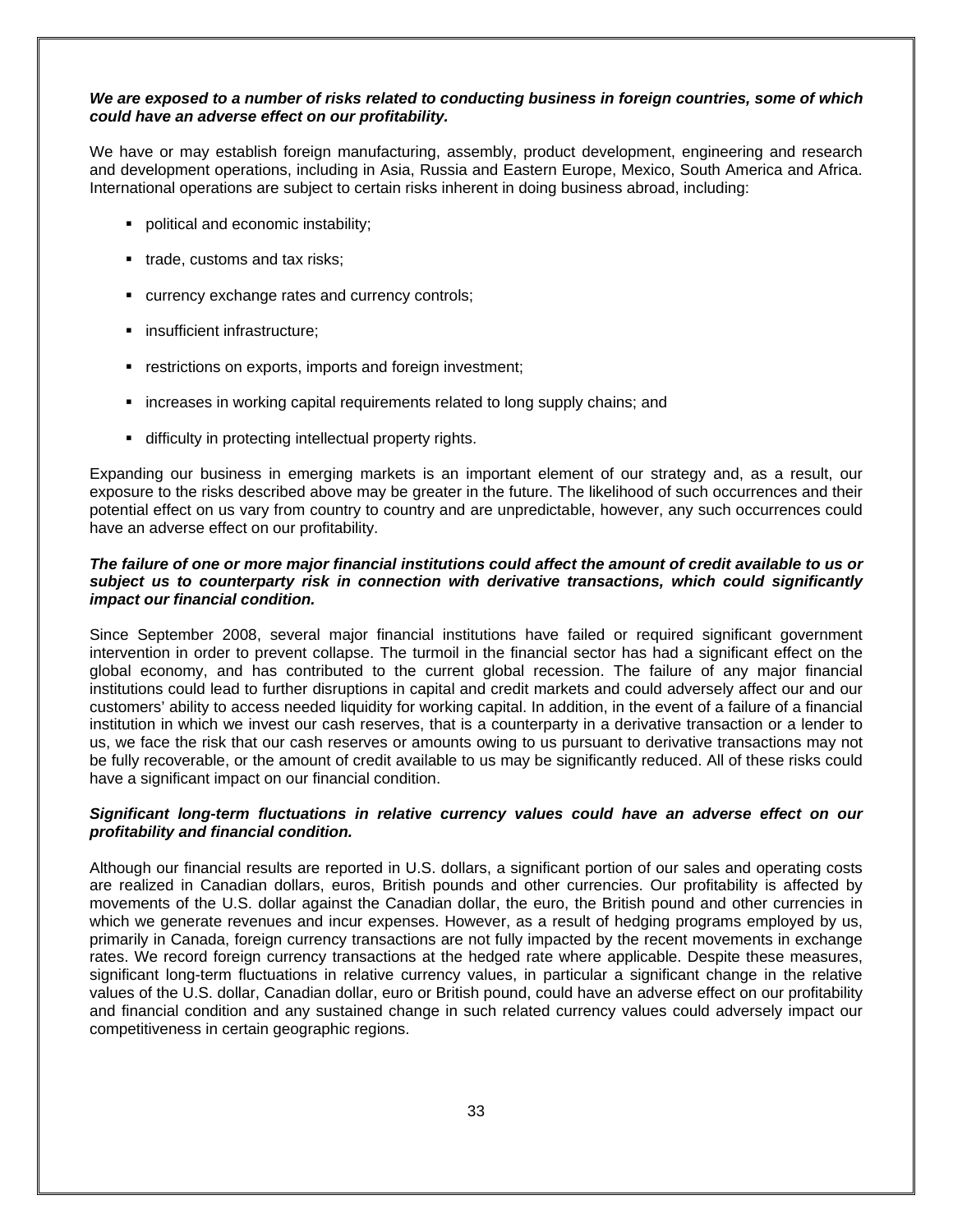### *Our failure to successfully identify, complete and integrate acquisitions could have a material adverse effect on our profitability.*

We have completed a number of significant acquisitions in recent years and may continue to do so in the future. In those product areas in which we have identified acquisitions as critical to our business strategy, we may not be able to identify suitable acquisition targets or successfully acquire any suitable targets which we identify. Additionally, we may not be able to successfully integrate or achieve anticipated synergies from those acquisitions which we do complete and such failure could have a material adverse effect on our profitability.

## *The continuation or intensification of pricing pressures and pressure to absorb additional costs could have an adverse effect on our profitability.*

Prior to the onset of the current global recession and industry downturn, we were under significant pricing pressure, as well as pressure to absorb costs related to product design, engineering and tooling, as well as other items previously paid for directly by automobile manufacturers. These pressures are expected to continue, even after the industry begins to recover. The continuation or intensification of these pricing pressures and pressure to absorb costs could have an adverse effect on our profitability.

## *Warranty and recall costs could have a material adverse effect on our profitability and financial condition.*

Our customers continue to demand that we bear the cost of the repair and replacement of defective products which are either covered under their warranty or are the subject of a recall by them. Warranty provisions are established based on our best estimate of the amounts necessary to settle existing or probable claims on product defect issues. Recall costs are costs incurred when government regulators and/or our customers decide to recall a product due to a known or suspected performance issue, and we are required to participate either voluntarily or involuntarily. Currently, under most customer agreements, we only account for existing or probable warranty claims. Under certain complete vehicle engineering and assembly contracts, we record an estimate of future warranty-related costs based on the terms of the specific customer agreements and the specific customer's warranty experience. The obligation to repair or replace such products could have a material adverse effect on our profitability and financial condition if the actual costs are materially different from such estimates.

## *Our inability to mitigate our exposure to elevated commodities prices, as well as energy prices, could have a material adverse effect on our profitability.*

Prices for key raw materials and commodities used in our parts production, particularly steel, resin and paints/chemicals, as well as energy prices, fluctuate and, in some cases, are at elevated levels compared to levels earlier this decade. We have attempted to mitigate our exposure to commodities price increases, however, to the extent we are unable to fully do so through hedging strategies, participation in customer-initiated programs to manage raw materials prices, such as steel resale programs, by engineering products with reduced commodity content, by passing commodity price increases to our customers or otherwise, such additional commodity costs could have a material adverse effect on our profitability.

### *Changes in our mix of earnings between jurisdictions with lower tax rates and those with higher tax rates could have a material adverse effect on our profitability.*

Our effective tax rate varies in each country in which we conduct business. Changes in our mix of earnings between jurisdictions with lower tax rates and those with higher tax rates could have a material adverse effect on our profitability.

# *Our profitability may be materially adversely affected by our inability to utilize tax losses or because of tax exposures we face.*

We have incurred losses in some countries which we may not be able to fully or partially offset against income we have earned in those countries. In some cases, we may not be able to utilize these losses at all if we cannot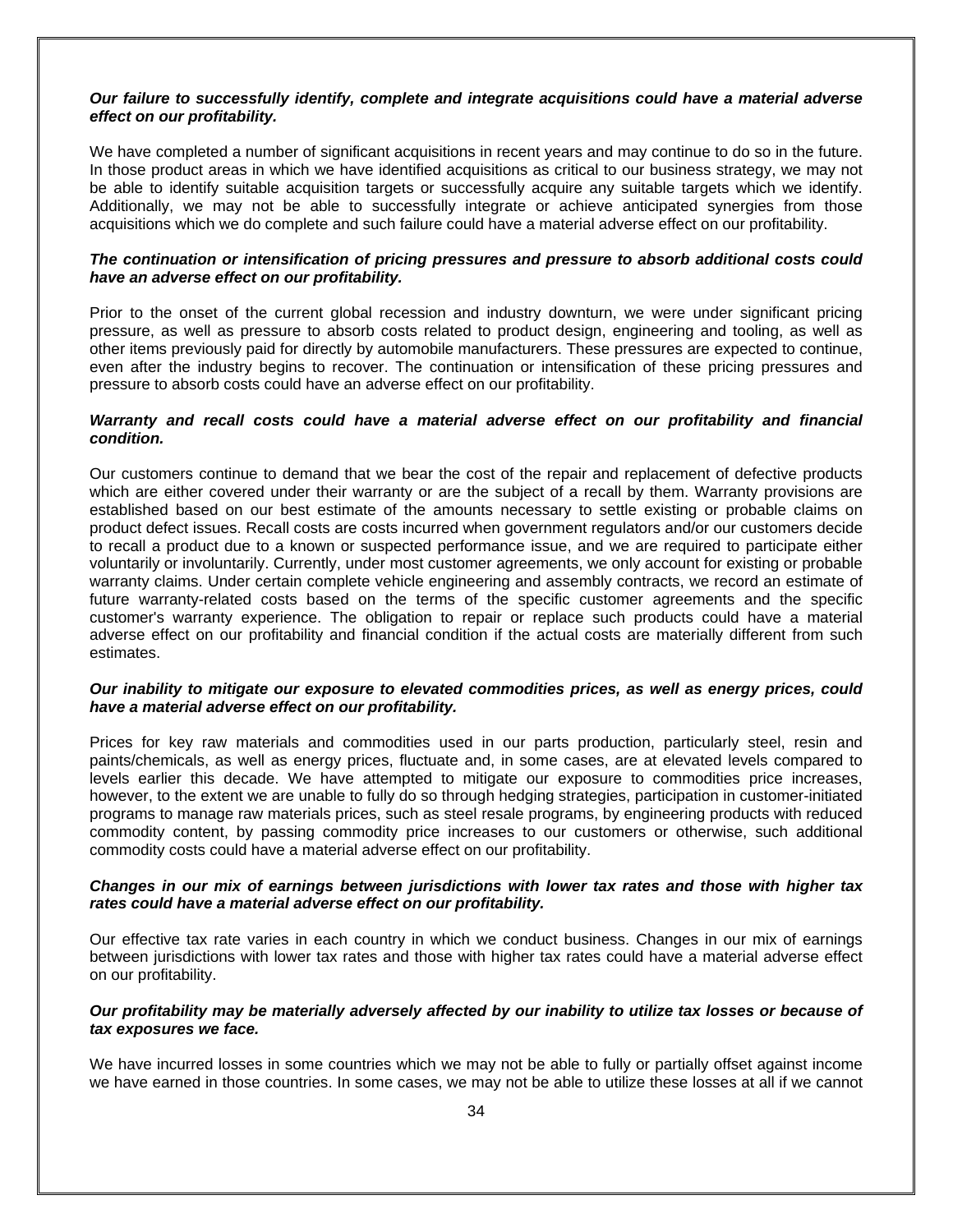generate profits in those countries and/or if we have ceased conducting business in those countries altogether. Our inability to utilize material tax losses could materially adversely affect our profitability. At any given time, we may face other tax exposures arising out of changes in tax laws, tax reassessments or otherwise. To the extent we cannot implement measures to offset these exposures, they may have a material adverse effect on our profitability.

### *Legal claims against us could have a material adverse effect on our financial position.*

From time to time, we may become liable for legal, contractual and other claims by various parties, including customers, suppliers, former employees, class action plaintiffs and others. On an ongoing basis, we attempt to assess the likelihood of any adverse judgments or outcomes to these claims, although it is difficult to predict final outcomes with any degree of certainty. At this time, we do not believe that any of the claims to which we are party will have a material adverse effect on our financial position, however, we cannot provide any assurance to this effect.

### *Unionization activities at some of our facilities could adversely affect our profitability.*

The CAW and UAW unions have conducted organizing drives at certain of our divisions in the past, as a result of which we have concluded collective agreements covering employees at each of the facilities identified under "HUMAN RESOURCES – Labour Relations". We have entered into the Framework of Fairness Agreement with the CAW, pursuant to which employees at our Canadian facilities will have the opportunity to vote on whether to approve a new contract under the terms of the Framework of Fairness and join the CAW. We do not have a similar agreement with the UAW. We are unable to predict whether our employees at any of our non-unionized divisions will elect union representation in the future. Increased unionization of our divisions may increase our costs, which could have an adverse effect on our profitability.

### *Work stoppages and other labour relations disputes could have an adverse effect on our profitability.*

If our hourly workforce becomes more unionized, we may be subject to work stoppages and other labour disputes, except as prohibited by collective agreements entered into under the Framework of Fairness, which contain "no-strike, no-lockout" provisions. To date, we have not experienced any material work stoppages at our facilities, nor have we experienced any disputes with unions that have had a material effect on our operations. However, future disputes with labour unions may not be resolved without significant work stoppages, which could have an adverse effect on our profitability.

### *A change in credit ratings assigned to us could impact our cost of borrowing which could have an adverse effect on our profitability.*

The credit ratings currently assigned to us by DBRS and Standard & Poor's, or that may in the future be assigned to us by other ratings agencies, are subject to change in accordance with the criteria established by such ratings agencies. There is no assurance that any rating assigned to us will remain in effect for any given period of time or that any rating will not be revised or withdrawn entirely by a rating agency in the future. A downgrade in the credit ratings assigned to us by one or more rating agencies could increase our cost of borrowing or impact our ability to renegotiate loans made to us, which could have an adverse effect on our profitability and financial condition.

# *Significant changes in laws and governmental regulations could have an adverse effect on our profitability.*

A significant change in the current regulatory environment in our principal markets could have an adverse effect on our profitability. In particular, our profitability could be adversely affected by significant changes in the tariffs and duties imposed on our products, including significant changes to the North American Free Trade Agreement. Additionally, we could be adversely affected by changes in tax or other laws which impose additional costs on automobile manufacturers or consumers, or more stringent fuel economy and emissions requirements on manufacturers, of sport-utility vehicles, light trucks and other vehicles from which we derive some of our sales.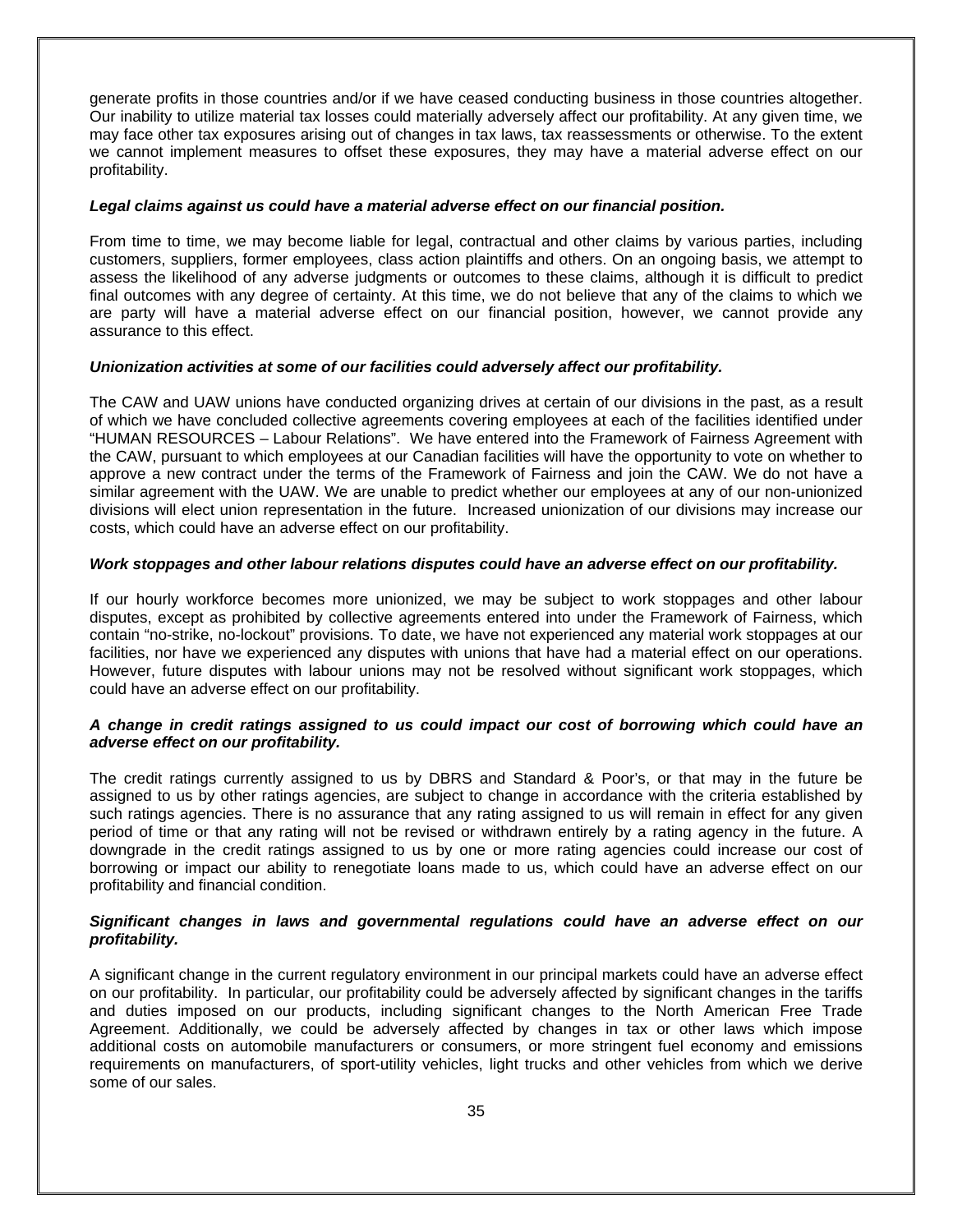### *Environmental laws and regulations could have an adverse effect on our financial condition or profitability.*

We are subject to a wide range of environmental laws and regulations relating to air emissions, wastewater discharge, waste management and storage of hazardous substances. We are also subject to environmental laws requiring investigation and clean-up of environmental contamination and are in various stages of investigation and clean-up at our manufacturing facilities where contamination has been alleged. Estimating environmental clean-up liabilities is complex and heavily dependent on the nature and extent of historical information and physical data relating to the contaminated sites, the complexity of the contamination, the uncertainty of which remedy to apply and the outcome of discussions with regulatory authorities relating to the contamination. In addition, these environmental laws and regulations are complex, change frequently and have tended to become more stringent and expensive over time. Therefore, we may not have been, and in the future may not be, in complete compliance with all such laws and regulations, and we may incur material costs or liabilities as a result of such laws and regulations significantly in excess of amounts we have reserved. To the extent that we incur liabilities or costs in excess of the amounts we have reserved in order to comply with environmental laws and regulations, such liabilities or costs could have an adverse effect on our financial condition or profitability.

### **Risks Related to Our Controlling Shareholder**

### *We are controlled, indirectly, by the Stronach Trust.*

Our business and affairs are controlled by M Unicar, which indirectly owns shares representing 100% of the votes attaching to our Class B Shares and approximately 66% of the votes attaching to all of our shares in aggregate. M Unicar's shareholders consist of the Stronach Trust and certain members of our management.

M Unicar may be able to cause us to effect corporate transactions without the consent of our other shareholders. M Unicar is also able to cause or prevent a change in our control. Under present law, any offer to purchase our Class B Shares, whether by way of a public offer or private transaction and regardless of the offered price, would not necessarily result in an offer to purchase our Class A Subordinate Voting Shares. Accordingly, holders of our Class A Subordinate Voting Shares do not have a right to participate if a takeover bid is made for our Class B Shares.

### *The Stronach Trust, Frank Stronach and Belinda Stronach have interests in MI Developments and Magna Entertainment that could conflict with our interests.*

Frank Stronach and Belinda Stronach, our Chairman and Executive Vice-Chairman, respectively, together with two other members of the Stronach family, are trustees and members of the class of potential beneficiaries of the Stronach Trust. The Stronach Trust indirectly controls Magna.

The Stronach Trust controls MI Developments and, therefore, MEC through the right to direct the votes attaching to 66% of MI Development's Class B Shares. Mr. Stronach also serves as the Chairman and a director of each of MI Developments and MEC as well as the Chief Executive Officer of MEC. Various land and buildings used in our operations are leased from MI Developments under operating lease agreements, which are effected on normal commercial terms.

Most of these leases were entered into while MI Developments was our wholly-owned subsidiary. Any material lease, construction or other arrangements with MI Developments are reviewed and approved by our Corporate Governance and Compensation Committee in advance of any commitments by us or any of our subsidiaries. Although we believe that the existing leases are on arm's length commercial terms, there can be no assurance that independent parties negotiating at arm's length would have arrived at the same terms. As a result of the Stronach Trust's interests in both Magna and MI Developments, there is a risk that any future decisions or actions taken by either of us regarding these leases (including with respect to renewals, amendments, disputes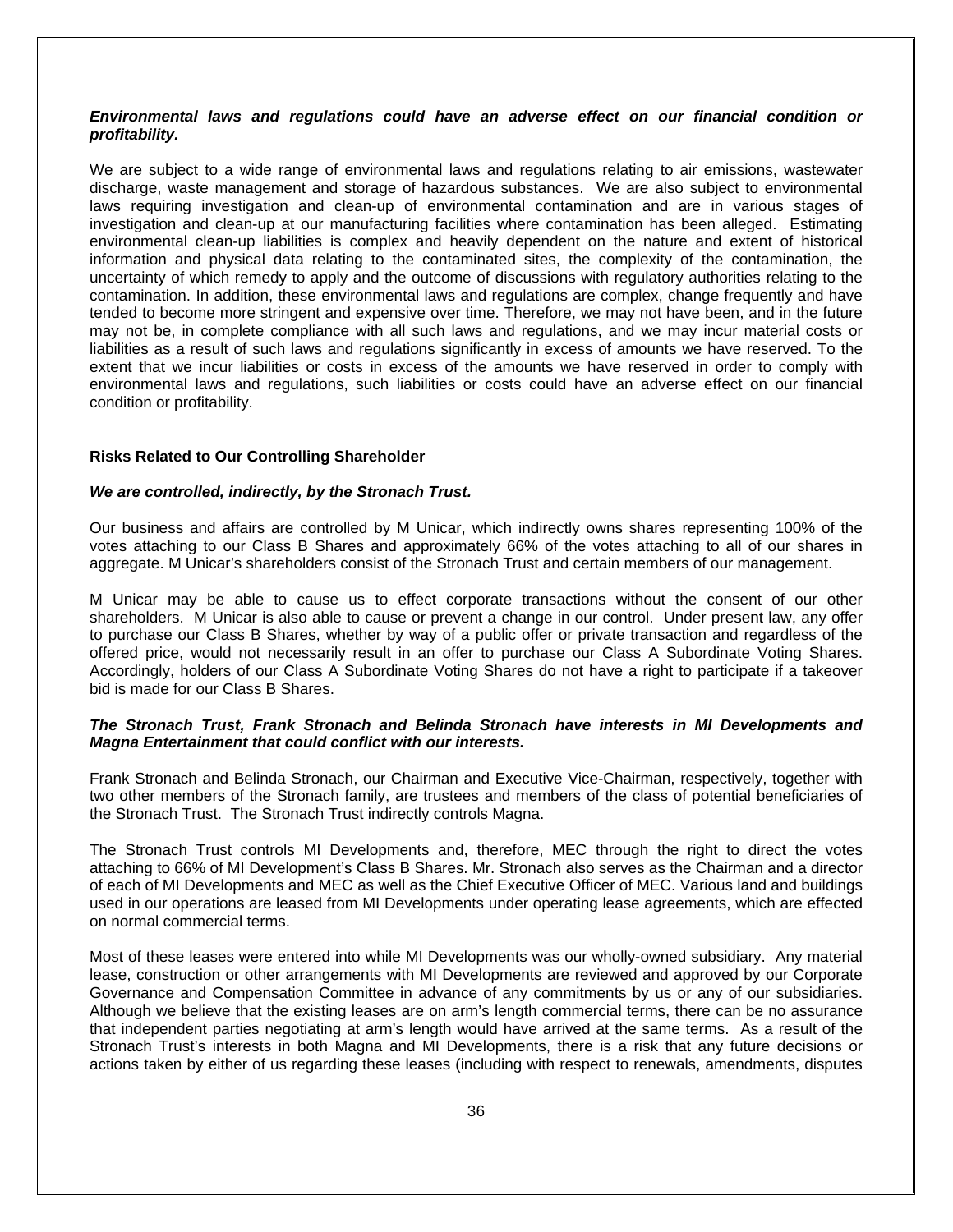or enforcement proceedings) and any new leases may not be the same as if we operated on an arm's length basis.

In 2006 and 2008, we acquired certain assets from MEC and in the first quarter of 2009, we entered into an agreement to purchase additional real estate property in Austria from MEC. For a description of these acquisitions, see "ITEM 3. GENERAL DEVELOPMENT OF THE BUSINESS – RECENT DEVELOPMENTS IN OUR BUSINESS".

### **ITEM 4. DIVIDENDS**

### **Dividends Paid**

Holders of our Class A Subordinate Voting Shares and Class B Shares are entitled to a pro rated amount of any cash dividends declared by our Board of Directors on these shares. The following table sets forth the cash dividends we have paid on each of our Class A Subordinate Voting Shares and Class B Shares for the last three years:

| <b>Period</b>           | <b>Payment Date</b> | <b>Record Date</b> | <b>Amount per Share</b> |
|-------------------------|---------------------|--------------------|-------------------------|
| Calendar 2009 (to date) | March 23, 2009      | March 12, 2009     | \$0.18                  |
|                         | December 15, 2008   | November 28, 2008  | \$0.18                  |
| Calendar 2008           | September 15, 2008  | August 29, 2008    | \$0.36                  |
|                         | June 16, 2008       | May 30, 2008       | \$0.36                  |
|                         | March 19, 2008      | March 10, 2008     | \$0.36                  |
|                         | December 14, 2007   | November 30, 2007  | \$0.36                  |
| Calendar 2007           | September 14, 2007  | August 31, 2007    | \$0.36                  |
|                         | June 15, 2007       | May 31, 2007       | \$0.24                  |
|                         | March 23, 2007      | March 13, 2007     | \$0.19                  |
|                         | December 15, 2006   | November 30, 2006  | \$0.38                  |
|                         | September 15, 2006  | August 31, 2006    | \$0.38                  |
| Calendar 2006           | June 15, 2006       | May 31, 2006       | \$0.38                  |
|                         | March 24, 2006      | March 10, 2006     | \$0.38                  |

We started paying cash dividends on our Class A Subordinate Voting Shares and Class B Shares (or their predecessors) on a quarterly basis in 1967. We have declared cash dividends in respect of each of the last 70 quarters, up to and including in respect of the first quarter of 2009. The payment of future dividends and the amount thereof will be determined by our Board of Directors in accordance with our Corporate Constitution (see "ITEM 8. CORPORATE CONSTITUTION – Dividends; Minimum Profit Performance"), taking into account earnings, cash flow, capital requirements, our financial condition and other relevant factors.

## **Dividend Reinvestment Plan (DRIP)**

In 1994, we established a dividend reinvestment plan in which registered shareholders have the option to purchase additional Class A Subordinate Voting Shares by investing the cash dividends paid on their shares.

### **ITEM 5. DESCRIPTION OF CAPITAL STRUCTURE**

### **Authorized Share Capital**

Our authorized share capital consists of an unlimited number of Class A Subordinate Voting Shares, 776,961 Class B Shares and 99,760,000 Preference Shares, issuable in series, all with no par value. As of March 17, 2009, a total of 111,879,059 Class A Subordinate Voting Shares and 726,829 Class B Shares were outstanding.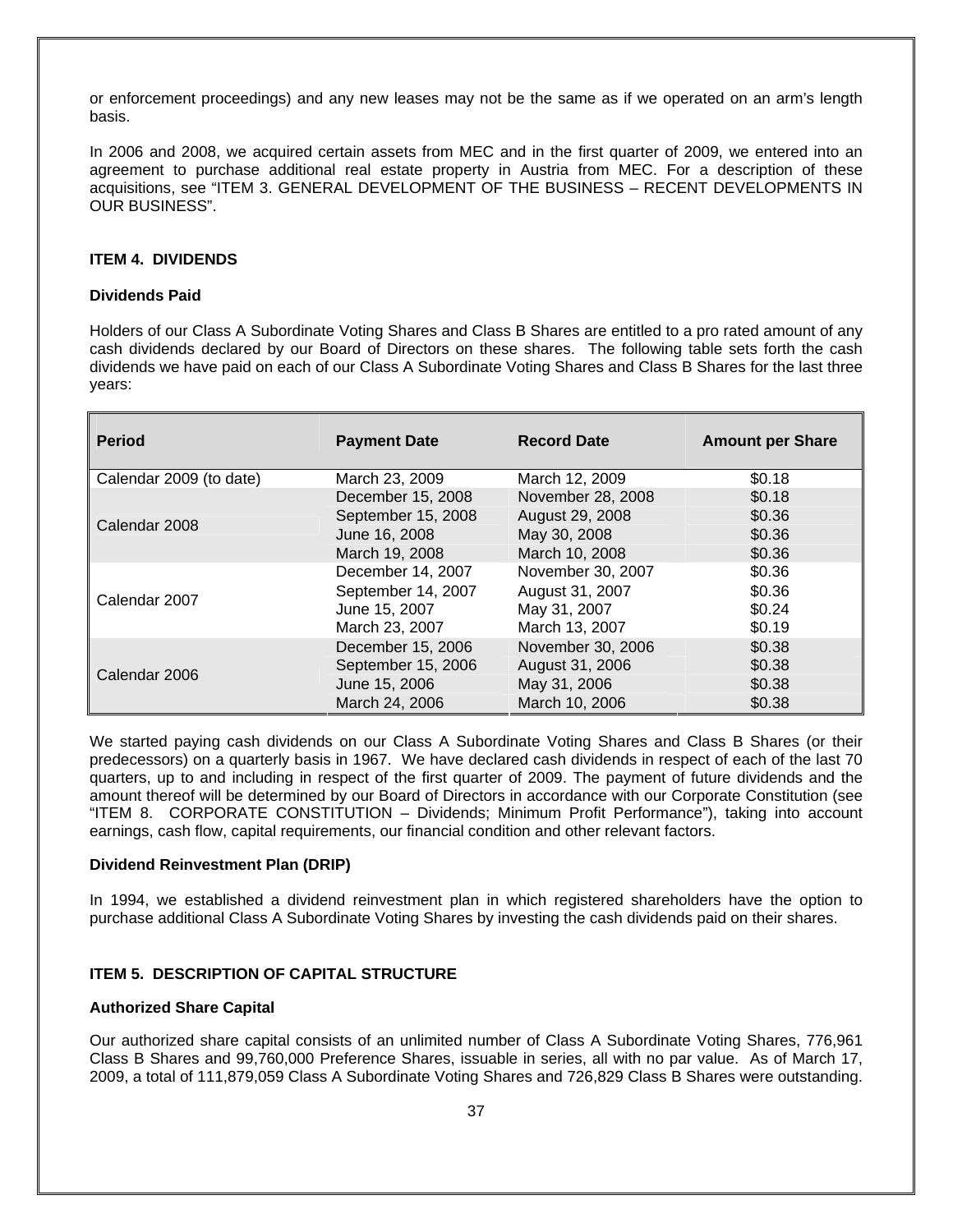The percentage of aggregate voting rights attached to our outstanding Class A Subordinate Voting Shares as of March 17, 2009 was approximately 33.9%. No Preference Shares have been issued or are outstanding.

The following is a brief description of the significant attributes of our authorized share capital and is qualified in its entirety by reference to the detailed provisions in our charter documents. See "ITEM 8. – CORPORATE CONSTITUTION" for additional terms and conditions relating to our authorized share capital. The attributes of our Class A Subordinate Voting Shares, our Class B Shares and our Preference Shares are set out in our charter documents, which include our Corporate Constitution.

## *Class A Subordinate Voting Shares*

The holders of our Class A Subordinate Voting Shares are entitled:

- to one vote for each Class A Subordinate Voting Share held (together with the holders of our Class B Shares, which are entitled to vote at such meetings on the basis of 300 votes per Class B Share held) at all meetings of our shareholders, other than meetings of the holders of another class or series of shares;
- to receive, on a pro rated basis with the holders of our Class B Shares, any dividends (except for stock dividends, as described below) that may be declared by our Board of Directors, subject to the preferential rights attaching to shares ranking in priority to our Class A Subordinate Voting Shares and our Class B Shares; and
- to receive, after the payment of our liabilities and subject to the rights of the holders of our shares ranking in priority to our Class A Subordinate Voting Shares and our Class B Shares, on a pro rated basis with the holders of our Class B Shares, all our property and net assets available for distribution in the event of our liquidation, dissolution or winding-up, whether voluntary or involuntary, or any other distribution of our assets among our shareholders for the purpose of winding-up our affairs.

### *Class B Shares*

The holders of our Class B Shares are entitled to:

- 300 votes for each Class B Share held (together with the holders of our Class A Subordinate Voting Shares, which are entitled to vote at such meetings on the basis of one vote per share held) at all meetings of our shareholders, other than meetings of the holders of another class or series of shares;
- receive, on a pro rated basis with the holders of our Class A Subordinate Voting Shares, any dividends (except for stock dividends, as described below) that may be declared by our Board of Directors, subject to the preferential rights attaching to shares ranking in priority to our Class B Shares and our Class A Subordinate Voting Shares;
- receive, after the payment of all our liabilities and subject to the rights of the holders of our shares ranking in priority to our Class B Shares and our Class A Subordinate Voting Shares (including holders of our Preference Shares), on a pro rated basis with the holders of our Class A Subordinate Voting Shares, all our property and net assets available for distribution in the event of our liquidation, dissolution or winding-up, whether voluntary or involuntary, or any other distribution of our assets among our shareholders for the purpose of winding-up our affairs; and
- convert our Class B Shares into our Class A Subordinate Voting Shares, on a one-for-one basis.

## *Stock Dividends*

Our Board of Directors may declare a simultaneous dividend payable on our Class A Subordinate Voting Shares in Class A Subordinate Voting Shares and payable on Class B Shares in our Class A Subordinate Voting Shares or in Class B Shares. No dividend payable in Class B Shares may be declared on our Class A Subordinate Voting Shares.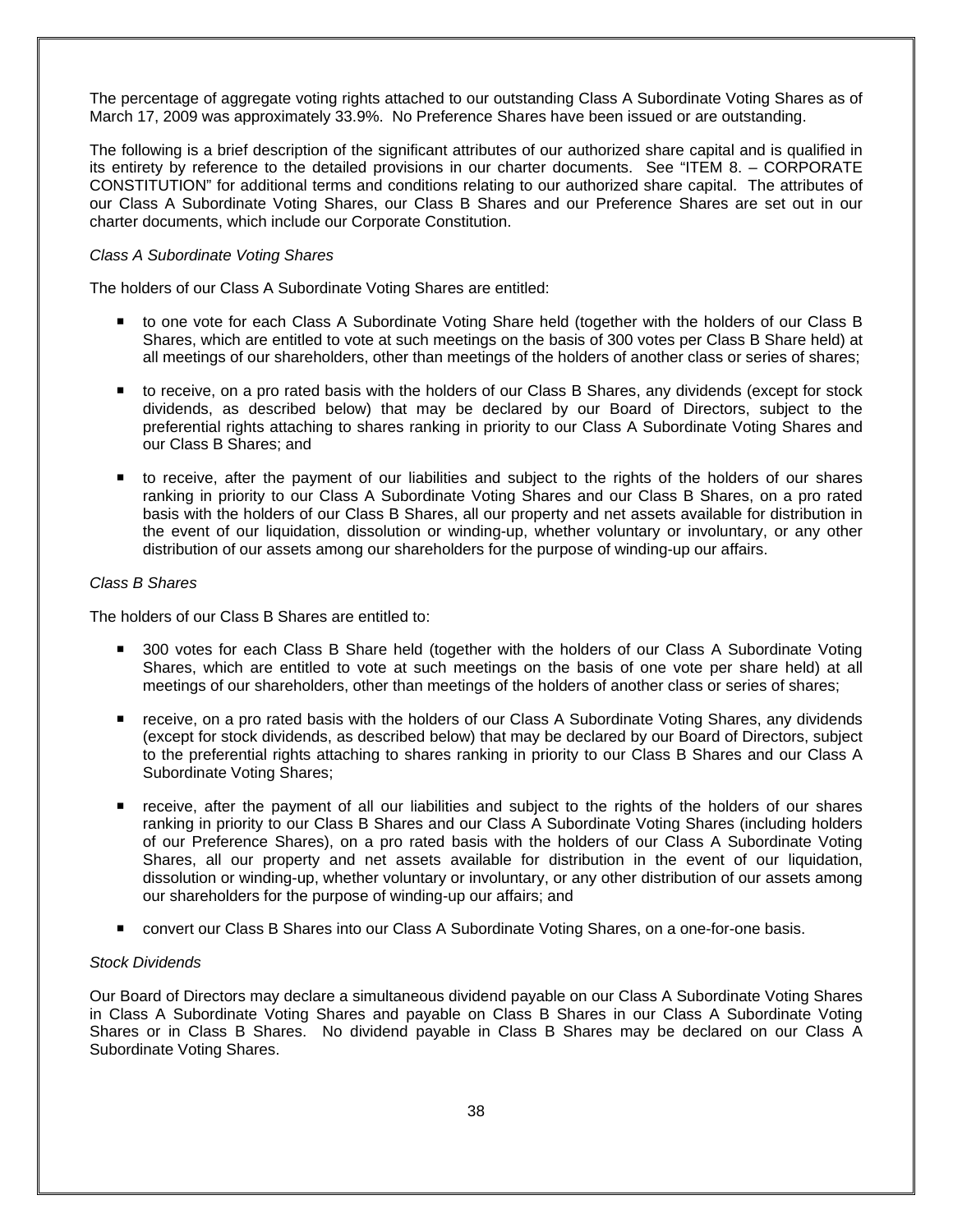### *Preference Shares*

Our Board of Directors may, without the approval of any of our shareholders, fix the number of shares in and determine the attributes of an individual series of Preference Shares and issue shares of such series from time to time. The shares of each such series will be entitled to a preference over our Class A Subordinate Voting Shares and our Class B Shares, but will rank equally with our Preference Shares of every other series with respect to the payment of dividends and in the distribution of all our property and net assets available for distribution in the event of our liquidation, dissolution or winding-up, whether voluntary or involuntary, or any other distribution of our assets among our shareholders for the purpose of winding-up our affairs.

## **Amendments to Share Provisions and Other Matters**

The provisions attaching to our Preference Shares, to a series of our Preference Shares, to our Class A Subordinate Voting Shares and to our Class B Shares may not be deleted or varied without the approval of the holders of the class or series concerned. In addition, no shares of a class ranking prior to or on a parity with our Preference Shares, our Class A Subordinate Voting Shares or our Class B Shares may be created without the approval of the holders of the class or each series of the class concerned. Any approval required to be given must be given by of two-thirds of the votes cast by those present or voting at a meeting of the holders of the class or series concerned duly called for that purpose in addition to any other consent or approval required by law.

Neither our Class A Subordinate Voting Shares nor our Class B Shares may be subdivided, consolidated, reclassified or otherwise changed unless, contemporaneously therewith, the other class of shares is subdivided, consolidated, reclassified or otherwise changed in the same proportion and in the same manner.

## **No Takeover Protection**

Under present law, any offer to purchase our Class B Shares, whether by way of a public offer or private transaction and regardless of the offered price, would not necessarily result in an offer to purchase our Class A Subordinate Voting Shares. Accordingly, holders of our Class A Subordinate Voting Shares do not have a right to participate if a takeover bid is made for our Class B Shares.

## **6.5% Convertible Debentures**

As part of the privatization of Decoma, we assumed Decoma's obligations in respect of its 6.5% Convertible Debentures in the principal amount of Cdn.\$99,998,000 that mature on March 31, 2010. These Convertible Debentures are convertible in whole or in part into our Class A Subordinate Voting Shares at a rate of Cdn. \$91.19. As a result, the principal amount of these Convertible Debentures is convertible into 1,096,589 of our Class A Subordinate Voting Shares.

## **Ratings**

As of the date of this Annual Information Form, we have been assigned the following senior debt credit ratings:

| Credit Rating Agency | Rating         |
|----------------------|----------------|
| DBRS                 | BBB (high)     |
| Standard & Poor's    | BBB (negative) |

Dominion Bond Rating Service's rating of our senior debt is based on its long-term debt rating scale that ranges from "AAA" to "D", which represents the range from highest to lowest credit quality of the long-term debt rated. Long-term debt rated in the "BBB" rating category is in the fourth highest category of the relevant scale and is considered by Dominion Bond Rating Services to be of adequate credit quality. "High" and "low" grades are used to indicate the relative standing of credit within a particular rating category. The lack of one of these designations indicates a rating which is in the middle of the category, excluding the AAA and D categories for which the "high", "middle" or "low" designations are not used.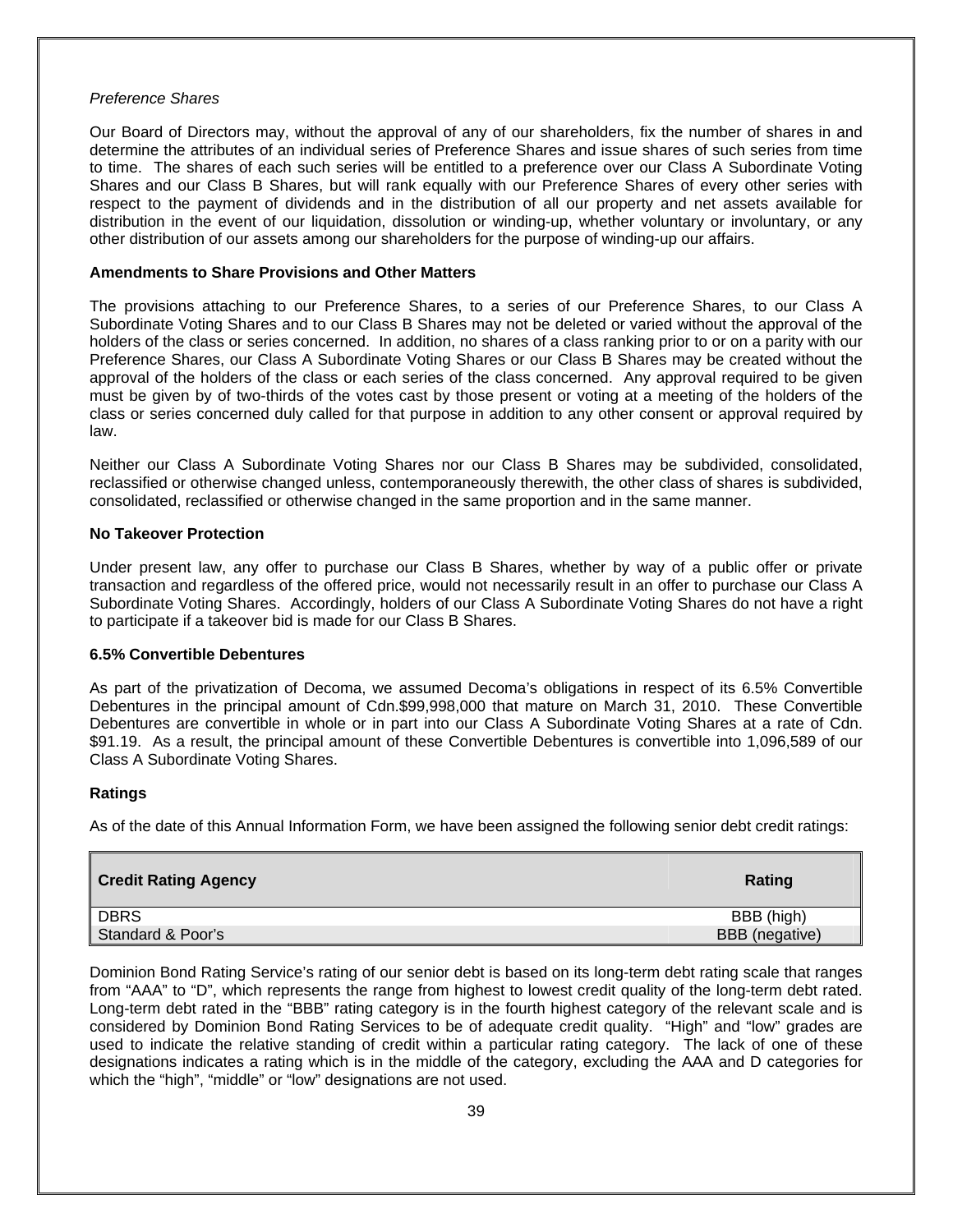Standard & Poor's issuer credit rating is a current opinion of our overall financial capacity (i.e. credit worthiness) to pay our financial obligations in full and on time. This credit rating is based on a rating scale that ranges from "AAA" to "D", which represents the range from extremely strong capacity to meet financial obligations to a failure to pay one or more financial obligations when it came due. An issuer with a long-term issuer rating in the "BBB" rating category is in the fourth highest category of the relevant scale and is considered by Standard & Poor's to have an adequate capacity to meet its financial commitments but that adverse economic conditions or changing circumstances are more likely to lead to a weakened capacity of the issuer to meet its financial obligations than issuers in higher-rated categories. The ratings from "AA" to "CCC" may be modified by the addition of a plus (+) or minus (-) sign to show relative standing within the major rating categories. The lack of one of these designations indicates a rating that is in the middle of the category.

Credit ratings are intended to provide investors with an independent measure of the credit quality of debt and securities. The credit ratings assigned to us or our senior debt by the rating agencies are not recommendations to purchase, hold or sell our debt or securities, since such ratings do not address market price or suitability for a particular investor. There is no assurance that any rating will remain in effect for any given period of time or that any rating will not be revised or withdrawn entirely by a rating agency in the future.

### **ITEM 6. MARKET FOR SECURITIES**

### **Class A Subordinate Voting Shares and Class B Shares**

Our Class A Subordinate Voting Shares are listed and posted for trading on the Toronto Stock Exchange ("TSX") under the trading symbol "MG.A", and on the New York Stock Exchange under the trading symbol "MGA". Our Class B Shares are not listed or posted for trading on any stock exchange.

The high and low sale prices and volume of shares traded for our Class A Subordinate Voting Shares, as reported by the TSX, for the months during the year ended December 31, 2008 were as follows:

|              |                     |                    | <b>Class A Subordinate Voting Shares</b> |
|--------------|---------------------|--------------------|------------------------------------------|
| <b>Month</b> | High<br>$(Cdn.$ \$) | Low<br>$(Cdn.$ \$) | <b>Volume</b>                            |
| January      | 80.69               | 70.95              | 8.011.020                                |
| February     | 82.00               | 71.95              | 5,338,246                                |
| March        | 75.50               | 67.51              | 7.992.379                                |
| April        | 78.03               | 70.11              | 3,820,965                                |
| May          | 81.66               | 70.03              | 4.742.479                                |
| June         | 72.99               | 59.89              | 7,592,558                                |
| Julv         | 65.42               | 52.77              | 7,222,734                                |
| August       | 67.52               | 59.20              | 4,089,546                                |
| September    | 65.31               | 54.16              | 6,715,794                                |
| October      | 54.88               | 36.30              | 11,223,695                               |
| November     | 41.47               | 29.13              | 8,635,045                                |
| December     | 40.47               | 31.41              | 8.402.680                                |

### **6.5% Convertible Debentures**

As part of the privatization of Decoma, we assumed Decoma's obligations in respect of its 6.5% Convertible Debentures in the principal amount outstanding of Cdn.\$99,998,000. The 6.5% Convertible Debentures are listed and posted for trading on the TSX under the symbol "MG.DB".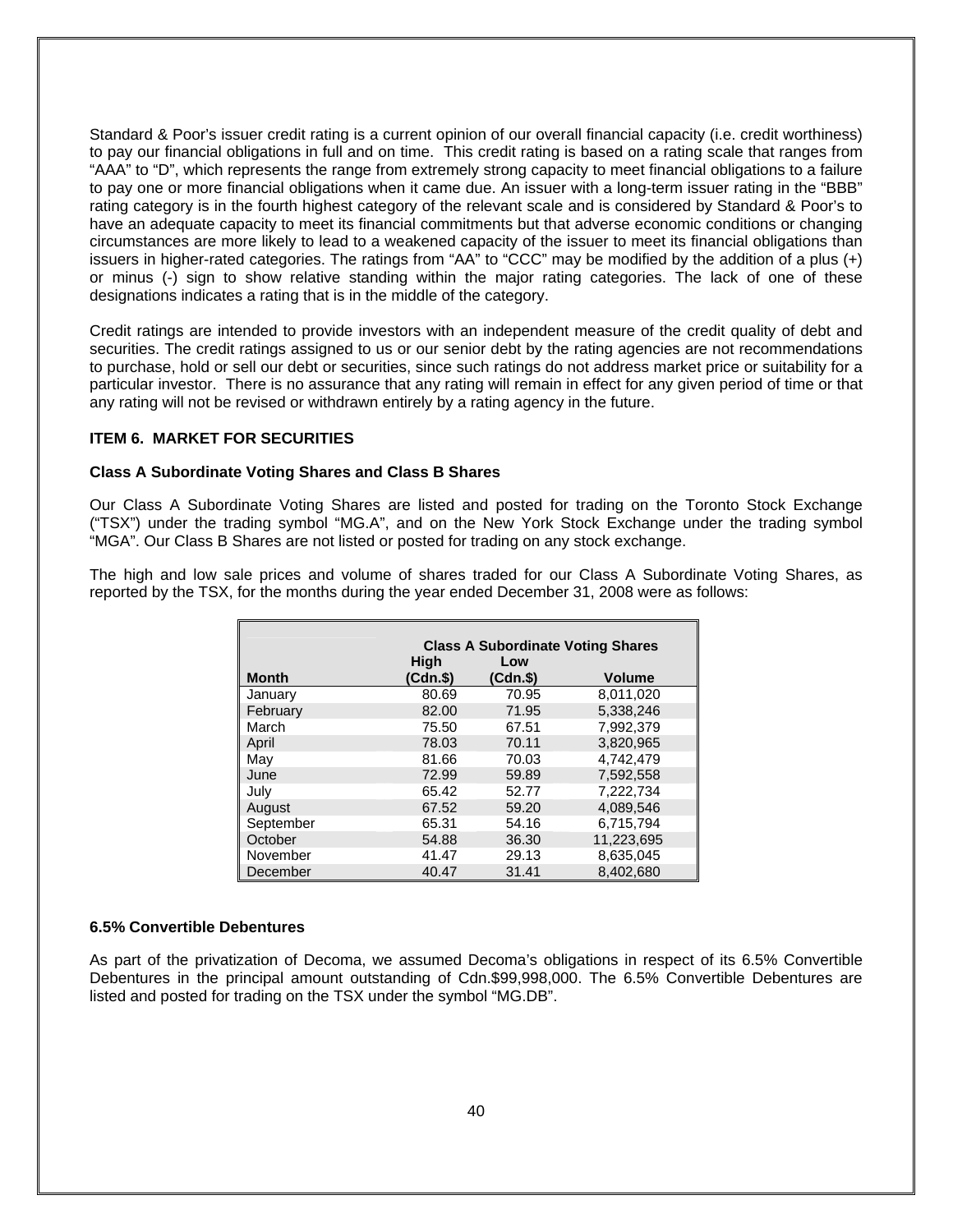The high and low sale prices (per Cdn.\$100 principal amount) and volume traded for the 6.5% Convertible Debentures, as reported by the TSX, for the months during the year ended December 31, 2008 were as follows:

|              | High        | Low      |               |
|--------------|-------------|----------|---------------|
| <b>Month</b> | $(Cdn.$ \$) | $(Cdn.\$ | <b>Volume</b> |
| January      | 101.50      | 100.00   | 148,948       |
| February     | 101.00      | 100.01   | 1,350         |
| March        | 101.00      | 100.01   | 1,670         |
| April        | 102.00      | 99.78    | 1,490         |
| May          | 102.00      | 101.25   | 3,710         |
| June         | 101.75      | 101.00   | 3,830         |
| July         | 102.00      | 100.00   | 800           |
| August       | 102.00      | 100.00   | 74,220        |
| September    | 100.50      | 100.00   | 6,930         |
| October      | 100.00      | 96.00    | 49,673        |
| November     | 98.50       | 91.00    | 4.030         |
| December     | 97.00       | 82.50    | 161,590       |

# **ITEM 7. DIRECTORS AND OFFICERS**

# **Directors**

Our Board of Directors currently consists of the following members:<sup>(1)</sup>

| <b>Name and Municipality of Residence</b>                          | <b>Director Since</b> | <b>Principal Occupation</b>                                                         |
|--------------------------------------------------------------------|-----------------------|-------------------------------------------------------------------------------------|
| ERIK E. EBERHARDSON <sup>(2)</sup><br>Moscow, Russia               | May 30, 2008          | Head of Automotive Business, OJSC Russian<br><b>Machines</b>                        |
| <b>MICHAEL D. HARRIS</b> <sup>(3) (4) (5)</sup><br>Ontario, Canada | January 7, 2003       | Consultant and Senior Business Advisor,<br>Goodmans LLP (Barristers and Solicitors) |
| LADY BARBARA JUDGE <sup>(4)</sup><br>London, United Kingdom        | September 20, 2007    | Chairman of the Board of the United Kingdom<br><b>Atomic Energy Authority</b>       |
| LOUIS E. LATAIF $^{(6)}$<br>Massachusetts, U.S.A.                  | May 10, 2007          | Dean of the School of Management,<br><b>Boston University</b>                       |
| DONALD RESNICK <sup>(4)(6)(7)(8)</sup><br>Ontario, Canada          | February 25, 1982     | <b>Corporate Director</b>                                                           |
| <b>BELINDA STRONACH<sup>(9)</sup></b><br>Ontario, Canada           | September 20, 2007    | Executive Vice-Chairman of Magna                                                    |
| FRANK STRONACH <sup>(5)(9)(10)</sup><br>Lower Austria, Austria     | December 10, 1968     | Partner, Stronach & Co.<br>(Consultant)                                             |
| <b>FRANZ VRANITZKY</b><br>Vienna, Austria                          | June 11, 1997         | <b>Corporate Director</b>                                                           |
| <b>DONALD J. WALKER(11)</b><br>Ontario, Canada                     | November 7, 2005      | Co-Chief Executive Officer of Magna                                                 |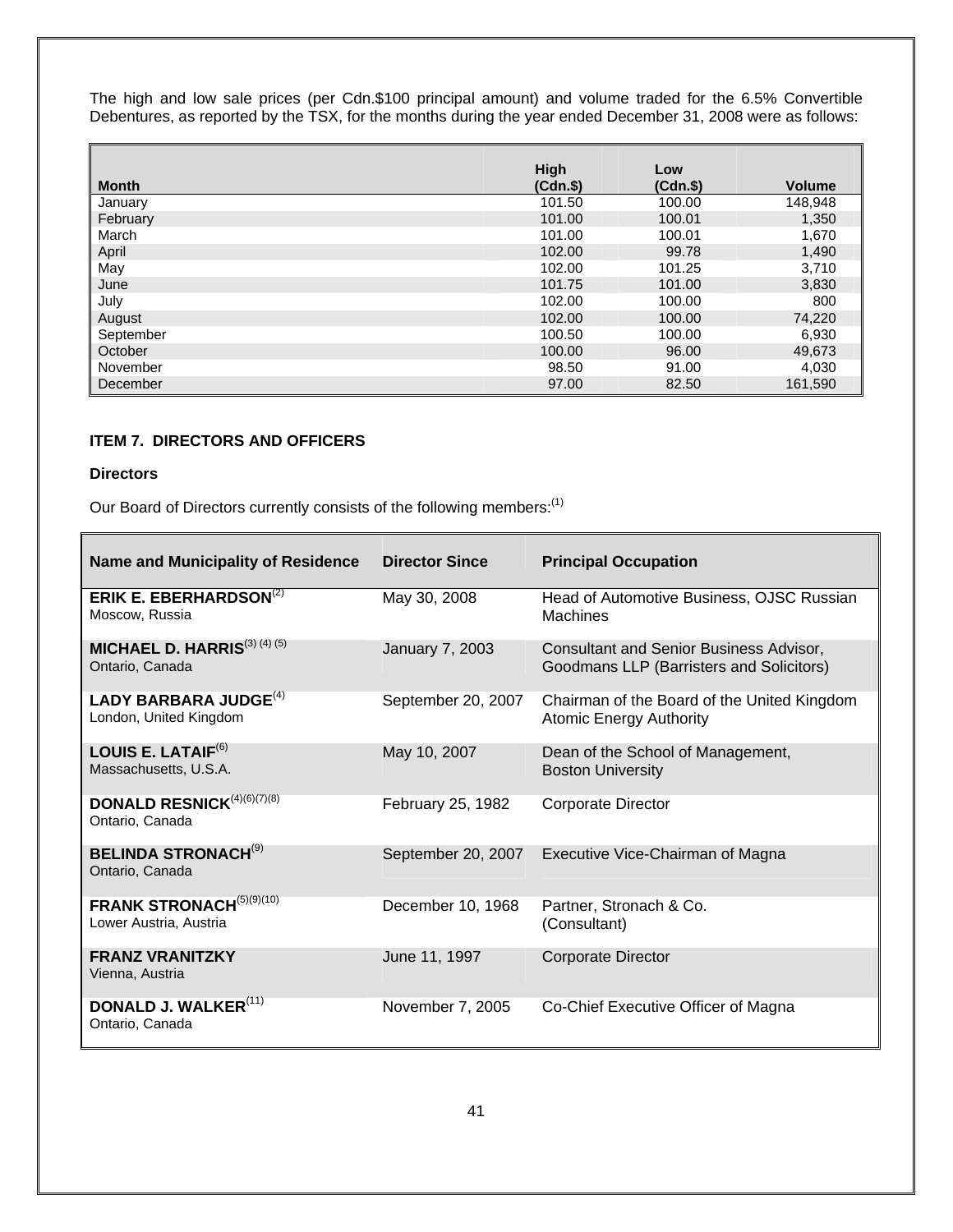| <b>Name and Municipality of Residence</b>                   | <b>Director Since</b> | <b>Principal Occupation</b>                            |
|-------------------------------------------------------------|-----------------------|--------------------------------------------------------|
| <b>GREGORY C. WILKINS</b> <sup>(2)</sup><br>Ontario, Canada | September 20, 2007    | Executive Vice Chairman of Barrick Gold<br>Corporation |
| SIEGFRIED WOLF <sup>(11)</sup><br>Lower Austria, Austria    | March 8, 1999         | Co-Chief Executive Officer of Magna                    |
| JAMES D. WOLFENSOHN <sup>(2)</sup><br>New York, U.S.A.      | September 20, 2007    | Chairman of Wolfensohn & Company, LLC                  |
| LAWRENCE D. WORRALL <sup>(6)(7)</sup><br>Ontario, Canada    | November 7, 2005      | Corporate Director                                     |

(1) Mr. Klaus Mangold, a Director of Magna since February 2004, resigned as a Director effective March 9, 2009.

- (2) Mssrs. Eberhardson, Wilkins and Wolfensohn, who were nominees of Russian Machines, our former strategic alliance partner until October 3, 2008, have indicated that they will not be standing for re-election at our annual meeting to be held on May 6, 2009.
- (3) Lead Director of the Board of Directors.<br>(4) Member of the Corporate Governance a
- Member of the Corporate Governance and Compensation Committee.
- (5) Member of Nominating Committee.<br>(6) Member of the Audit Committee.
- Member of the Audit Committee.
- (7) Member of the Health and Safety and Environmental Committee.
- (8) Mr. Resnick served as a director of Ntex Incorporated, which was subject to cease trade orders in Ontario, Alberta and British Columbia in mid-2002 for failure to file financial statements. These cease trade orders were never revoked as Ntex made an assignment in bankruptcy in June 2003. Mr. Resnick resigned as a director of Ntex in June 2002.
- (9) Mr. Stronach and Ms. Stronach, together with two other members of the Stronach family, are trustees and members of the class of potential beneficiaries of the Stronach Trust. The Stronach Trust indirectly holds shares which represent an approximately 92.4% voting interest in M Unicar, which controls Magna through the right to direct the votes attaching to 100% of our Class B Shares and approximately 0.5% of our Class A Subordinate Voting Shares. Mr. Stronach is party to certain consulting, business development and business services agreements with us. The Stronach Trust controls MI Developments and therefore MEC, through the right to direct the votes attaching to 66% of MI Development's Class B Shares. Mr. Stronach also serves as the Chairman and a director of each of MI Developments and MEC as well as Chief Executive Officer of MEC. We have or have had material relationships with each of MI Developments and MEC. See "ITEM 10. INTEREST OF MANAGEMENT AND OTHERS IN MATERIAL TRANSACTIONS", including the documents incorporated by reference therein. Also see "ITEM 3. – DESCRIPTION OF THE BUSINESS – RISK FACTORS – Risks Relating to Our Controlling Shareholder".
- (10) Mr. Stronach is the Chairman of the Board and Chief Executive Officer of MEC, which, together with certain of its wholly-owned subsidiaries, filed voluntary petitions for bankruptcy protection under Chapter 11 of the U.S. Bankruptcy Code in the United States Bankruptcy Court, District of Delaware on March 5, 2009. On that same date, MEC sought and obtained recognition of the Chapter 11 proceedings from the Ontario Superior Court of Justice, under section 18.6 of the Companies Creditors' Arrangement Act in Canada.
- (11) Each of Messrs. Walker and Wolf indirectly hold shares which represent an approximately 6.2% voting interest in M Unicar.

All of our directors were elected to their present terms of office by our shareholders at our Annual Meeting of Shareholders held on May 1, 2008, other than Mr. Eberhardson who was appointed on May 30, 2008. The term of office for each director expires at the conclusion of the next annual meeting of our shareholders. At present, no executive committee of the Board of Directors has been constituted.

All of the directors have held the principal occupations identified above (or another position with the same employer) for not less than five years, except as follows:

- Mr. Eberhardson served in various capacities with GAZ Group, including Chairman of the Management Board (CEO) since 2005 prior to becoming its Chairman of the Board. Prior to joining GAZ Group, Mr. Eberhardson served in various capacities with Volvo.
- Ms. Stronach served as a Member of Canada's House of Commons from 2004 until 2008 and previously served as Minister of Human Resources and Skills Development, Minister Responsible for Democratic Renewal and Minister Responsible for Service Canada (2005). She previously served as our Chief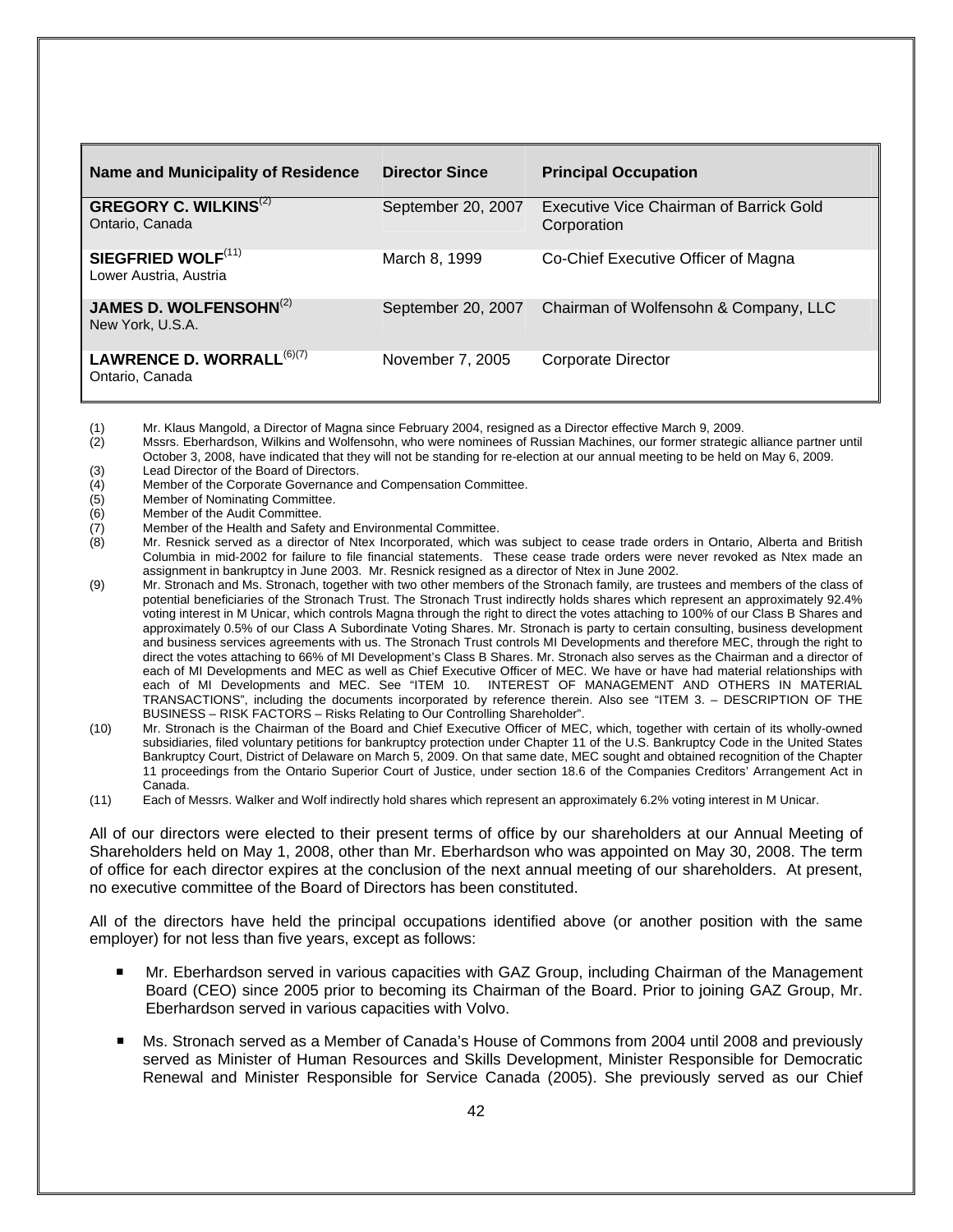Executive Officer between February 2001 and January 2004 and President between January 2002 and January 2004.

- Mr. Walker served as the President and Chief Executive Officer of Intier Automotive Inc. until its privatization in April 2005. Mr. Walker also served as our President and Chief Executive Officer between 1994 and 2001.
- Mr. Wilkins served as President and Chief Executive Officer of Barrick Gold Corporation from 2003 to March 2008.
- Mr. Wolfensohn served as the ninth President of the World Bank Group between 1995 and 2005 and in May 2005 assumed the post of Special Envoy for Gaza Disengagement for the Quartet on the Middle East until April 2006. He founded Wolfensohn & Company in 2005.

Lady Judge and Messrs. Eberhardson, Harris, Lataif, Resnick, Vranitzky, Wilkins, Wolfensohn and Worrall have all been determined by our Board to be "independent directors" within the meaning of such term in applicable law.

Additional information in respect of each director nominated for election at our 2009 Annual Meeting of Shareholders, including the basis for the Board's independence determination, can be found in our Management Information Circular/Proxy Statement dated March 27, 2009.

### **Officers**

Our officers currently consist of the following persons:

| <b>Name and Municipality of Residence</b>       | <b>Principal Occupation</b>                                                                          |
|-------------------------------------------------|------------------------------------------------------------------------------------------------------|
| <b>FRANK STRONACH</b><br>Lower Austria, Austria | Chairman of the Board (since November 1971)                                                          |
| <b>DONALD J. WALKER</b><br>Ontario, Canada      | Co-Chief Executive Officer (since April 2005)                                                        |
| <b>SIEGFRIED WOLF</b><br>Lower Austria, Austria | Co-Chief Executive Officer (since April 2005)                                                        |
| <b>BELINDA STRONACH</b><br>Ontario, Canada      | Executive Vice-Chairman (since September 2007)                                                       |
| <b>MANFRED EIBECK</b><br>Lower Austria, Austria | Executive Vice-President, Magna Europe (since November 2007)                                         |
| <b>VINCENT J. GALIFI</b><br>Ontario, Canada     | Executive Vice-President (since September 1996) and<br>Chief Financial Officer (since December 1997) |
| PETER P. KOOB<br>Rheinland-Pfolz, Germany       | Executive Vice-President, Corporate Development (since May 2002)                                     |
| <b>MARC J. NEEB</b><br>Ontario, Canada          | Executive Vice-President, Global Human Resources (since January<br>2003)                             |
| <b>ALON S. OSSIP</b><br>Ontario, Canada         | Executive Vice-President (since October 2006)                                                        |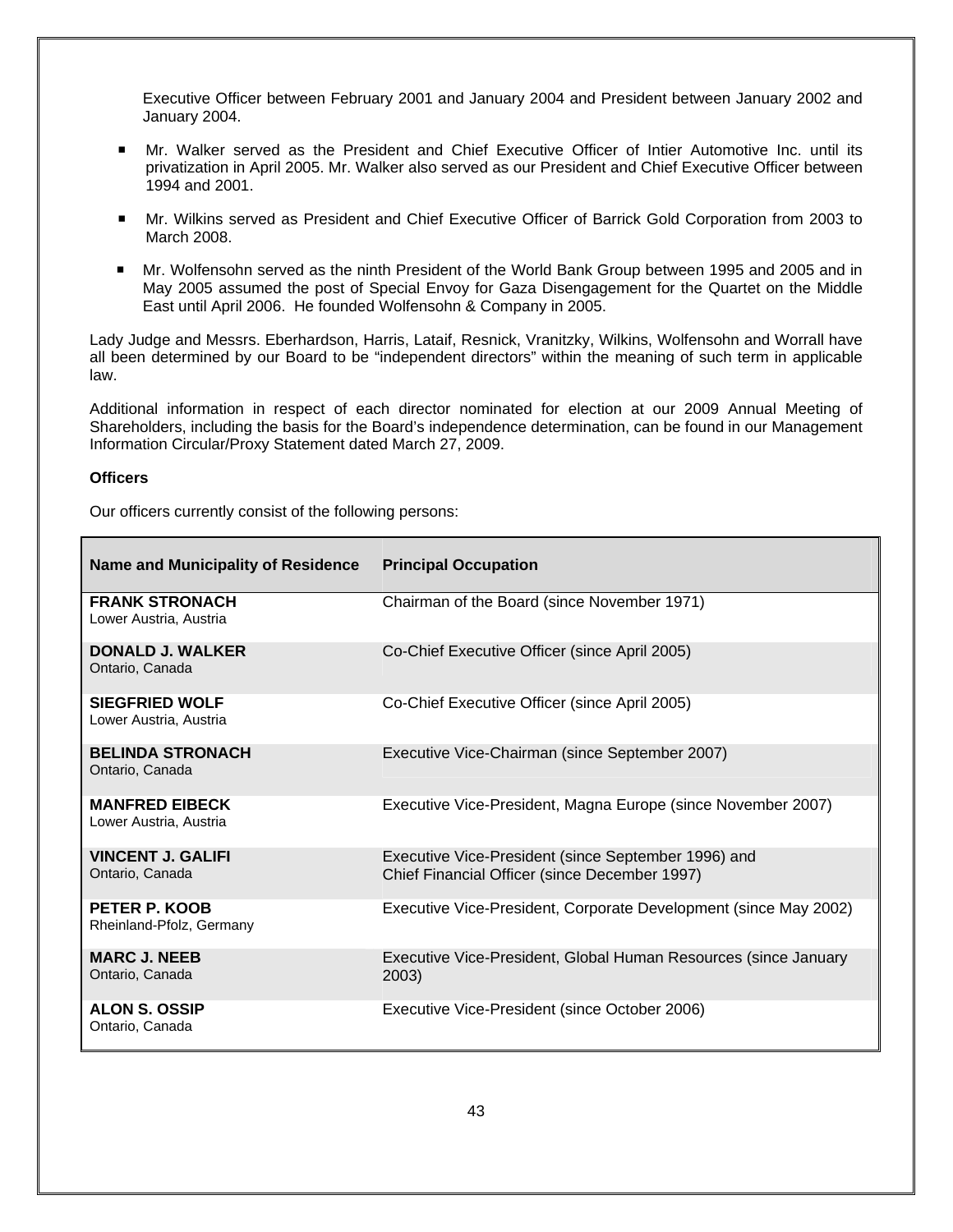| <b>Name and Municipality of Residence</b>        | <b>Principal Occupation</b>                                                                   |
|--------------------------------------------------|-----------------------------------------------------------------------------------------------|
| <b>JEFFREY O. PALMER</b><br>Ontario, Canada      | Executive Vice-President (since January 2001) and Chief Legal Officer<br>(since January 2008) |
| JAMES J. TOBIN, Sr.<br>Michigan, U.S.A.          | Executive Vice-President, Business Development (since December<br>2007)                       |
| <b>HERBERT H. DEMEL</b><br>Vienna, Austria       | Chief Operating Officer, Vehicles and Powertrain (since May 2007)                             |
| <b>TOM J. SKUDUTIS</b><br>Ontario, Canada        | Chief Operating Officer, Exteriors and Interiors (since May 2007)                             |
| <b>GERD R. BRUSIUS</b><br>Lower Austria, Austria | Vice-President, Operational Improvement and Quality - Europe (since<br>March 2006)            |
| <b>JOACHIM V. HIRSCH</b><br>Michigan, U.S.A.     | Vice-President, Special Projects (since November 2007)                                        |
| <b>HUBERT HÖDL</b><br>Lower Austria, Austria     | Vice-President, Marketing and New Business Development - Europe<br>(since March 2006)         |
| <b>PATRICK W. D. McCANN</b><br>Ontario, Canada   | Vice-President, Finance (since May 2008)                                                      |
| <b>ROBERT D. MERKLEY</b><br>Ontario, Canada      | Vice-President, Internal Audit (since October 2006)                                           |
| <b>SCOTT E. PARADISE</b><br>Michigan, U.S.A.     | Vice-President, Marketing and New Business Development - The<br>Americas (since March 2006)   |
| <b>THOMAS A. SCHULTHEISS</b><br>Zug, Switzerland | Vice-President and General Counsel - Europe (since March 2006)                                |
| <b>MICHAEL G. R. SINNAEVE</b><br>Ontario, Canada | Vice-President, Operational Improvement and Quality - The Americas<br>(since March 2006)      |
| <b>LOUIS B. TONELLI</b><br>Ontario, Canada       | Vice-President, Investor Relations (since November 2003)                                      |
| <b>DAVID M. WILLIAMSON</b><br>Ontario, Canada    | Vice-President, Taxation (since August 2008)                                                  |
| <b>PAUL BROCK</b><br>Ontario, Canada             | Treasurer (since May 2005)                                                                    |
| <b>ROBERT CECUTTI</b><br>Ontario, Canada         | Controller (since May 2008)                                                                   |
| <b>BASSEM A. SHAKEEL</b><br>Ontario, Canada      | Secretary (since January 2008)                                                                |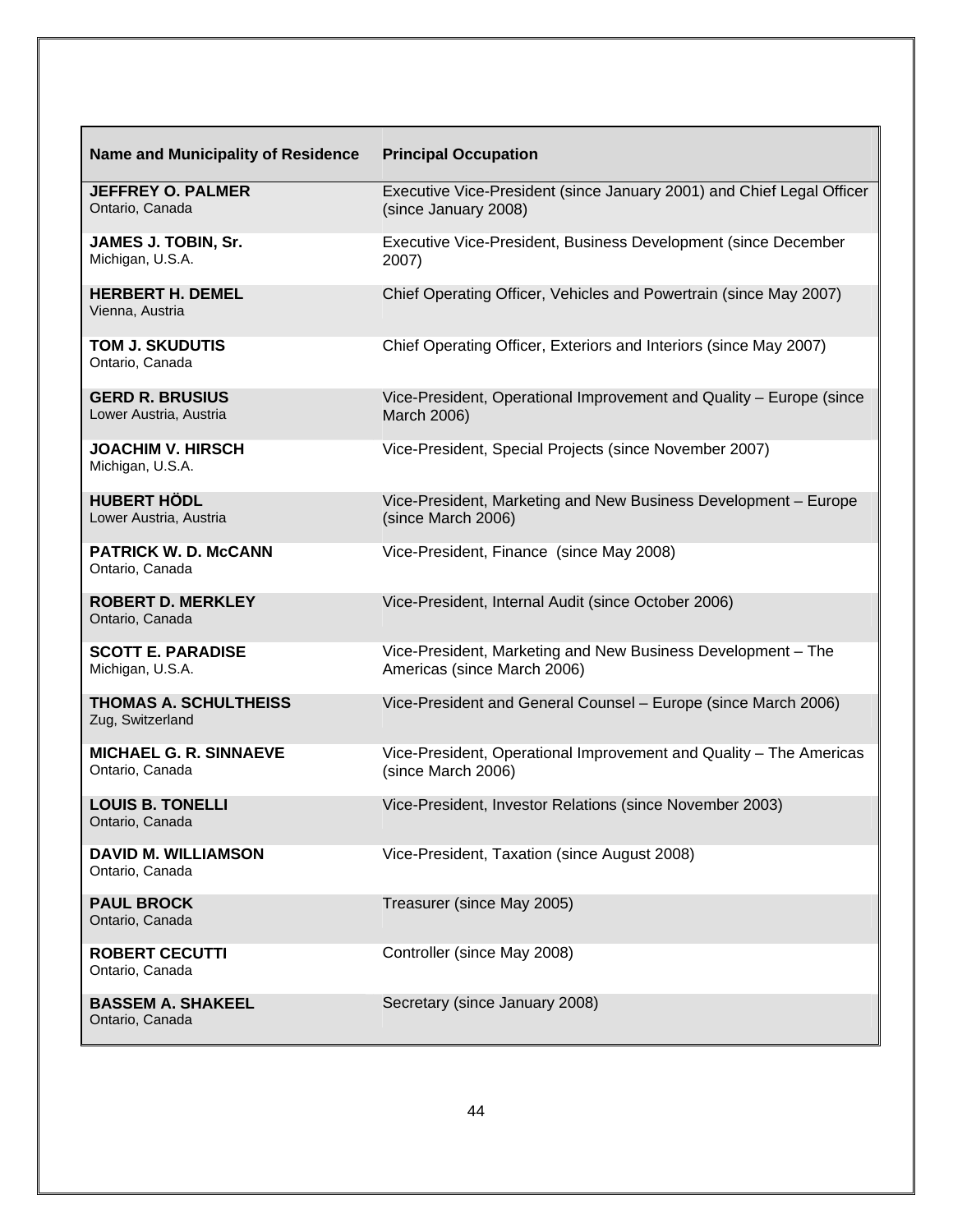To the extent that our officers have not held the offices identified above for the last five years, they have held the following offices or positions with us and/or have had the following principal occupations, during the last five years:

- **Prior to April 2005, Mr. Walker served as the President and Chief Executive Officer of Intier Automotive** Inc. since its spin-off in May 2001. Mr. Walker also served as our President and Chief Executive Officer between 1994 and 2001.
- **Prior to April 2005, Mr. Wolf served as one of our Executive Vice-Chairmen since May 2002 and has** served in various other capacities since 2001, including Vice-Chairman between 1999 and 2001 and President and Chief Executive Officer of Magna Steyr between 2001 and 2003.
- Ms. Stronach served as a Member of Canada's House of Commons from 2004 until 2008 and previously served as Minister of Human Resources and Skills Development, Minister Responsible for Democratic Renewal and Minister Responsible for Service Canada (2005). She previously served as our Chief Executive Officer between February 2001 and January 2004 and President between January 2002 and January 2004.
- **Prior to November 2007, Mr. Eibeck was the President, Exteriors and Interiors Europe since June 2007,** President of Decoma Europe since March 2005 and Director, Production Technologies of Magna Steyr since September 2002.
- Prior to October, 2006, Mr. Ossip was a partner at the law firm Goodman and Carr LLP since 1997.
- Prior to December 2007, Mr. Tobin was the Executive Vice-President, Business Development and Sales for Cosma International since January 2006, prior to which he was Executive Vice-President, Sales and Marketing for Cosma since January 2003.
- Prior to May 2007, Mr. Demel was President of Magna Powertrain since June 2005, prior to which he served as Chief Executive Officer of Fiat Auto from November 2003 to June 2005. He previously served as President of Magna Steyr from November 2002 to November 2003.
- Prior to May 2007, Mr. Skudutis was our Executive Vice-President, Operations since May 2001.
- **Prior to March 2006, Mr. Brusius was responsible for operational improvement and quality in Europe** with Magna International Europe AG since January 2005, prior to which Mr. Brusius served as the President of Decoma Europe since January 2001.
- Prior to November 2007, Mr. Hirsch was President and Chief Executive Officer of Teksid Aluminum from October 2003 to August 2007, prior to which he was Chairman, President and Chief Executive Officer of Textron Fastening Systems from September 1999 to August 2003.
- Prior to March 2006, Mr. Hödl served as the Vice-President, Corporate Marketing and Business Development of Magna International Europe AG since 2004, prior to which time, he served as the Executive Vice-President, Sales & Marketing for Magna Steyr since 1998.
- **Prior to May 2008, Mr. McCann served as a Vice-President (since 2005) and as Controller since May** 2002 and also served in various other capacities since 1999, including Assistant Controller and Group Controller, Europe.
- **Prior to October 2006, Mr. Merkley served as our Executive Director, Internal Audit since December** 2003, prior to which he served in various capacities since 1990.
- **Prior to March 2006, Mr. Paradise was responsible for marketing and new business development for** North and South America (since April 2005). Prior to that, Mr. Paradise served in several capacities with Intier Automotive Inc., including Executive Vice-President, Sales and Marketing (since May 2002) and Executive Vice-President, Sales, North America since May 2001.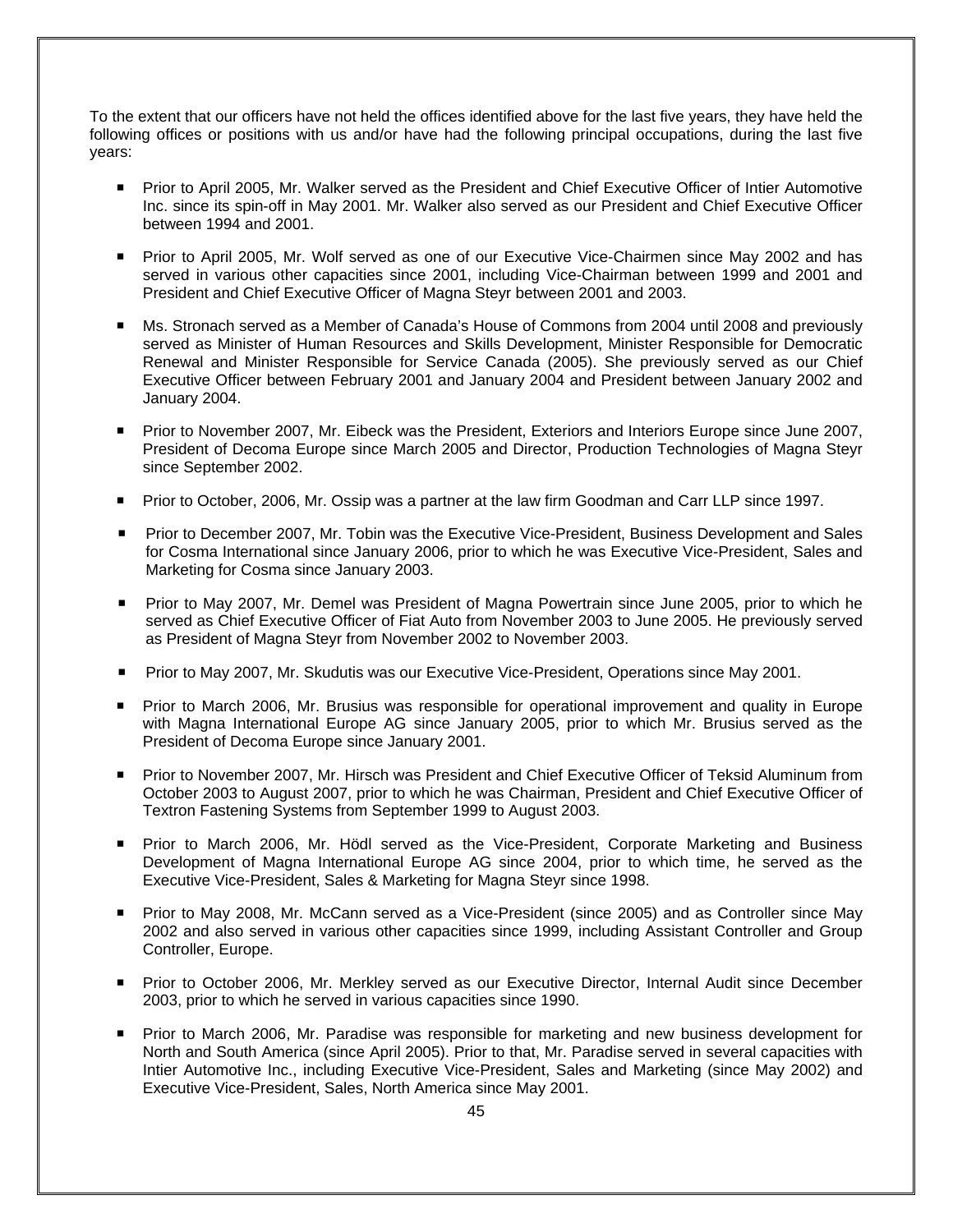- Prior to March 2006, Mr. Schultheiss was responsible for legal affairs in Europe and served as General Counsel and Legal Counsel of our Magna Management AG subsidiary since January 1998.
- **Prior to March 2006, Mr. Sinnaeve was responsible for operational improvement and quality in North** America since April 2005, prior to which time he served as the Vice-President, Quality and Operational Improvement of Intier Automotive Inc. since May 2001.
- Prior to August 2008, Mr. Williamson was a tax partner at PricewaterhouseCoopers LLP since 1983 where he served in numerous roles including Partner in charge of the Montreal (1992-1996) and Calgary (1996-2002) tax practices and member of the Canadian tax leadership group from 1992 to 2005.
- Prior to May 2005, Mr. Brock served as the Treasurer of Intier Automotive Inc. since November 2001.
- Prior to May 2008, Mr. Cecutti served in various capacities since April 2001, including Assistant Controller.
- Prior to January 2008, Mr. Shakeel served as our Senior Legal Counsel since July 2005, Assistant Secretary since November 2005, Legal Counsel with Tesma International Inc. from July 2004 to July 2005 and as our Legal Counsel since May 1999.

### **Beneficial Ownership of Securities**

All our directors and officers as a group (35 persons) owned beneficially or exercised control or direction over 1,040,125 Class A Subordinate Voting Shares or approximately 0.9% of the class, together with 726,829 Class B Shares representing 100% of the class, in each case, as at March 17, 2009.

## **ITEM 8. CORPORATE CONSTITUTION**

Our Corporate Constitution forms part of our charter documents. The Corporate Constitution defines the rights of our employees and investors to participate in our profits and growth and imposes discipline on our management. The description which follows does not purport to be complete and is subject to, and is qualified in its entirety by reference to, the detailed provisions of the Corporate Constitution as contained in our charter documents.

# **Board of Directors**

Our Corporate Constitution requires that a majority of the members of our Board of Directors be individuals who are not also our officers, employees or persons related to our officers or employees.

### **Employee Equity Participation and Profit Sharing Programs**

Our Corporate Constitution requires that 10% of our employee pre-tax profits before profit sharing (as defined in the Corporate Constitution) for each financial year be allocated in that financial year or the immediately following financial year to:

- the employee equity participation and profit sharing programs and any other profit sharing programs we have established for our employees; and
- our defined benefit pension plan (for participating employees).

Senior members of divisional, regional and executive management who are direct profit participators do not participate in these employee equity participation and profit sharing programs.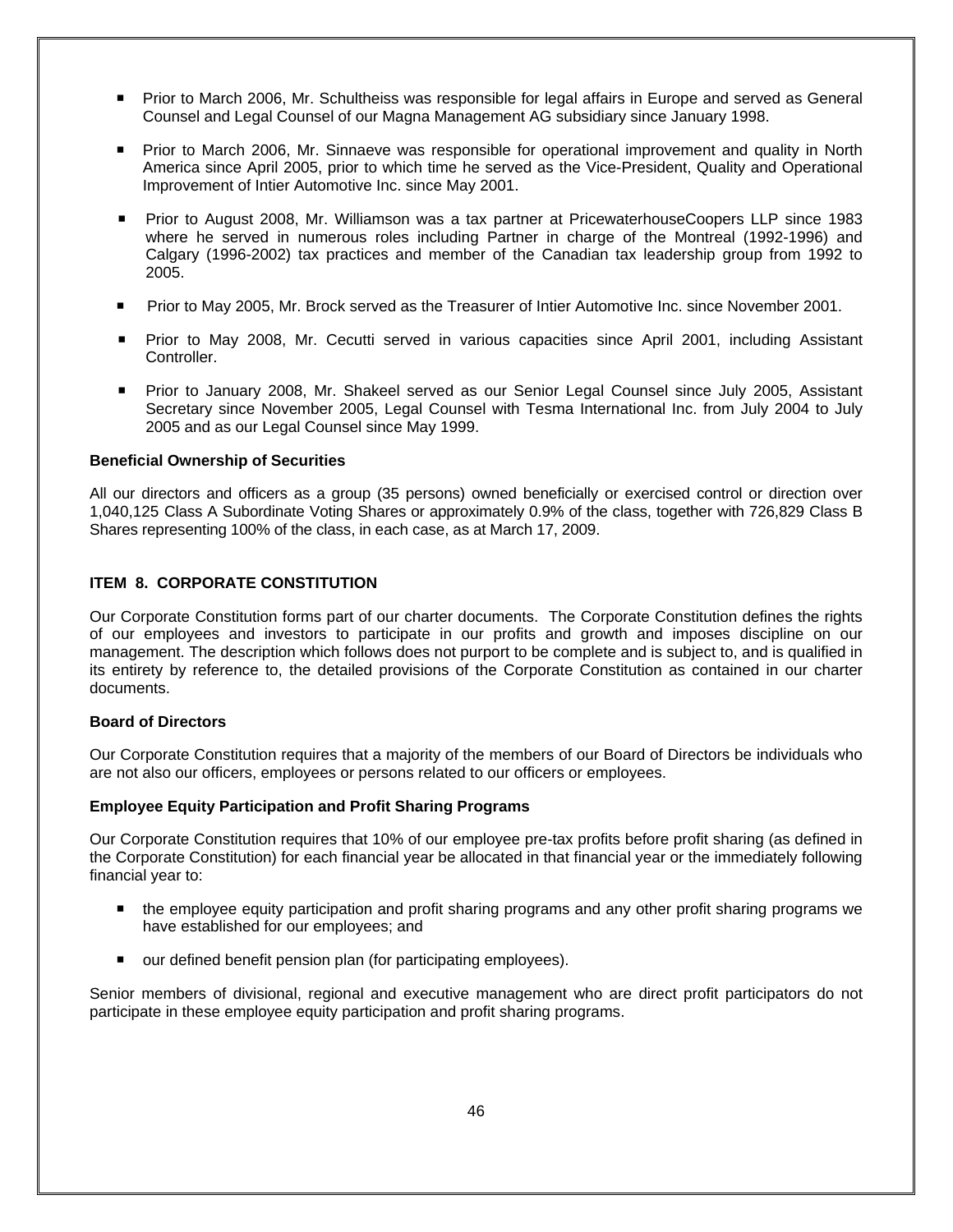## **Dividends; Minimum Profit Performance**

Our Corporate Constitution provides that unless otherwise approved by ordinary resolution of the holders of our Class A Subordinate Voting Shares and our Class B Shares, voting as separate classes, the holders of our Class A Subordinate Voting Share and Class B Shares will be entitled to receive and we will pay, if, as and when declared by our Board of Directors out of funds properly applicable to the payment of dividends, noncumulative dividends in respect of each financial year so that the aggregate of the dividends paid or payable in respect of such year is:

- equal to at least 10% of our after-tax profits (as defined in the Corporate Constitution) after providing for dividends on preference shares, if any, for such year; and
- on average, equal to at least 20% of our after-tax profits (as defined in the Corporate Constitution) after providing for dividends on preference shares, if any, for such financial year and the two immediately preceding financial years.

If at any time our after-tax profits (as defined in the Corporate Constitution) are less than 4% of the average stated capital attributable to our Class A Subordinate Voting Shares and Class B Shares at the beginning and at the end of the financial year in question, for two consecutive financial years or we fail to pay the required dividends described above for a period of two consecutive financial years, the holders of our Class A Subordinate Voting Shares will, until the 4% return is achieved in a succeeding financial year and all required dividends, if any, are paid, have the exclusive right, voting separately as a class, to nominate and elect two directors at the next meeting of our shareholders at which directors are to be elected such right to increase the number of directors which may be elected to continue for each consecutive two-year period. If the 4% return is not achieved or a required dividend is not paid for any two consecutive financial years following the initial two consecutive financial years, then the holders of our Class A Subordinate Voting Shares will, until the 4% return is achieved for one financial year and all required dividends are paid, have the exclusive right, voting separately as a class, to nominate and elect two additional directors at the next meeting of shareholders at which directors are to be elected. Once the right of holders of our Class A Subordinate Voting Shares to elect such directors terminates, the directors who had been so elected will nonetheless serve until their successors are duly elected at the next meeting of our shareholders.

## **Changes in Share Capital**

Except as otherwise approved by the holders of at least a majority of each of our Class A Subordinate Voting Shares and Class B Shares, voting as separate classes, our Corporate Constitution prohibits:

- an increase in the maximum number of authorized shares of any class of our capital stock (other than our Class A Subordinate Voting Shares which may be issued in an unlimited amount); and
- the creation of any new class or series of capital stock having voting rights (other than on default in the payment of dividends) or having rights to participate in our profits (other than securities convertible into existing classes of shares or a class or series of shares having fixed dividends or dividends determined without regard to profits).

### **Unrelated Investments**

Unless approved by the holders of at least a majority of each of our Class A Subordinate Voting Shares and Class B Shares, voting as separate classes, our Corporate Constitution prohibits us from making an investment (whether direct or indirect, by means of loans, guarantee, or otherwise) in any "unrelated business" where such an investment, together with the aggregate of all other investments in unrelated businesses on the date in question, exceeds 20% of our "available equity" at the end of the financial quarter immediately preceding the date of investment. For purposes of our Corporate Constitution, the term "unrelated business" means any business that:

 does not relate to the design, manufacture, distribution or sale of motor vehicles or motor vehicle parts, components, assemblies or accessories;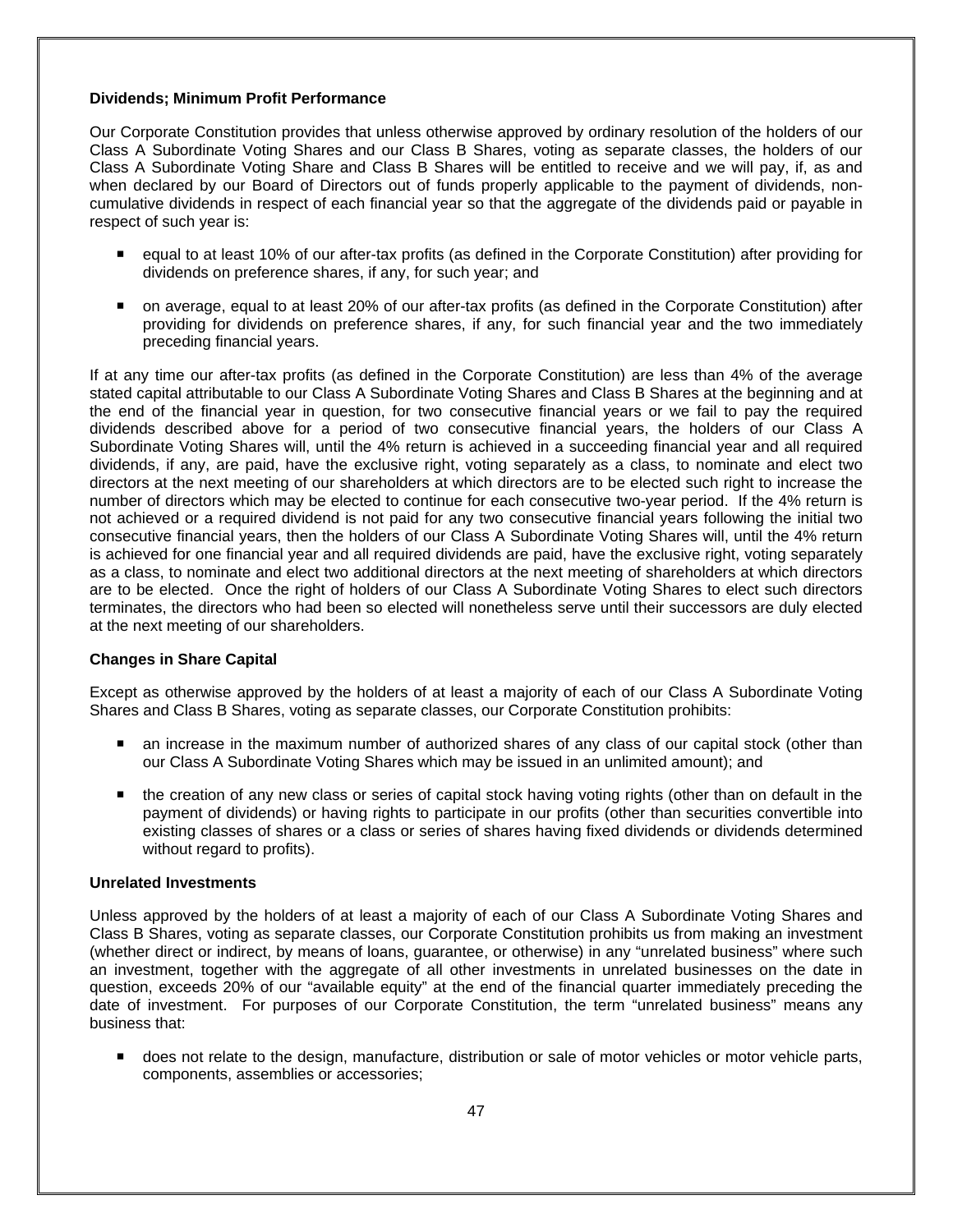- does not utilize technology, manufacturing processes, equipment or skilled personnel in a manner similar to that utilized or under development by us; or
- **does not involve the provision of products or services to our suppliers and customers, or the provisions** of products or services similar to those provided by our suppliers and customers from time to time.

A business will be deemed to cease to be an unrelated business for purposes of our Corporate Constitution if the net profits after tax of such business exceeds on average 5% of our aggregate investment in such business for two out of any three consecutive years after the date of such investment. For purposes of our Corporate Constitution, the term "available equity" is defined to mean our total shareholders' equity, less the stated capital of any non-participating preference shares.

### **Research and Development**

Our Corporate Constitution requires a minimum of 7% of our pre-tax profits (as defined in the Corporate Constitution) for any financial year to be allocated to research and development during that financial year or the immediately following financial year.

## **Social Objectives**

Pursuant to our Corporate Constitution, a maximum of 2% of our pre-tax profits (as defined in the Corporate Constitution) for any financial year may be allocated to the promotion of "social objectives" during the financial year or the immediately following financial year. For purposes of our Corporate Constitution, the term "social objectives" means objectives which, in the sole opinion of our executive management, are of a political, patriotic, philanthropic, charitable, educational, scientific, artistic, social or other useful nature to the communities in which we operate.

### **Incentive Bonuses; Management Base Salaries**

Our Corporate Constitution provides that aggregate incentive bonuses paid or payable to "Corporate Management" in respect of any financial year will not exceed 6% of our pre-tax profits before profit sharing (as defined in the Corporate Constitution) for that financial year and that base salaries payable to such management will be comparable to those in industry generally. For purposes of our Corporate Constitution, "Corporate Management" means our chief executive officer, chief operating officer, chief marketing officer and chief administrative officer and any other employee designated by these persons from time to time to be included within "Corporate Management". For a detailed discussion of our executive compensation, see "Compensation Discussion and Analysis", "Summary Compensation Table" and "Incentive Plan Awards" in our Management Information Circular/Proxy Statement dated March 27, 2009.

# **ITEM 9. LEGAL PROCEEDINGS**

## **KS Centoco**

In November 1997, we, and two of our subsidiaries, were sued in the Ontario Superior Court of Justice by KS Centoco Ltd., an Ontario-based steering wheel manufacturer in which we have a 23% equity interest, and by Centoco Holdings Limited, the owner of the remaining 77% equity interest in KS Centoco Ltd. In March 1999, the plaintiffs were granted leave to make substantial amendments to the original statement of claim in order to add several new defendants and claim additional remedies and in February 2006, the plaintiffs further amended their statement of claim to add an additional remedy. The amended statement of claim alleges, among other things:

- **Deach of fiduciary duty by us and two of our subsidiaries;**
- breach by us of our binding letter of intent with KS Centoco, including our covenant not to have any interest, directly or indirectly, in any entity that carries on the airbag business in North America, other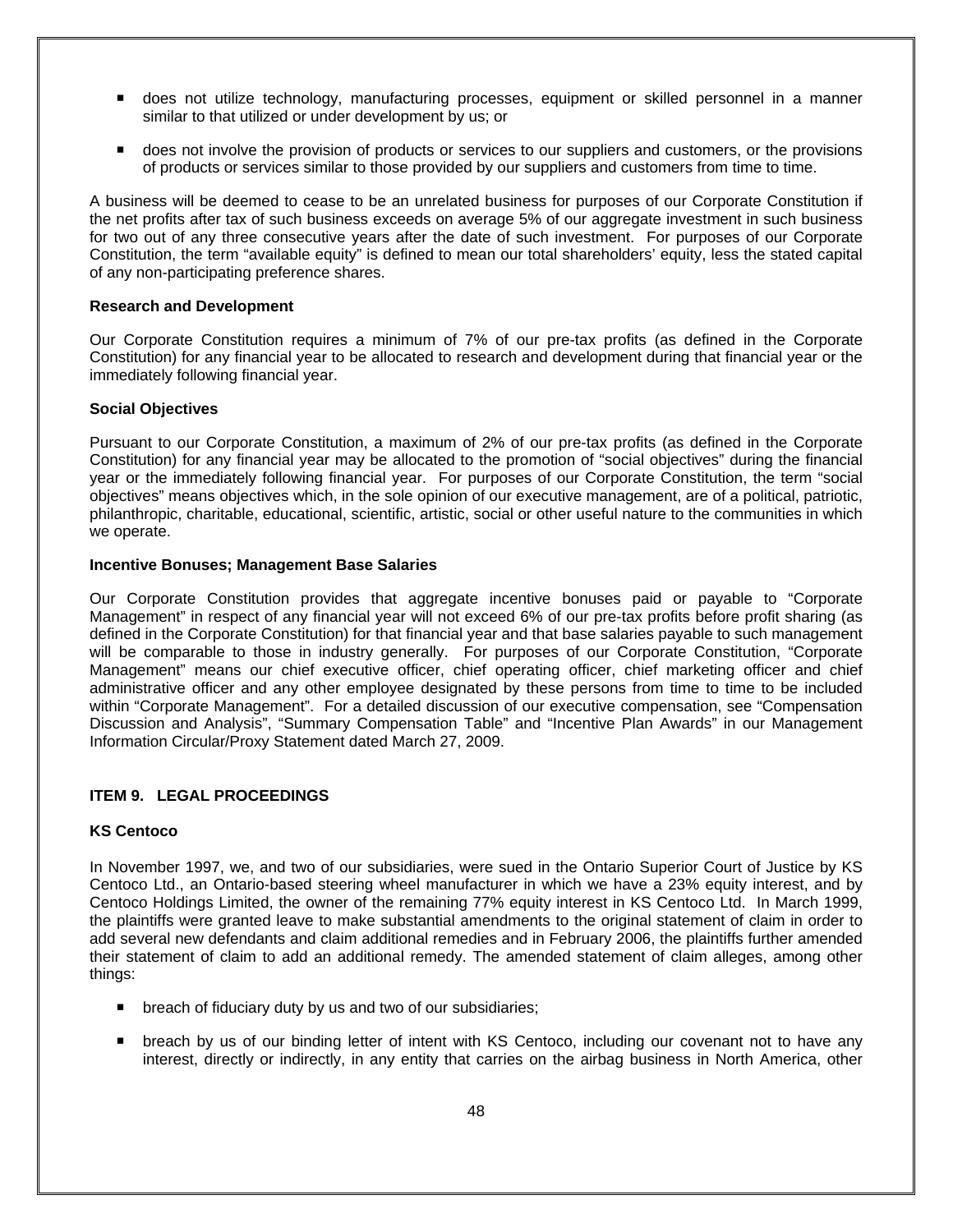than through MST Automotive Inc., a company to be 77% owned by Magna and 23% owned by Centoco Holdings;

- the plaintiff's exclusive entitlement to certain airbag technologies in North America pursuant to an exclusive license agreement, together with an accounting of all revenues and profits resulting from the alleged use by us, TRW Inc. and other unrelated third party automotive supplier defendants of such technology in North America;
- a conspiracy by us, TRW and others to deprive KS Centoco of the benefits of such airbag technology in North America and to cause Centoco Holdings to sell to TRW its interest in KS Centoco in conjunction with the sale by us to TRW of our interest in MST Automotive GmbH and TEMIC Bayern-Chemie Airbag GmbH; and
- oppression by the defendants.

The plaintiffs are seeking, among other things, damages of approximately Cdn.\$3.5 billion. We have filed an amended statement of defence and counterclaim. Document production, completion of undertakings and examinations for discovery are continuing. We believe we have valid defenses to the plaintiff's claims and therefore intend to vigorously defend this case. At this time, notwithstanding the amount of time which has transpired since the claim was filed, these legal proceedings remain at an early stage and, accordingly, it is not possible to predict their outcome.

### **C-MAC/Solectron**

In October 2008, we settled the previously disclosed claim by C-MAC Invotronics Inc. ("C-MAC"), a subsidiary of Solectron Corporation, for an aggregate of Cdn.\$13 million, inclusive of the purchase price for the purchase by a subsidiary of the Company of C-MAC's actuator business.

### **Ford Class Actions**

During 2008, class action proceedings in Ontario, Florida and North Carolina relating to door latches and handles supplied to Ford in connection with the F-150, F-250, Expedition, Lincoln Navigator and Blackwood vehicles produced by Ford between November 1995 and April 2000, were resolved as follows:

- denial of the plaintiff's appeal of a decision of the Ontario court refusing to certify the action as a class proceeding, and agreement by the plaintiff to forego any further right of appeal; and
- voluntary dismissal of all of the Company's named subsidiaries by the plaintiffs in the Florida and North Carolina class actions.

### **Other**

In the ordinary course of business activities, we may become contingently liable for litigation and claims with customers, suppliers and former employees. In addition, we may be, or could become, liable to incur environmental remediation costs to bring environmental contamination levels back within acceptable legal limits. On an ongoing basis, we assess the likelihood of any adverse judgments or outcomes to these matters, as well as potential ranges of probable costs and losses.

A determination of the provision required, if any, for these contingencies is made after analysis of each individual issue. The required provision may change in the future due to new developments in each matter or changes in approach, such as a change in settlement strategy in dealing with these matters.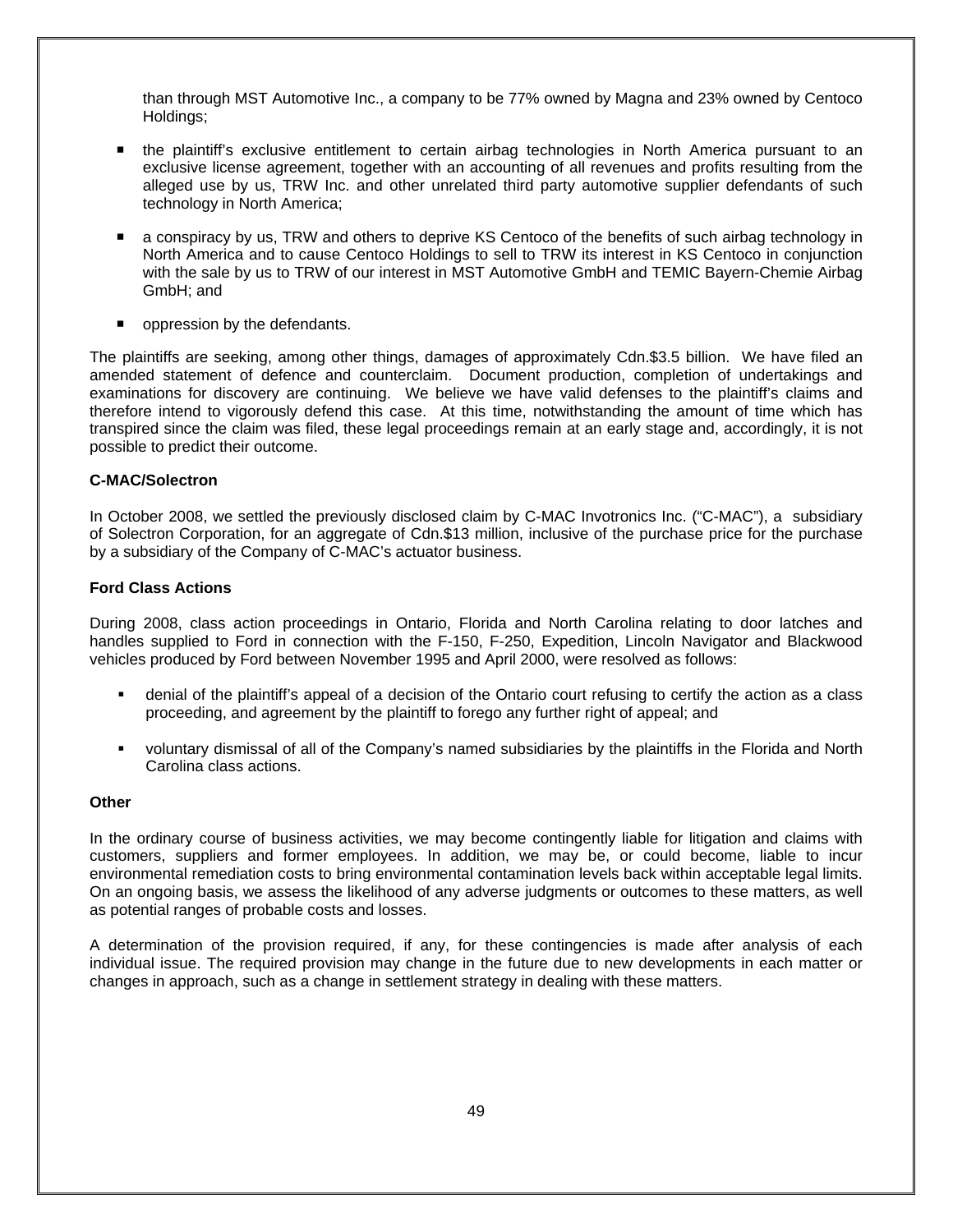## **Warranty, Product Liability and Recall Costs**

In certain circumstances, we are at risk for warranty costs, including product liability and recall costs. Due to the nature of the costs, we make our best estimate of the expected future costs, however, the ultimate amount of such costs could be materially different. We continue to experience increased customer pressure to assume greater warranty responsibility. Currently, under most customer agreements, we only account for existing or probable claims. Under certain complete vehicle engineering and assembly contracts, we record an estimate of future warranty related costs based on the terms of the specific customer agreements and the specific customer's warranty experience.

# **ITEM 10. INTEREST OF MANAGEMENT AND OTHERS IN MATERIAL TRANSACTIONS**

Reference is made to the sections entitled "Management Contracts" and "Interests of Management and Other Insiders in Certain Transactions" in our Management Information Circular/Proxy Statement dated March 27, 2009 for our annual meeting of shareholders to be held on May 6, 2009, which is incorporated by reference into this Annual Information Form.

# **ITEM 11. TRANSFER AGENT AND REGISTRAR**

The transfer agent and registrar for our Class A Subordinate Voting Shares is Computershare Trust Company of Canada, at its principal offices in Toronto, Ontario. The co-transfer agent and co-registrar for our Class A Subordinate Voting Shares in the United States is Computershare Trust Company, N.A., at its offices in Canton, Massachusetts.

# **ITEM 12. EXPERTS**

Our independent auditor is Ernst & Young LLP, which (together with its predecessor firms) has been our independent auditor since February 27, 1969.

# **ITEM 13. AUDIT COMMITTEE**

Our Audit Committee is comprised of Messrs. Donald Resnick (Chair), Louis E. Lataif and Lawrence D. Worrall. A copy of our Audit Committee Charter is available in the Corporate Governance section of our website (www.magna.com) and was attached as a schedule to our Annual Information Form dated March 29, 2006 filed on SEDAR (www.sedar.com) and our Annual Report on Form 40-F dated the same date filed on EDGAR (www.sec.gov/edgar). Additional information about our Audit Committee is contained in the section entitled "Audit Committee and Audit Committee Report" as well as in the "Statement of Corporate Governance Practices" in our Management Information Circular/Proxy Statement dated March 27, 2009 for our annual meeting of shareholders to be held on May 6, 2009, which is incorporated by reference into this Annual Information Form.

## **ITEM 14. ADDITIONAL INFORMATION**

Our Management Information Circular/Proxy Statement dated March 27, 2009 contains the following additional information:

- our directors' and named executive officers' remuneration and indebtedness;
- our voting securities and their principal holders;
- securities authorized for issuance under our equity-based compensation plans;
- our Audit Committee and its Report;
- our Compensation Discussion and Analysis: and
- our Statement of Corporate Governance Practices.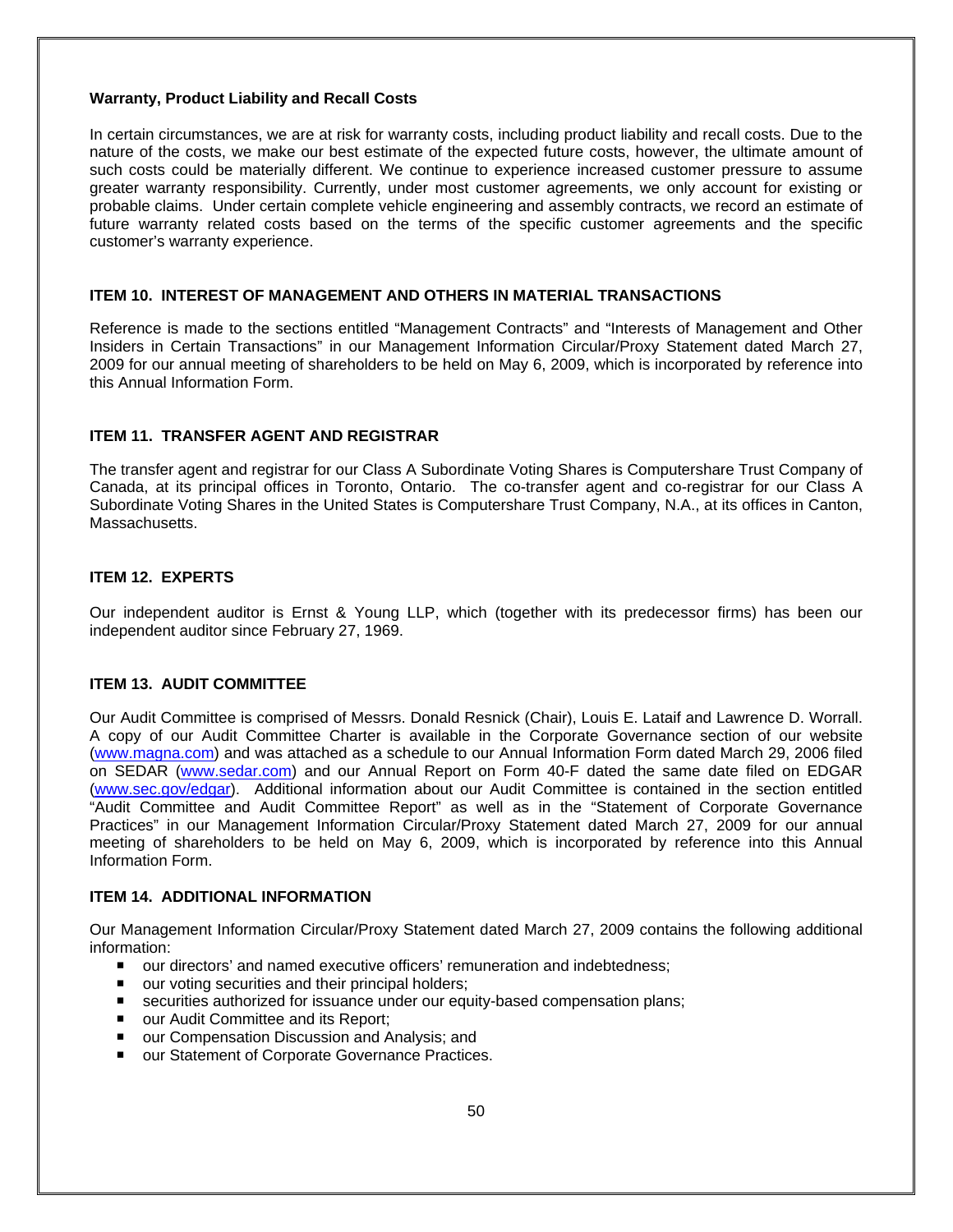Additional financial information about us is provided in our consolidated financial statements as at and for the three-year period ended December 31, 2008. These documents and additional information about us may be found on SEDAR, at www.sedar.com, on EDGAR at www.sec.gov/edgar and on our website, at www.magna.com.

Any person may obtain copies of the following documents upon request from our Secretary, c/o Magna International Inc., 337 Magna Drive, Aurora, Ontario, L4G 7K1:

- when our securities are in the course of a distribution pursuant to a short form prospectus or a preliminary short form prospectus has been filed in respect of a distribution of our securities,
	- one copy of this Annual Information Form;
	- one copy of our Annual Report to Shareholders for the year ended December 31, 2008, which contains the following items:
		- the "Management's Discussion and Analysis of Results of Operations and Financial Position", which is the only item incorporated by reference into this Annual Information Form; and
		- our financial statements as at and for the three-year period ended December 31, 2008;
	- one copy of any of our interim financial statements subsequent to the financial statements for our most recently completed financial year;
	- one copy of our Management Information Circular/Proxy Statement dated March 27, 2009; and
	- one copy of any other documents that are incorporated by reference into the preliminary short form prospectus or the short form prospectus and are not provided under any of the foregoing; or
- at any other time, one copy of any of the documents referred to immediately above, provided that we may require payment of a reasonable charge for such copy if the request is made by a person who is not one of our security holders.